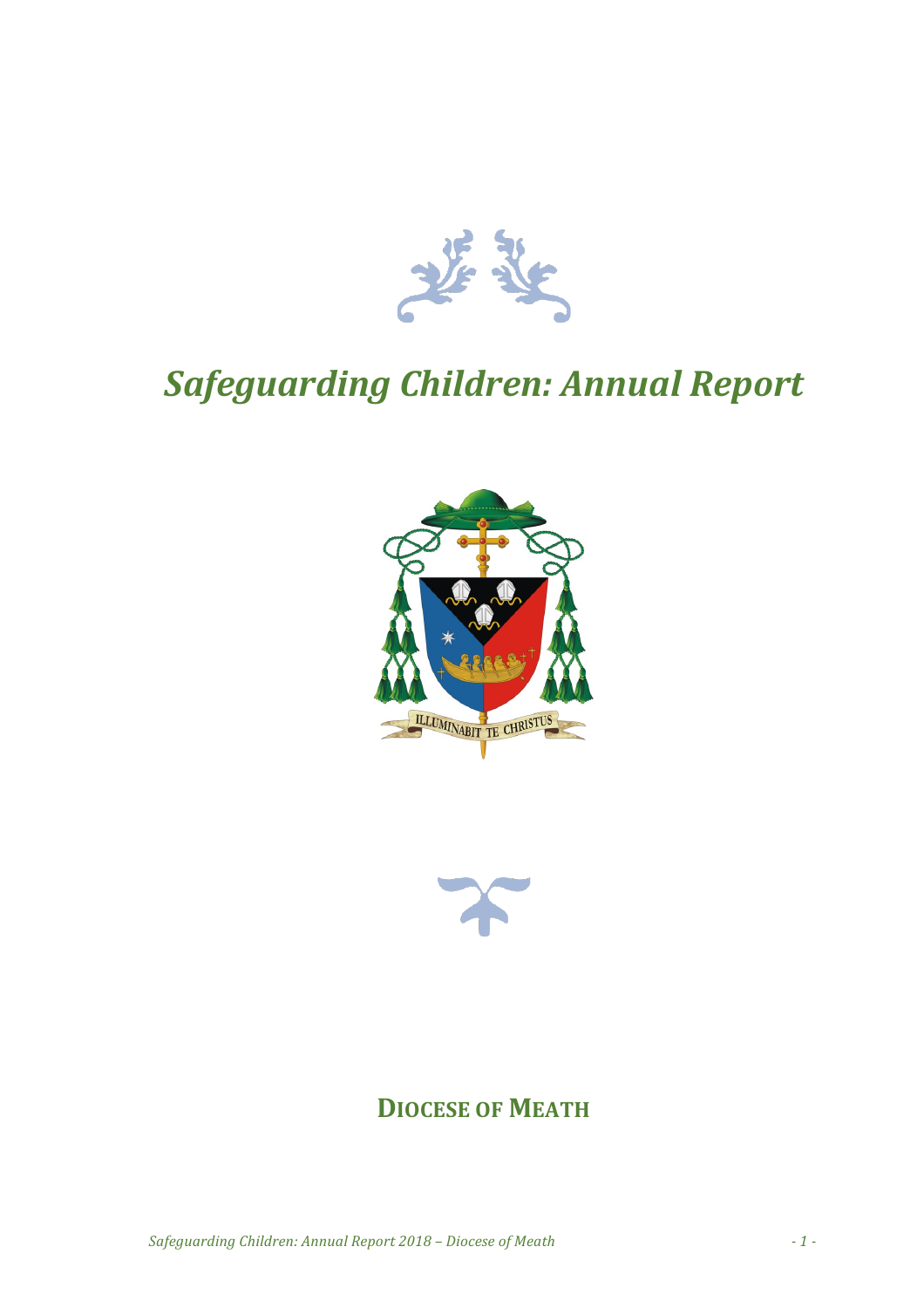

| Introduction                           |                                                          | 3  |
|----------------------------------------|----------------------------------------------------------|----|
|                                        | 1. Report of the Safeguarding Children Committee         | 4  |
|                                        | 2. Report on Audit of Safeguarding practices in Parishes | 9  |
|                                        | <b>Independent Assessor Evaluation</b>                   | 14 |
| 3. Training Report                     |                                                          | 19 |
| 4. Three-Year Safeguarding Action Plan |                                                          | 23 |
|                                        | Appendix 1 Communications Plan 2019                      | 36 |
|                                        | Appendix 2 Training Plan 2019                            | 40 |

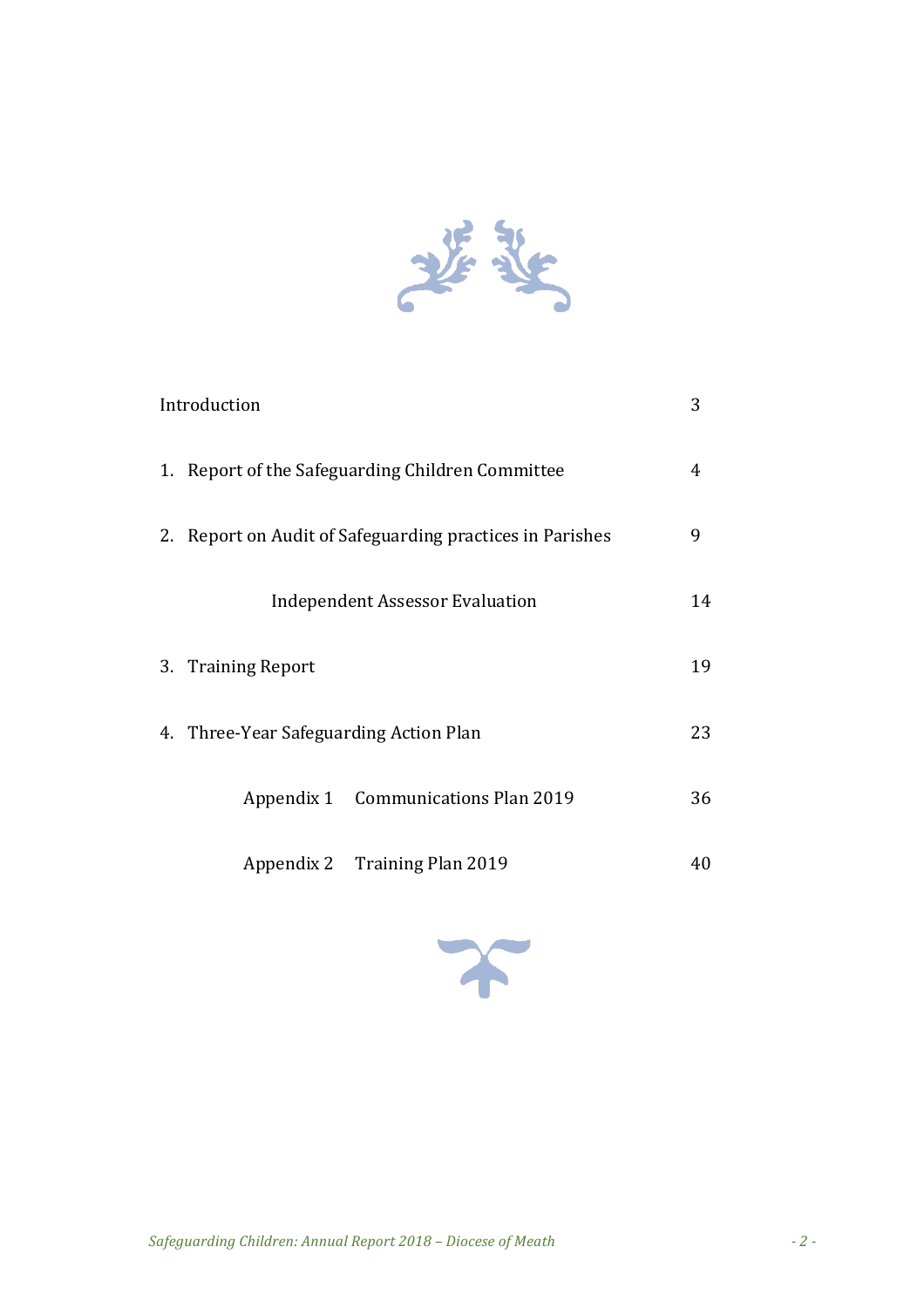#### **ANNUAL REPORT 2018**

#### *Introduction*

The annual report for 2018 has been generated to comply with Standard 7 *(Quality*) *Assuring Compliance with the Standards*) of the Safeguarding Children policy.

This requires that the Diocese:

- Puts in place arrangements to ensure and evaluate its compliance with the Safeguarding standards at local level.
- Produces a report on the level of compliance established through this audit exercise.
- Notifies the NBSCCCI in writing of the completion of this annual audit report.

The parish Safeguarding Audit returns are scrutinised by the Safeguarding Committee and recommendations for further action and/or improvements are incorporated in a report for the Bishop. This process applies to Standards 1, 5, and 6.

A report is prepared for the Bishop by the DLP on Standards 2, 3, and 4.

Any recommendations for action and/or improvements are incorporated into the Safeguarding Plan 2018-2021.

The Bishop notifies the NBSCCCI in writing that these processes have been completed.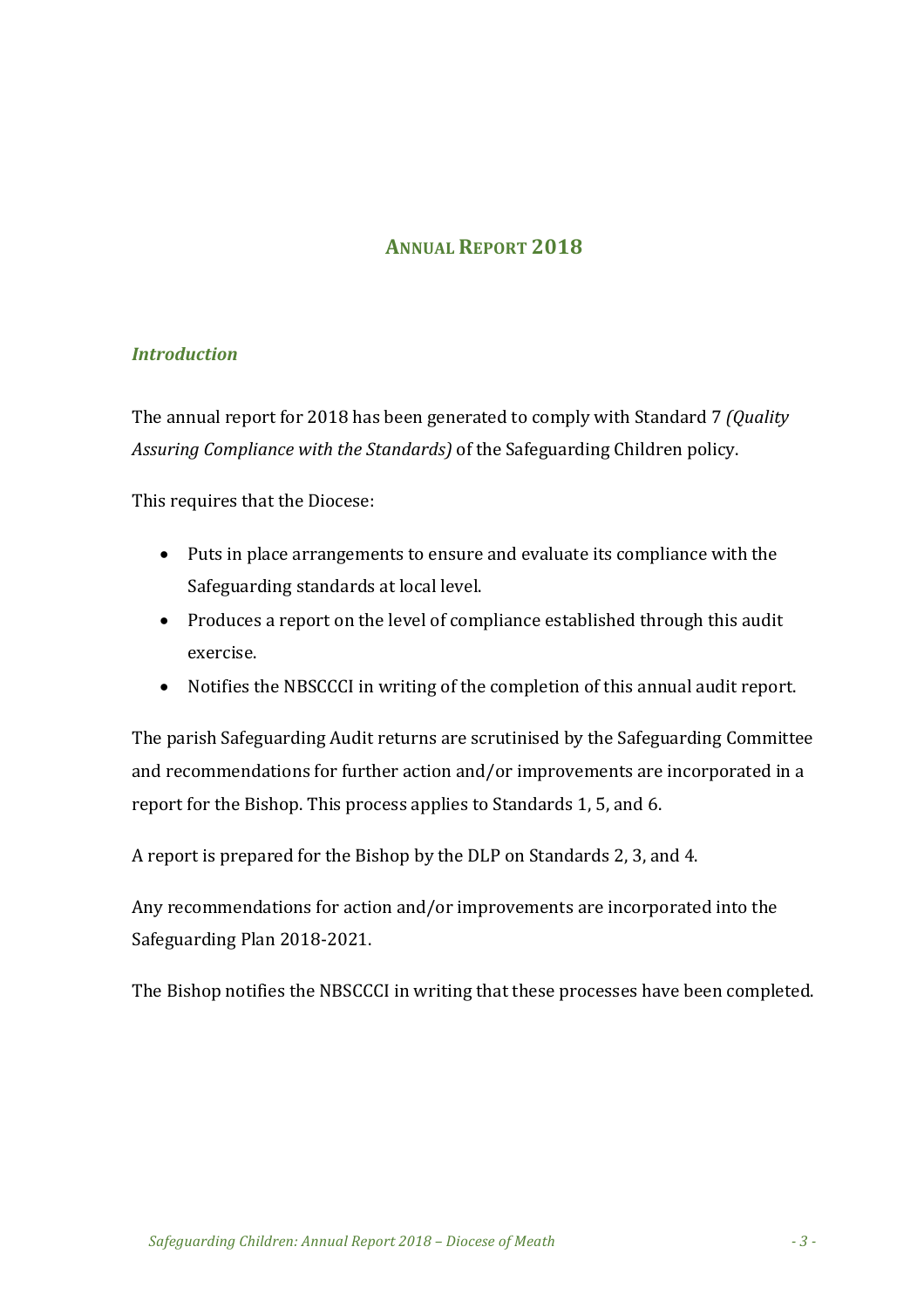#### *REPORT OF THE SAFEGUARDING COMMITTEE*

Meetings of the committee were held in February, June and November.

The meeting scheduled for April was cancelled.

The Resource Team met monthly.

Membership of the committee:

Bishop Michael Smith (Chair); Fr Paul Crosbie (Hon. Sec.); Ms Nuala McLoughlin (DLP) (Ratoath); Mr David Gavin (Trainer) (Mullingar); Ms Antoinette Shaw (Trainer) (Mullingar); Ms Pauline Clarke, (Coosan); Mr Alan Doran, (Dunderry); Ms Joan Walshe, (Navan); Ms Marie Willoughby, (Mullingar).

Bishop Tom Deenihan succeeded Bishop Michael Smith in September and chaired the November meeting. Fr Joe Campbell succeeded Fr Paul Crosbie as Director of Safeguarding and Secretary to the Committee.

## **MAIN AREAS OF WORK ADDRESSED:**

#### *• CREATING A CULTURE OF SAFETY*

#### *Standard 1: Creating and Maintaining Safe Environments*

Auditing and Review:

- The Annual Report for 2017 was completed and notified to the NBSCCCI by Bishop Smith.
- The annual Safeguarding audit for parishes in the Diocese of Meath was conducted in 2018. A report on the audit is included in Section 2 of this annual report. Recommendations arising from the findings of the audit are included in the three-year Safeguarding Action Plan.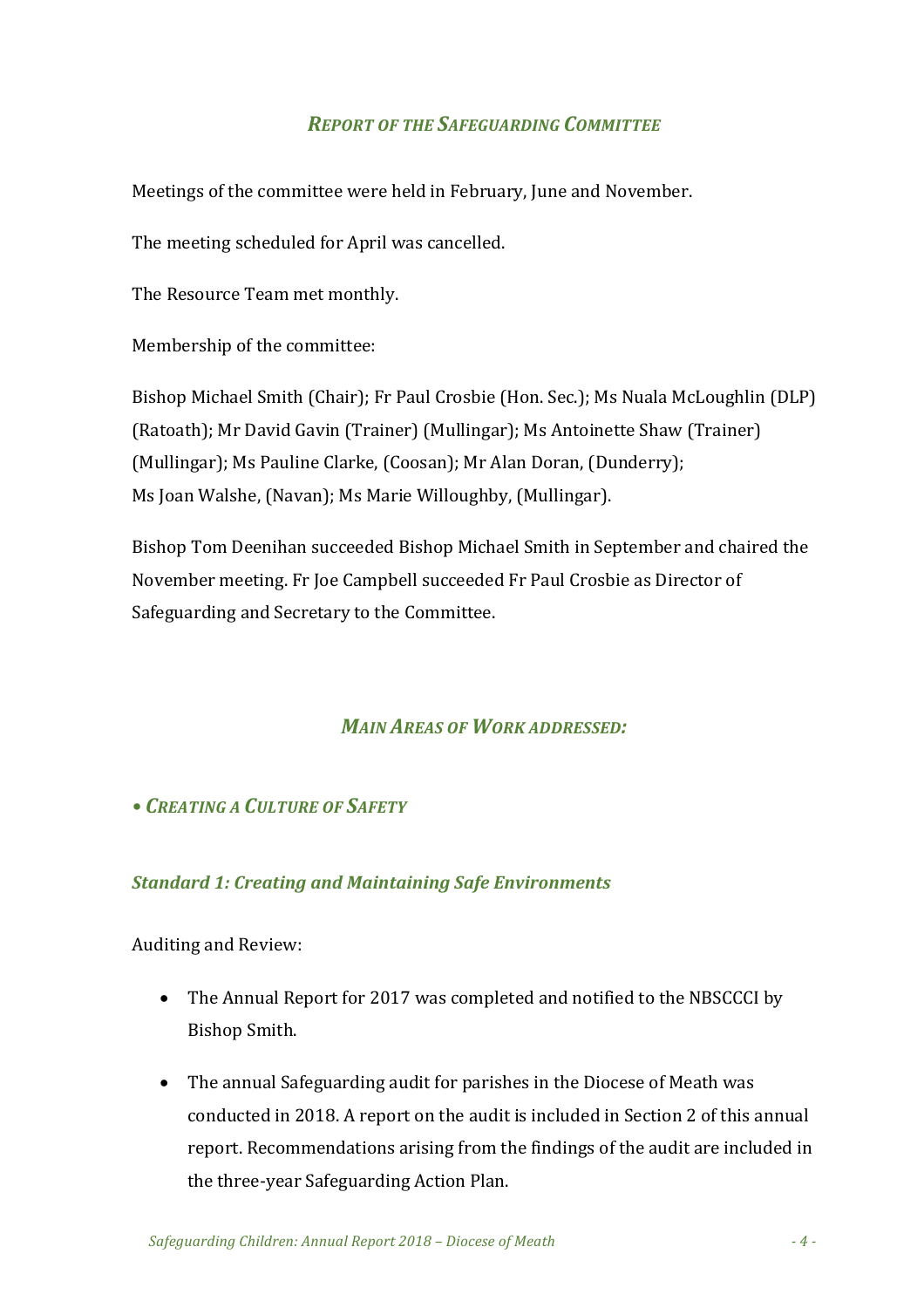#### *Policy Development:*

- A Child Safeguarding Statement, as required by the Children First Act 2015, was prepared, using the template provided by the NBSCCCI. This has been incorporated in the Operational Guidelines on the safeguarding website (www.meathsafeguarding.ie), at S4.50. A summary version has been prepared for publication and display in poster format.
- Mr Alan Doran, a member of the Safeguarding Committee, was appointed as the Relevant Person.
- A constitution for the Safeguarding Children Committee (SCC) was developed and adopted by the committee. It is available in the Operational Guidelines on the website (www.meathsafeguarding.ie) at S3.6.
- The NBSCCCI guidance on Mandated Persons was adopted, incorporated into the Operational Guidelines and a list of Mandated Persons as generated.
- The committee was represented on the diocesan working group on the General Data Protection Regulation (GDPR) by Fr Paul Crosbie and Ms Joan Walshe. An interim statement was included on the website.

#### *Development and/or revision of Procedures:*

- Vetting: The committee continued work on monitoring the new vetting procedures and ensuring that they were adhered to. Relevant information on updates to procedures were notified via the Newsletter.
- External groups using parish property: The Bishop briefed the committee on efforts by the College of Consultors to develop a standardised legal agreement with external agents using Church property, including schools.
- Updates to guidance and other materials produced by the NBSCCCI were incorporated into the Operational Guidelines. Members were briefed on them at each meeting.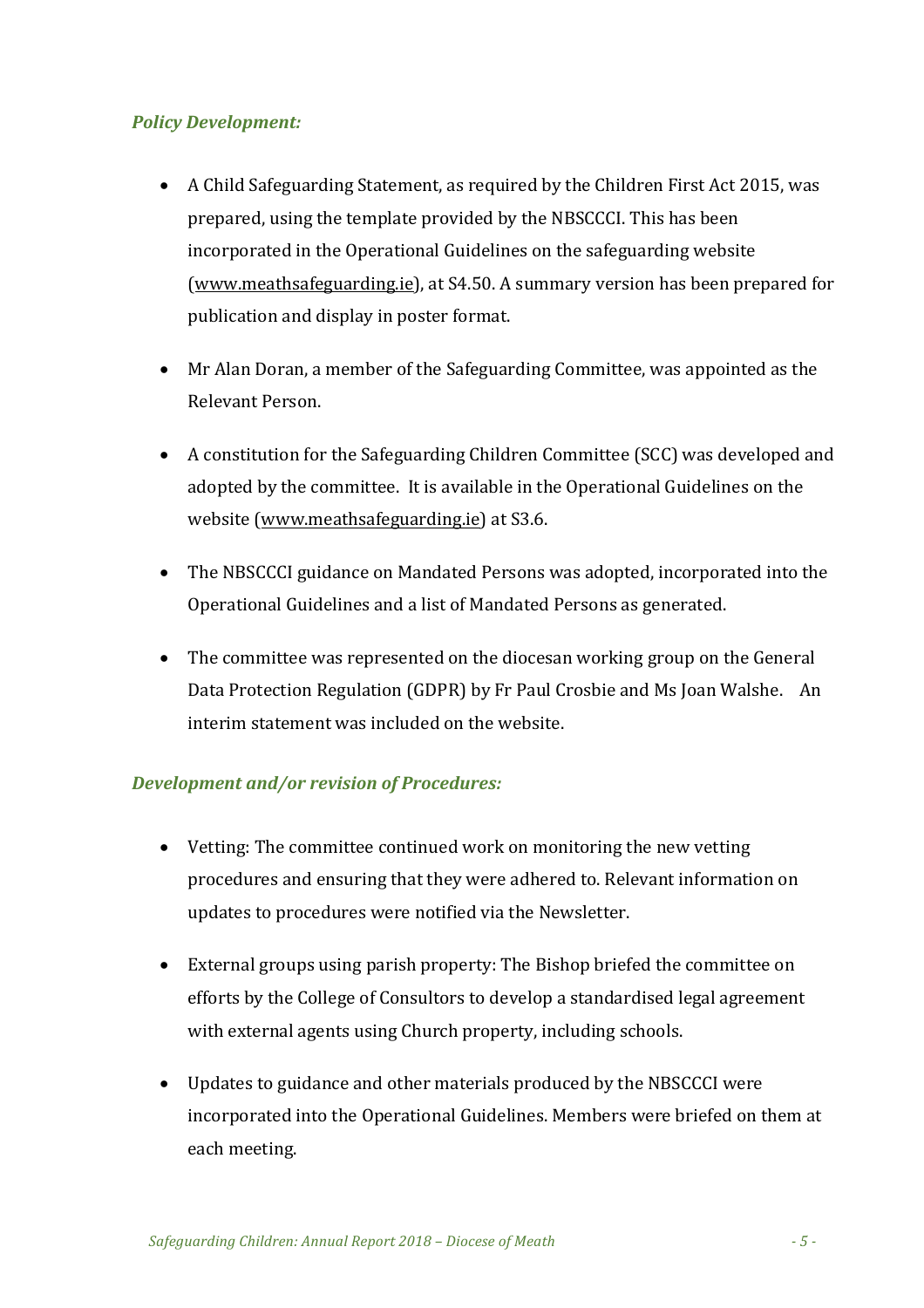- Bishop Deenihan requested the NBSCCCI to review the following updated resources:
	- Child Safeguarding Statement poster;
	- Safeguarding Policy Statement poster;
	- Safeguarding information leaflet.

These have been edited and are with the printers at present.

#### **Standard 5: Training and support for keeping children safe**

The safeguarding trainers (Mr David Gavin and Ms Antoinette Shaw) provided an update on training and support activities at each meeting of the committee. Their report on training and support activities in 2018 follows in Section 3 of this report. The Training Plan for 2019 is included in the Safeguarding Action Plan in Section 4 of this report.

#### **Standard 6: Communicating the Safeguarding message**

- The diocese has a written communications plan for the Church's child safeguarding message. This plan was updated in 2017, incorporated in the Three-Year Safeguarding Plan (2018-2021) and will be reviewed annually as provided for in the plan.
- The diocese makes information on safeguarding children available to a range of audiences including: parishioners; children and their parents involved in Church related activities; Church personnel; relevant agencies.
- Child-friendly materials and information leaflets are provided at training events. The Child Safeguarding Policy and Child Safeguarding Statements are displayed in church buildings.
- The website www.meathsafeguarding.ie outlines the Safeguarding policy and procedures.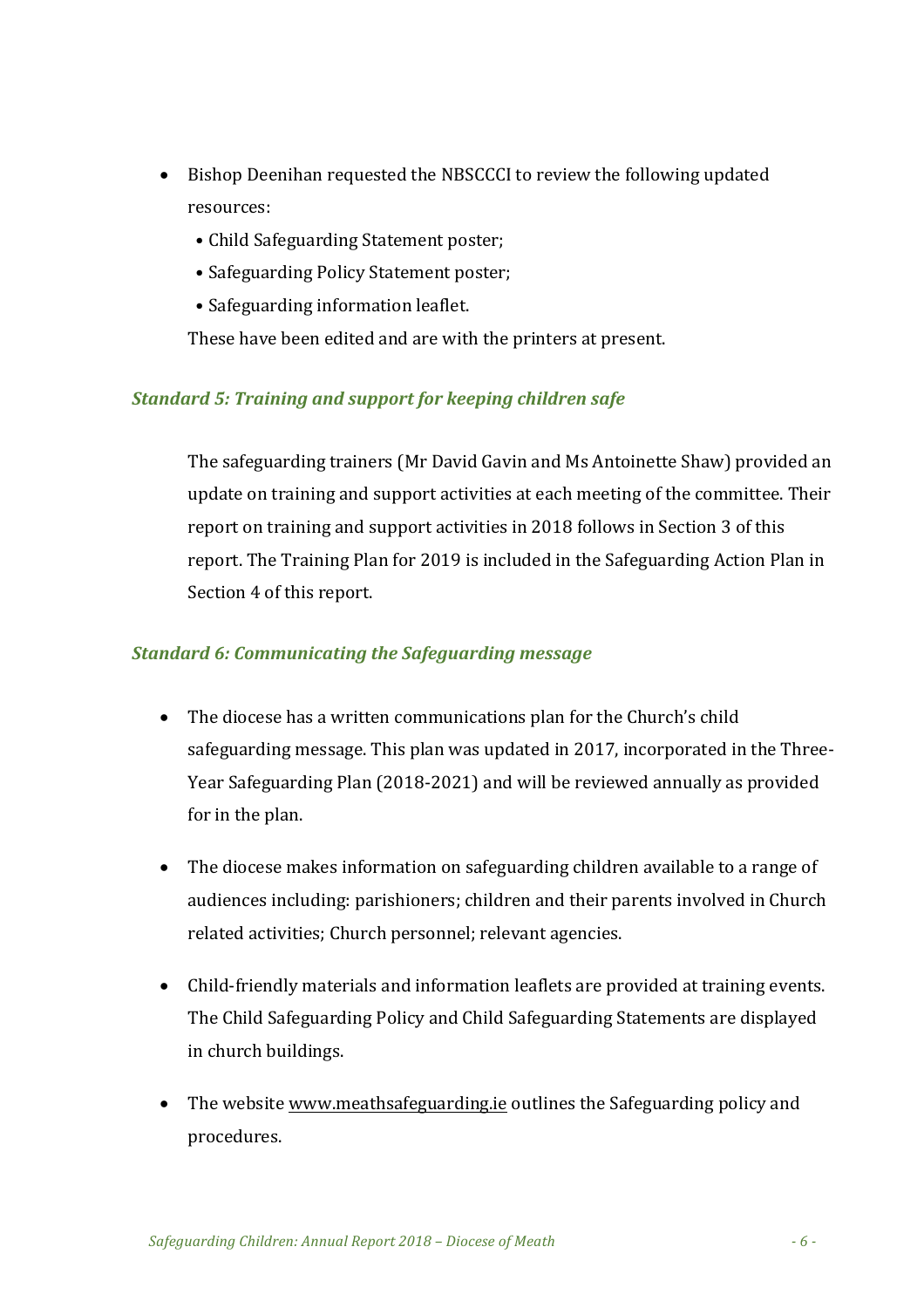- Three newsletters were circulated across the diocese to parishioners, clergy and committee members - both electronically and in hard copy, on matters including: the annual report, training dates, updates on Garda vetting and the three-year Safeguarding plan.
- A Child Safeguarding Statement was produced, published on the safeguarding website and a summary version prepared for display in poster format.
- Information sessions are held for those involved in Church related activities. Eleven sessions were held in 2018.
- A 'Safeguarding Sunday', held in parishes annually, took place on October 14 this year.
- Consultation and Feedback sessions are held in several parishes each year with an open invitation to parishioners to attend and express their views on safeguarding provision.
- Posters in Irish and Polish have been produced to communicate the Church's child safeguarding message to people whose first language is not English. There are two Gaeltacht areas in the diocese and a substantial Polish community. The need for material in other languages and means of communication with people who have specific needs, is kept under review.
- The diocese, through the SCC members, has links with various local organisations, seeks to promote a safe and caring community for children and to share best child safeguarding practice. For example, representative members of the committee meet with Children First Information and Advice Persons annually.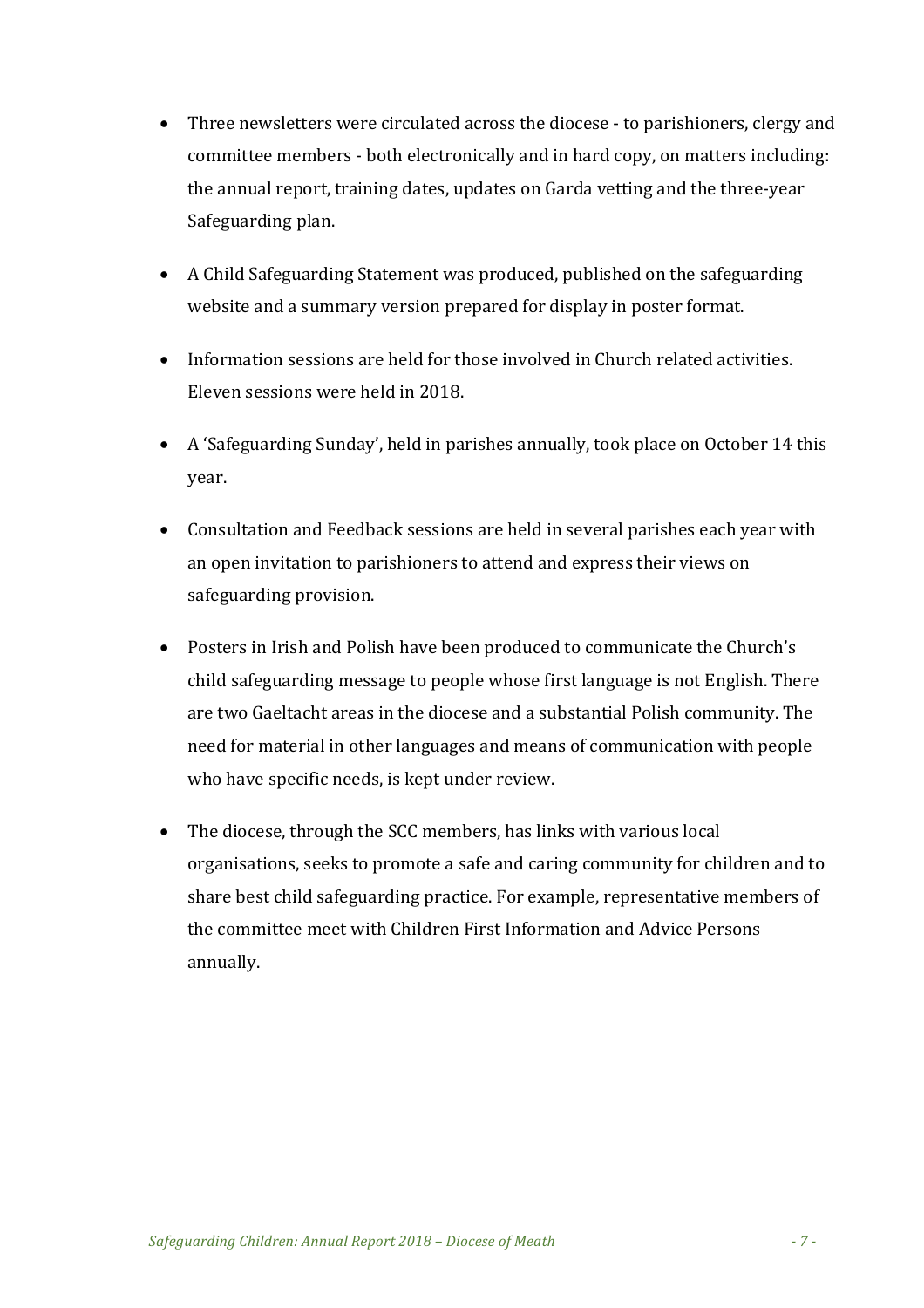#### *• RECOGNISING, RESPONDING, REPORTING*

Standard 2 (Procedures for responding to child protection suspicions, concerns, knowledge or allegations); Standard 3 (Care and support for the complainant); and Standard 4 (Care and Management of the respondent) are reported on to the Bishop by the DLP.

A new Designated Liaison Person (DLP), Ms Marie O'Sullivan, was appointed in succession to Ms Nuala McLoughlin.

#### *• QUALITY ASSURANCE*

#### *Standard 7: Quality Assuring compliance with the Standards*

In relation to Standard 7 the Safeguarding Committee is responsible for:

- Liaising with the Parish Safeguarding Representatives (PSR) to ensure the completion of a Parish Safeguarding Audit (See 3.3 of the Operational Guidelines). This has been completed and is reported on in detail in the next section of this report.
- Ensuring that an annual Safeguarding report on Standards 1, 5 and 6 is made to the Bishop.
- Identifying areas where guidance and support on policy or practice is needed. A number of recommendations made in the audit report will be incorporated in the three-year safeguarding plan.
- Ensuring that records in relation to safeguarding matters are produced and stored securely. Records are securely stored in locked cabinets and access is in accordance with data protection policy.
- Producing and reviewing the three-year child Safeguarding plan on implementing and maintaining the Safeguarding standards across the Diocese. This plan, incorporating the Training Plan and the Communications Plan for 2019 is attached to this report.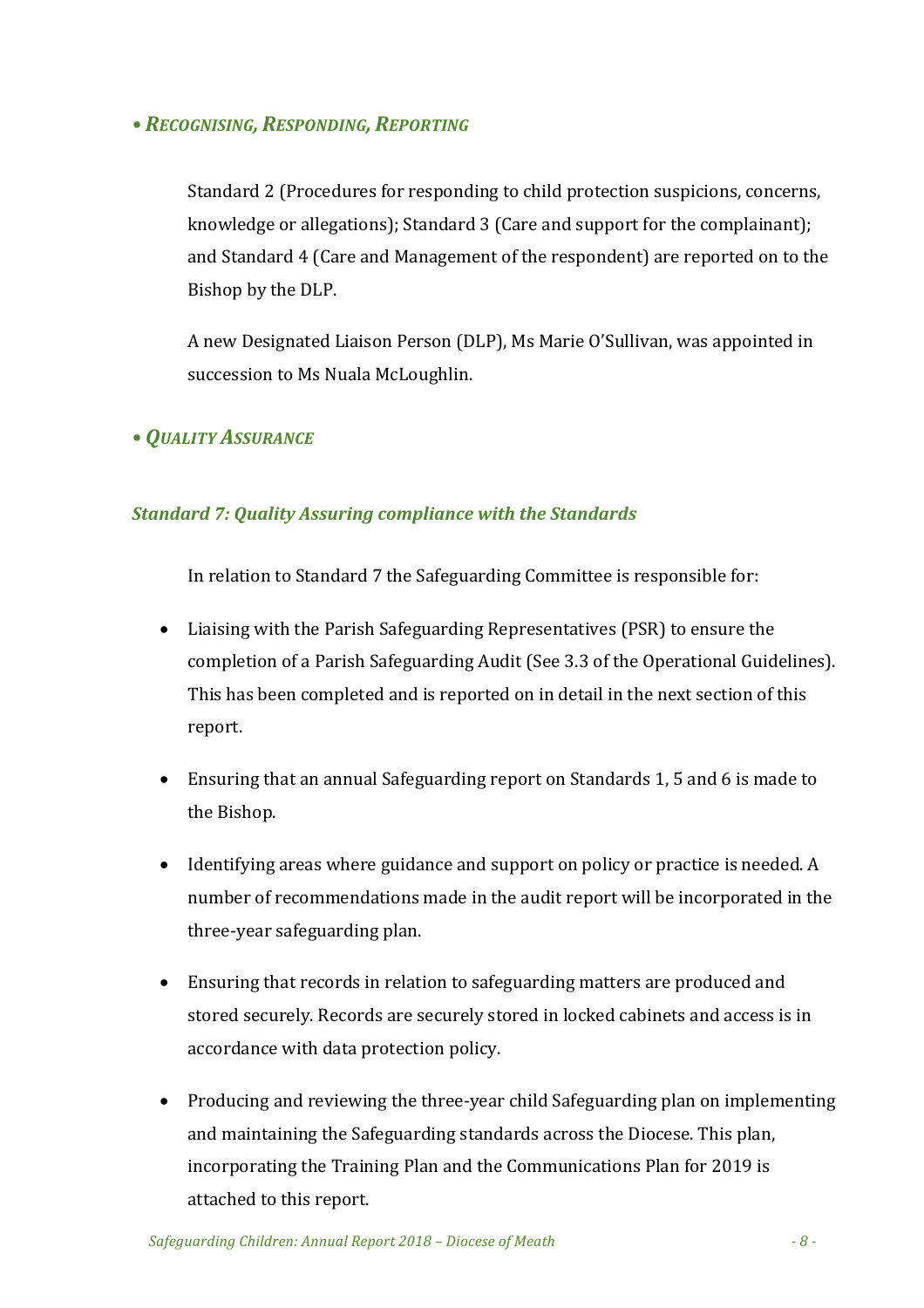### **2. REPORT ON AUDIT OF SAFEGUARDING PRACTICES IN PARISHES**

The Safeguarding Children Committee has overall responsibility for the implementation of Standards 1, 5 and 6, and aspects of Standard 7. In relation to Standard 1, this is delegated, in the main, to the diocesan Safeguarding Trainers and Parish Safeguarding Representatives (PSRs) and is reported on through the annual parish self-audit.

All parishes were requested to return their completed audit forms by November 30. At the date of writing, fifty-nine forms (representing sixty-one parishes) have been returned, from a total of sixty-nine parishes. The trainers have followed up with nonrespondents and it is expected that further forms will be submitted. This represents a high level of compliance; however, a 100% response is expected and sought.

The returns from the parishes have been collated, analysed and the following report prepared by the Resource Team. This report, and that prepared by an independent assessor have been considered and adopted by the Safeguarding Children Committee.

#### *General Observations:*

- Evaluation of the returned forms reveals a high level of awareness in parish communities across the Diocese of Meath of the need for good information and preventative measures in relation to child welfare and protection to be available at parish level.
- $\bullet$  Generally, all parishes are compliant in creating and maintaining safe environments.
- Concerted efforts have been made, and sustained, in respect of training and information for those in parish communities.
- A number of parishes have indicated that training of their personnel (clergy, parish representatives, choir directors and sacristans) is outside the five-year limit and that they require updated training. However, they have confirmed that they have attended information sessions during 2018. Individual parishes have indicated specific training needs, and these will be accommodated during 2019.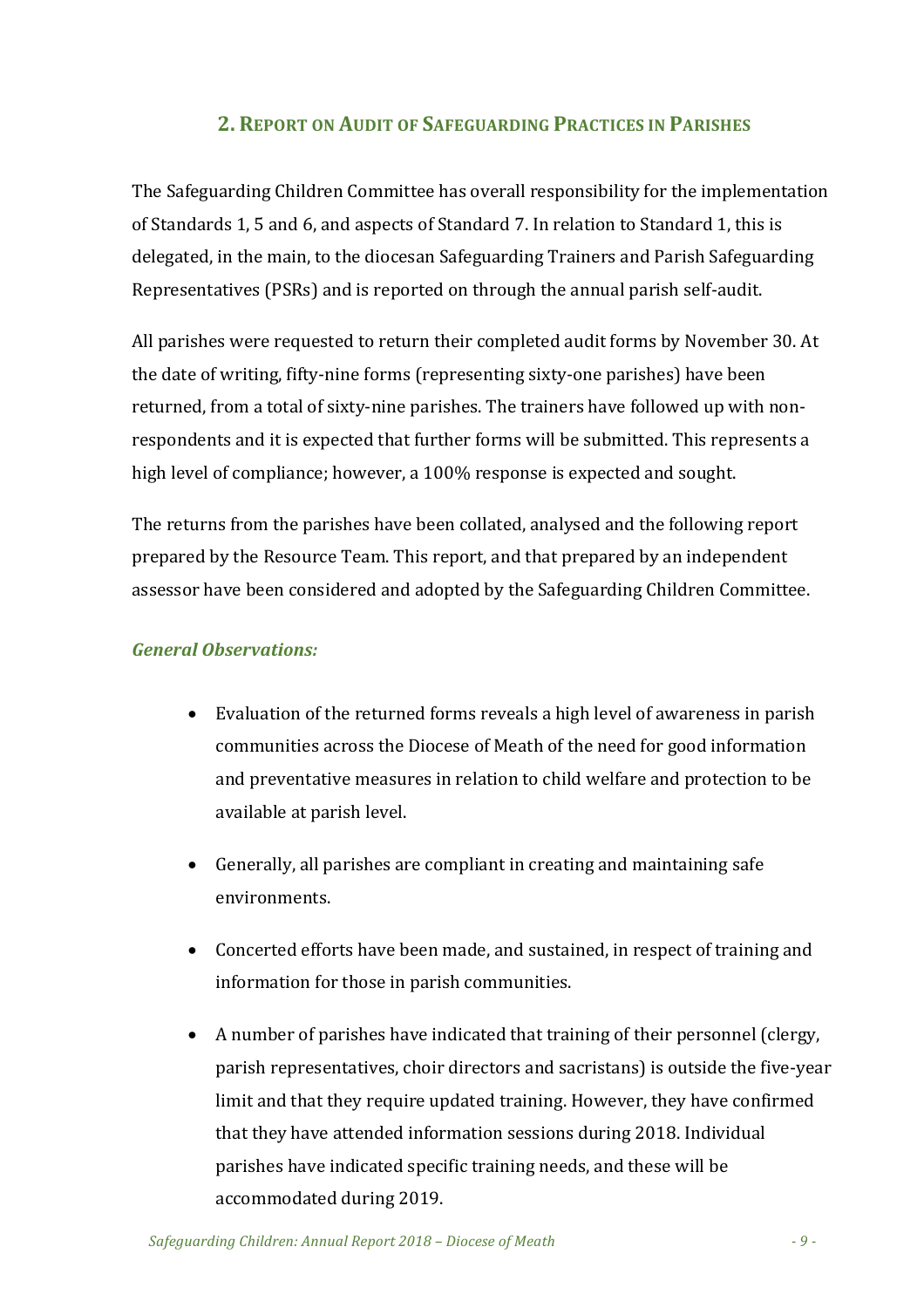- Formal or informal support is available to all Church personnel involved in child safeguarding. The trainers are always available to respond to emails and phone calls. All clergy and parish safeguarding representatives have access to the personal mobile numbers of the trainers. The trainers received and logged all phone calls received during 2018 and promptly responded to queries and concerns.
- An issue arises about the personal data retained by the audit. Any implications in relation to the GDPR need clarification.
- Parishes indicated that the diocesan Safeguarding poster with relevant contact details is displayed in appropriate areas and copies of the poster in Irish and in Polish are available on request. Information leaflets for children participating in Church activities are regularly distributed, as are information leaflets for adults, at information sessions.
- Safeguarding newsletters are widely distributed.
- Safeguarding Sunday was observed in many parishes.
- It is recommended that further attention is paid to raising awareness about the safeguarding website.
- All records are reported to be stored safely and securely. Church personnel are very conscious and aware of the importance of security since the introduction of the GDPR.
- The trainers will continue to follow up with any parishes where individual needs have been identified through the completion of the self-audit process.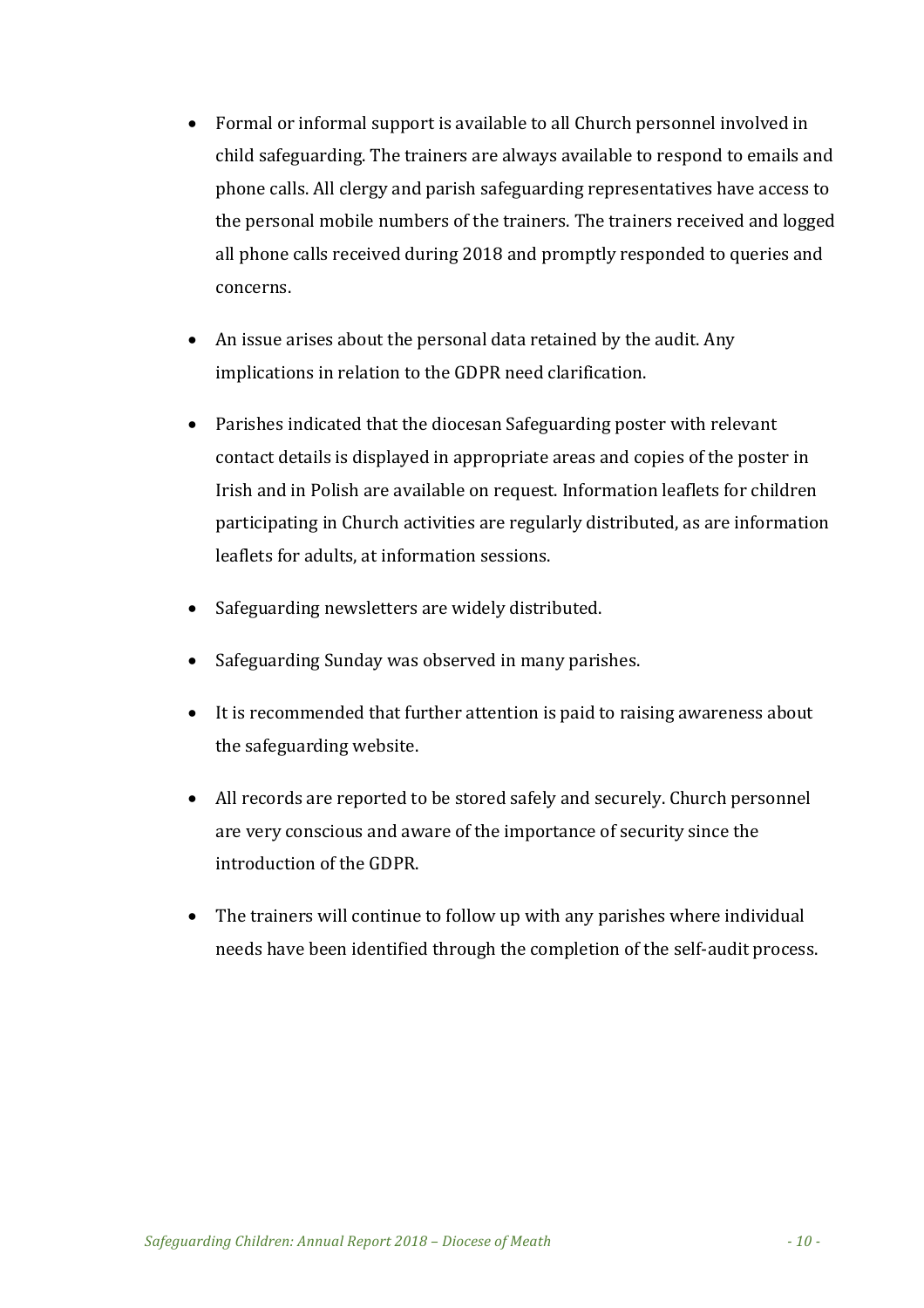#### **REVIEW OF RETURNS:**

#### *Standard 1: Church related activities involving children*

Forty-eight parishes provided information on activities involving children: most had altar servers and/or choirs. Twenty-five had both while five had a choir only and ten had servers only. Fifteen parishes listed additional activities, mainly relating to ministries such as Children's Liturgy. Junior readers, sacramental preparation groups and youth groups. Some of the larger parishes - Ashbourne, Mullingar, Navan and Tullamore – reported a wider range of activities.

All indicated that they have up-to-date lists of all groups and that the relevant forms are signed. An issue which has been raised is whether it is necessary to provide copies of the complaints procedure and reporting procedures to parents or whether making them aware of such resources and where they can be accessed is adequate.

Several parishes are unclear about procedures such as hazard/risk assessment  $(4)$  and protected disclosures  $(3)$  and appear unaware that these are available in the Operational Guidelines. In a small number of cases (3) parishes indicated that agreement forms had not been signed yet.<sup>1</sup>

No issues were reported in relation to recruitment. It should however be clarified on the form that this question refers to the year under review.

#### *Standard 5: Training*

The returns indicated that training has been undertaken by all priests, except in one case where no data was entered and one where no data was entered for the PP. In many cases the date of original training was a long time ago  $(4-10 \text{ years})$ and with no indication of updating.<sup>2</sup> It is likely that provision for updating via Deanery sessions was availed of but there is no provision for recording this on

 

 $1$  In these cases the Resource Team will follow up with those concerned. <sup>2</sup> Details available to Resource Team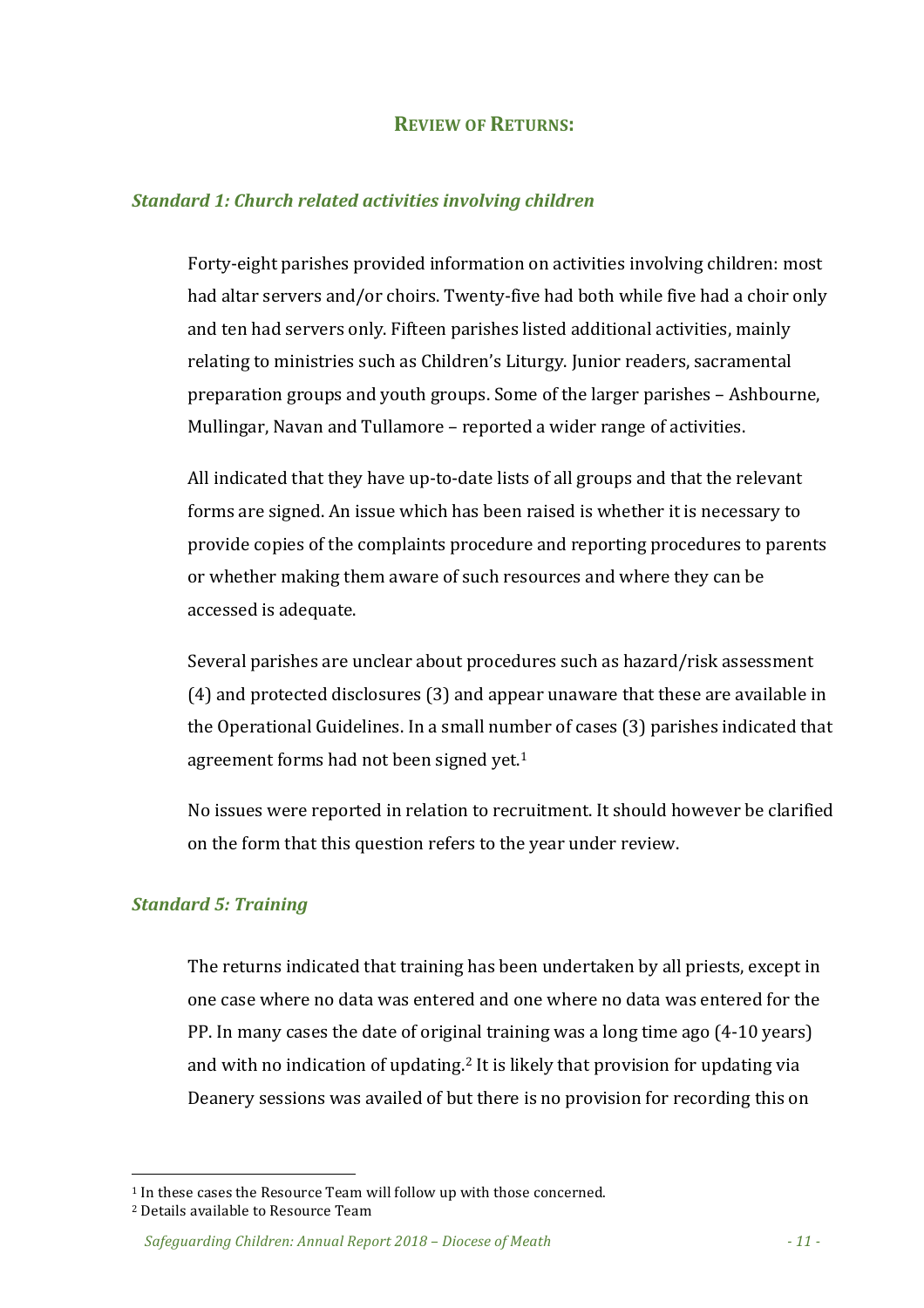the current form.

Regarding PSR: two returns provided no information while in three cases new PSR who require training were identified. There are also many PSR whose original training was a significant time  $ago^{3}$ 

The returns indicated that many group leaders have taken an information session but have not attended the full day training.<sup>4</sup> In some cases, parishes indicated that they have contacted the Trainers re attending courses in early 2019.

#### *Safeguarding Awareness Initiatives*

This question had few responses. Most who responded noted training and/or information sessions for altar servers and their parents (17). Occasional notices in the parish bulletin; distribution of information leaflets for altar servers and choir members; information sessions for group leaders; Safeguarding Sunday; a workshop on Code of Behaviour and other procedures; Confirmation Sunday School were initiatives mentioned by a small number of parishes.

#### **Standard 6: Communicating the Church's Safeguarding Message**

There was a very positive response to questions re display of information on safeguarding. However, a survey of parish websites found that many displayed out of date information. This is being addressed. Very few parishes indicated that they had groups in their area whose first language is not English. One mentioned that they are developing material in Portuguese for Brazilian residents while another suggested posters in other languages.

#### *Recording:*

This was generally reported as undertaken in accordance with guidance.

 <sup>3</sup> Information available to Trainers

<sup>&</sup>lt;sup>4</sup> Information available to Trainers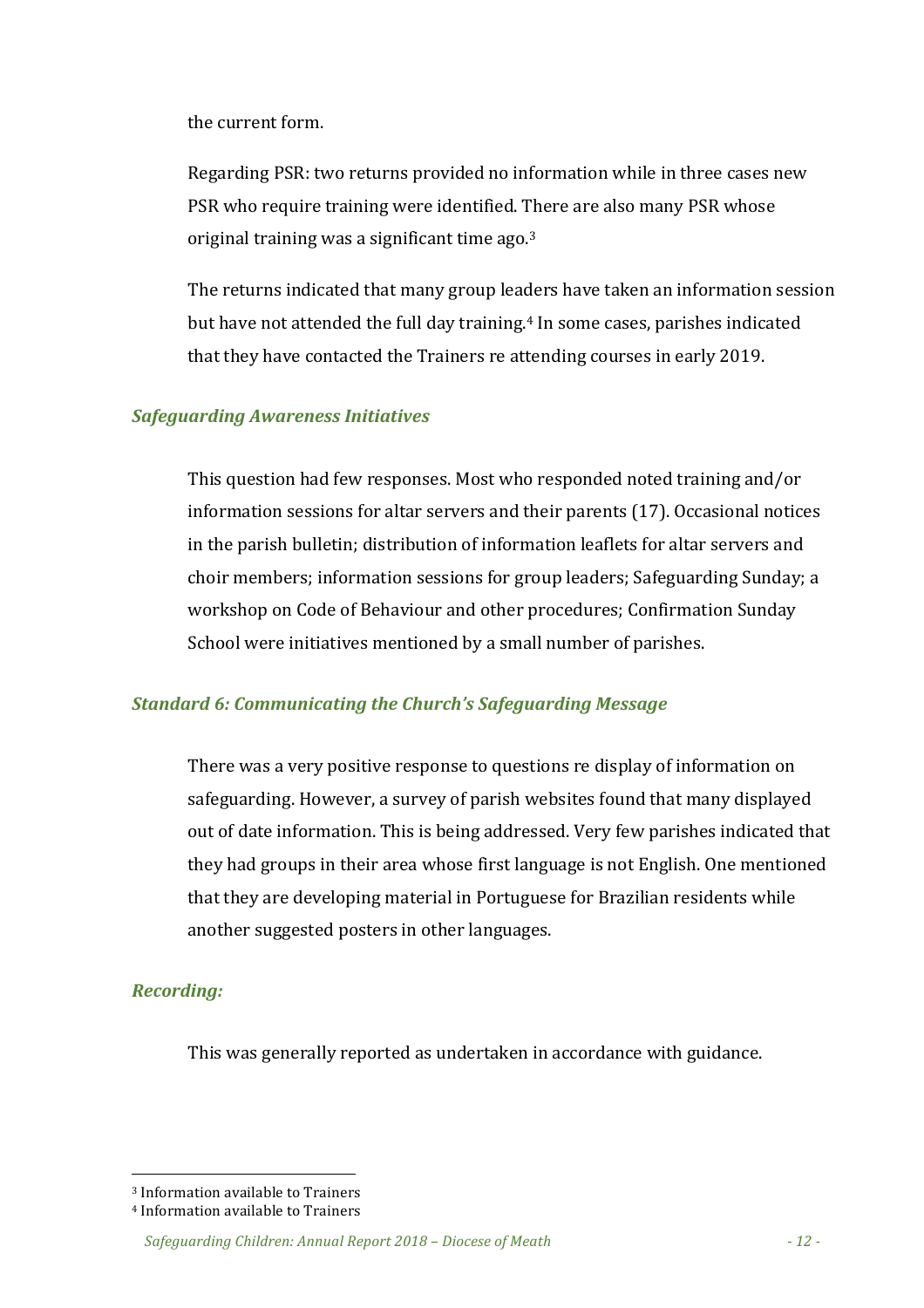#### *Follow up actions to be taken:*

Relatively few parishes either indicated what actions they needed to take or would suggest to the Resource Team (12 in total).

The only parish follow- up proposed was completion of outstanding Agreement forms by group leaders.

Suggestions to the Resource Team included: contacting the PSR directly by email re upcoming training; parish level information sessions were requested by several parishes; help with downloading forms; query on whether Eucharistic Ministers and Readers should be vetted; earlier training in completing the annual parish audit.

#### **Recommendations for action arising from the audit:**

- Follow up by the trainers with the parishes which did not respond to the audit to offer any training and/or support needed.
- Completion of a Training Needs Assessment (TNA) and inclusion of specific training needs identified by parishes in the 2019 training plan.
- Clarification of the support, both informal and professional, available to personnel involved in child safeguarding by the SCC.
- Further assessment of any GDPR implications of collecting and retaining personal data as part of the audit will be addressed by SCC.
- Attention drawn to the diocesan Safeguarding website at all training events and via the Newsletter.
- Amending of the Audit form by the Resource Team in line with the suggestions made by the independent assessor; the NSBCCCI informed of the issues raised.
- Development of a FAQ document to assist parishes in completing the audit.
- Publication of the report of the independent assessor in the Newsletter.

The Diocese of Meath commissions a review of returned parish audit forms on an annual basis. 

#### The report on the 2018 audit follows: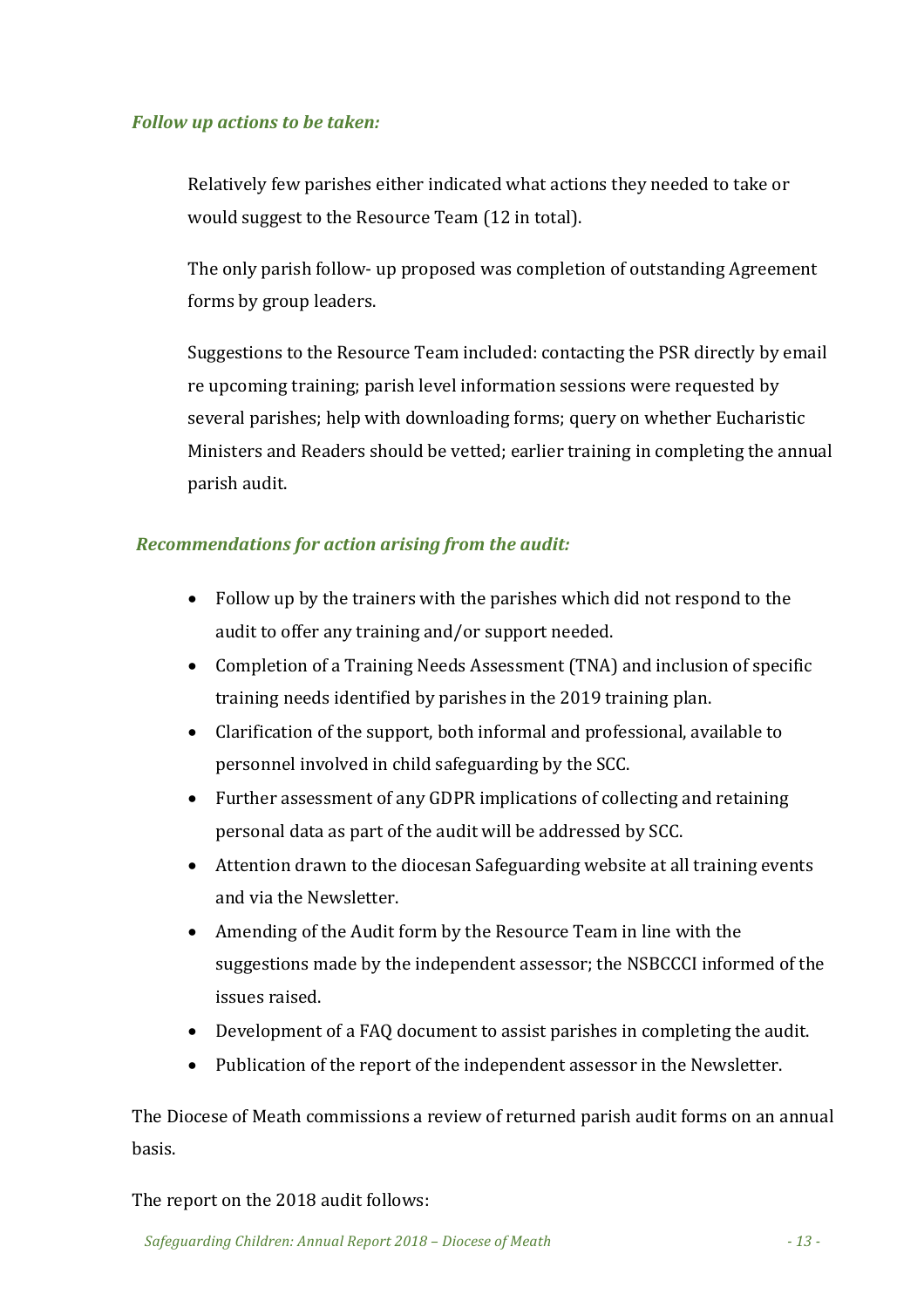#### **DIOCESE OF MEATH PARISH SAFEGUARDING SELF - AUDIT 2018**

#### **INDEPENDENT ASSESSOR EVALUATION**

In the course of this assessment of the self-audit for the year 2018, 59 individual forms *completed by Parishes were evaluated, noting that some forms referred to two parishes* in light of the current organisational structure of the Diocese. (Note: the returned forms *represent 61 parishes).*

## This represents a very high level of compliance with the Diocesan policy of requiring *parishes to complete self-audits on an annual basis.*

It is noted that the self-audit forms have been designed centrally at national level and made available at Diocesan level for use in the process. As well as addressing the issue of compliance and assurance within the Diocese of Meath arising from the audit, it is evident to this assessor that there are a number of lacunæ with the forms, which might usefully be brought back by the Diocese to a national level in order to further enhance the overall Church measures in this context, thereby bringing greater assurance to and public confidence in the outcomes. Consequently, this report will deal with both aspects. Having also completed the independent assessment of the audit process in 2017, which was the first year of use of the new-template reporting form, it is apparent that those completing the process were considerably more comfortable in the task this year. To this end, credit must be given to the Safeguarding Resource Team who assisted the parishes last year in reviewing their initial completion of the form, thereby embedding good practice in this context, and providing valuable follow up in the course of 2018 and for the purposes of completing the 2018 audit.

Before dealing with the detail of the audit process a number of general observations can be made. 

All reporting parishes have at least one and generally more parish safeguarding representatives in place. They have all received child protection awareness training, other than in one or two instances of recent appointees (though it is important to note that there continues to be existing safeguarding reps in those parishes). It is evident that the understanding among parishes of the requirements for robust child welfare and protection safeguards extends beyond simply adherence to the stated obligations, and encompasses a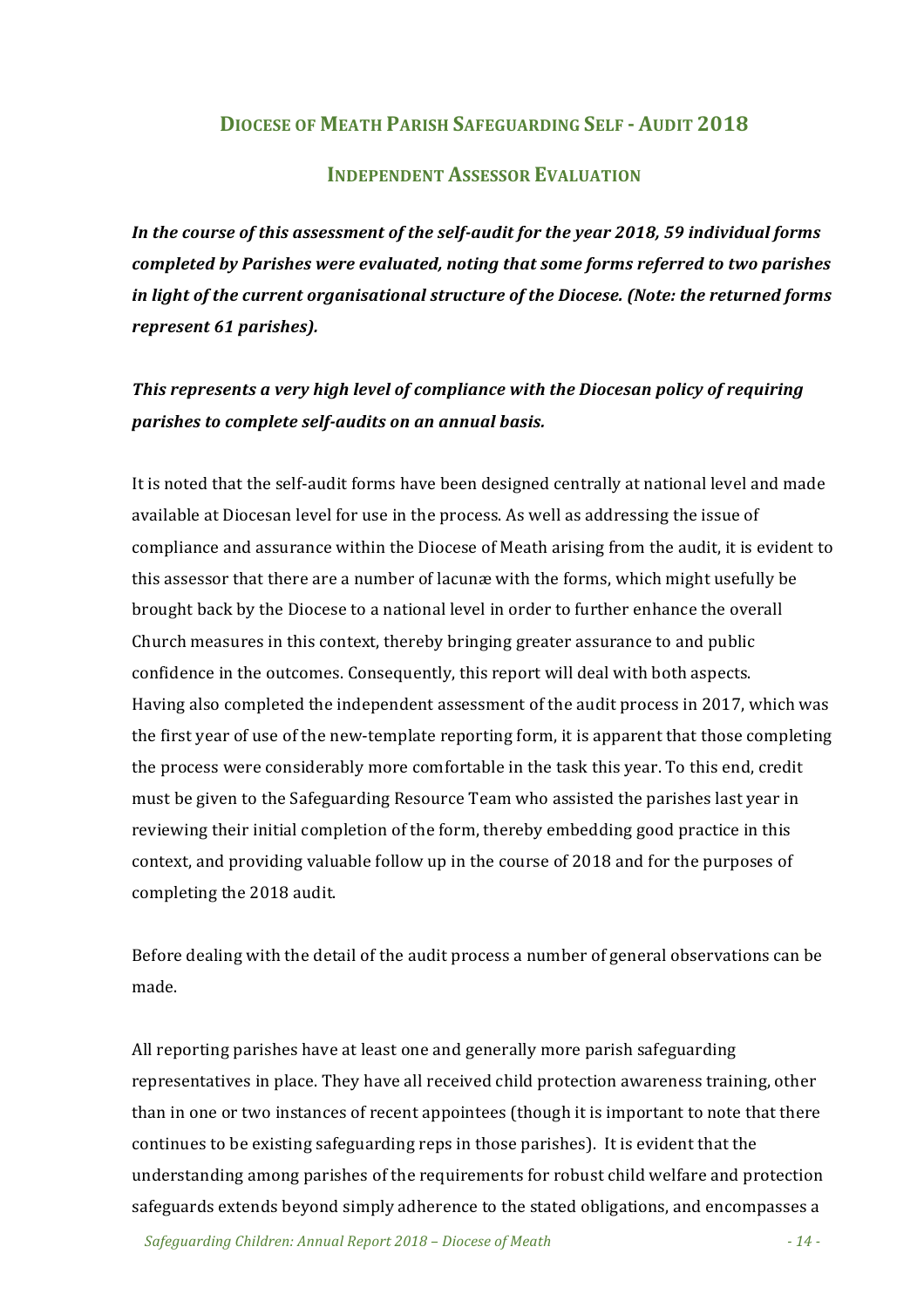deeper understanding and congruence with the various indicators of good practice as set out in Standards 1, 5 and 6 of the revised national policy and standards. This is most keenly evidenced through the concerted efforts which have been made, and sustained through undertaking initial and further training, thereby keeping abreast of developments in the area, in respect of training and information for those in parish communities working directly with children, on a clerical, professional and volunteer basis. As noted above, the Resource Team continued to provide general training and specific follow-up to issues raised by individual parishes in respect of the 2017 audit in assisting them in meeting their obligations.

In relation to the audit process itself in 2018, a number of observations can be made which have application locally within the Diocese and may be useful nationally, viz.

**1.** Three different audit forms were used this year. In many cases, these were the forms currently shown for use on "www.meathsafeguarding.ie", while a significant number used the same form as used for the 2017 audit. One significant difference is apparent between the two forms, the 2017 form asked parishes on the cover page for a list of Church related activities which involve children in the parish, while the form currently on the website does not ask for this information. It is considered by this assessor that the 2017 form is actually more effective in this context as it helps a reviewer of the form to focus attention on seeking assurance subsequently from the audit that those involved in leading the particular activity involving young people have been encompassed in the child safeguarding endeavour undertaken at

parish level. Finally, one parish completed the audit using a different (shorter) form, which, while completed appropriately, provided significantly less detailed information than either of the two referred to above.

**2.** In some cases the audit forms were completed on what were clearly preprinted booklet productions. In other cases, the forms were downloaded and printed in individual page format. The pages on all versions of the audit forms used are not individually numbered. This was an issue to the extent that in a small number of cases where forms had been downloaded and completed electronically some pages were not subsequently printed down and submitted for audit. In addition, though less evident, some forms which had been downloaded and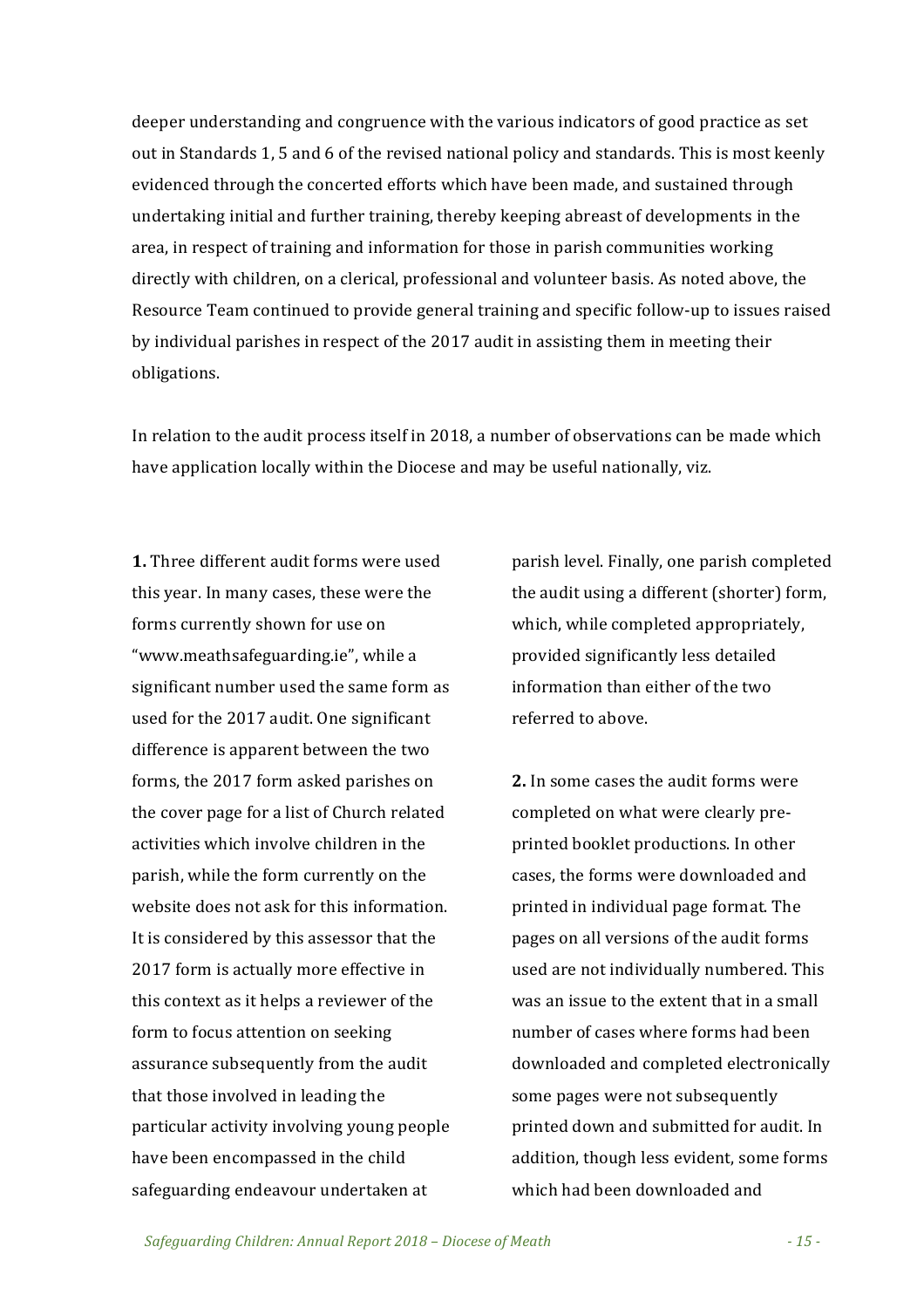completed in pen, had some pages missing from the submitted material. A suggestion in this context would be that pages are numbered individually by the designers of the form, thereby assisting with a coherent approach to the completion process at parish level.

**3.** The question style on the audit form uses a mix of "yes//no" or "yes/no/not applicable" format. In the case of questions requiring a "yes/no" answer this is a weakness as in some cases these have been left fully unanswered. It is challenging for an external reviewer to reach a firm conclusion as to whether these have been missed inadvertently or, very likely, where a "not applicable" "response is actually the correct and appropriate response. Equally, a requirement to complete all elements of the form would assist with future assurance.

**4.** There are 4 pages on the form containing tables for completion in respect of basic awareness training for four categories of personnel, ie clergy; those with a specific role in safeguarding; those in a leadership role working with young people; and, all other church personnel. In a number of instances, the latter two forms were blank. It is not clear as to whether this was through lack of understanding of the purpose of each

form; where no such training has taken place, or simply was not necessary in the context of the situation applying in that parish. This is an important consideration when the "new" 2018 form has been used, as it did not require listing activities involving young people on the cover page. This prevents a cross-referencing of activity to leadership in the activity subsequently in the audit. Again, a requirement to complete these tables, even by providing a tick-box to indicate "not applicable", where appropriate, would enhance the process.

**5.** A key element of the Church's efforts in relation to child safeguarding relate to promulgating the message regarding the safeguards in place, complaint procedures etc. The audit form asks for details of any initiatives taken in this context. It is presumed that the designers of the form expected parishes to outline the range of publication measures in place, eg parish noticeboards, newsletters, Safeguarding Sundays, meeting with parents of and children becoming altar servers etc. However, a surprising number of forms are fully silent in this regard. Perhaps those completing the forms assumed that the use of the term "initiatives" sought details on something new or innovative being undertaken as opposed to continuing to provide the well-tried and tested measures as listed earlier.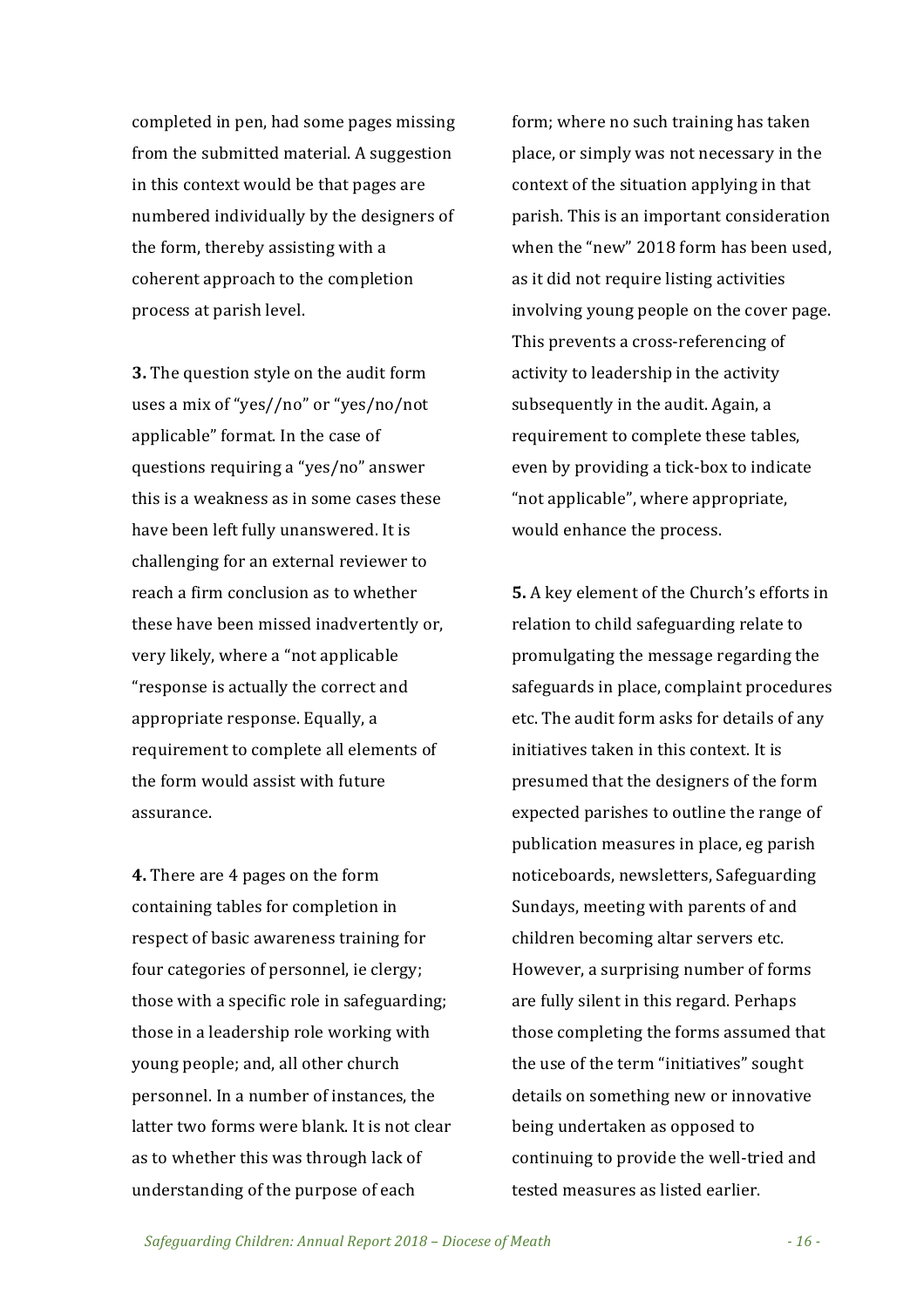**6.** An accompanying FAQ document, section by section, might be considered helpful for future audits, as the form is only required annually and those completing it will forget details from year to year. The FAQ document might usefully suggest examples of good practice in light of the actual experiences/activities evident across the Diocese of Meath, in respect of each question. The reason for this is that some of the questions are quite bald and don't allow a nuanced (yet valid) answer.

**7.** One question asks, "does the group have an appropriate hazard assessment process' A number of forms answered no or left this blank. The FAQ here might usefully advise that hazard in this context relates to child safeguarding, rather than,

presumably, the normal understanding of slips, trips and spills etc.

**8.** Another question relates to a Protected Disclosures Policy – a sample would be helpful as part of the FAQs, as a number of parishes answered 'no' here.

**9.** The audit form deals with a snapshot at a point in time and relates to a twelve months period. However, some questions are more open-ended and could certainly cause confusion, eg in Standard 1, "In recruiting applicable personnel working with children, have you ensured that..." This could easily involve a Parish trying to review previous practice (including for long serving personnel) and where records may be difficult to locate, with the attendant difficulties in completing it.

#### General Observations on the Parish Safeguarding Audit Form

Form cover could have space for year and Parish Name. Form does not require signatures of those completing it. Form makes no reference to children with special needs *Standard 1*

Question asks re "all" groups and does not specify groups where children are involved quite a number of forms left this section blank. A supplementary (or replacement) question might ask about the maintenance of a register of all groups working with children, as this would be more easily answered (and is more germane to the purpose of the audit) *Standard 6*

Recording Section needs to be answered item by item  $-$  FAQs or more clear guidance here would be very beneficial.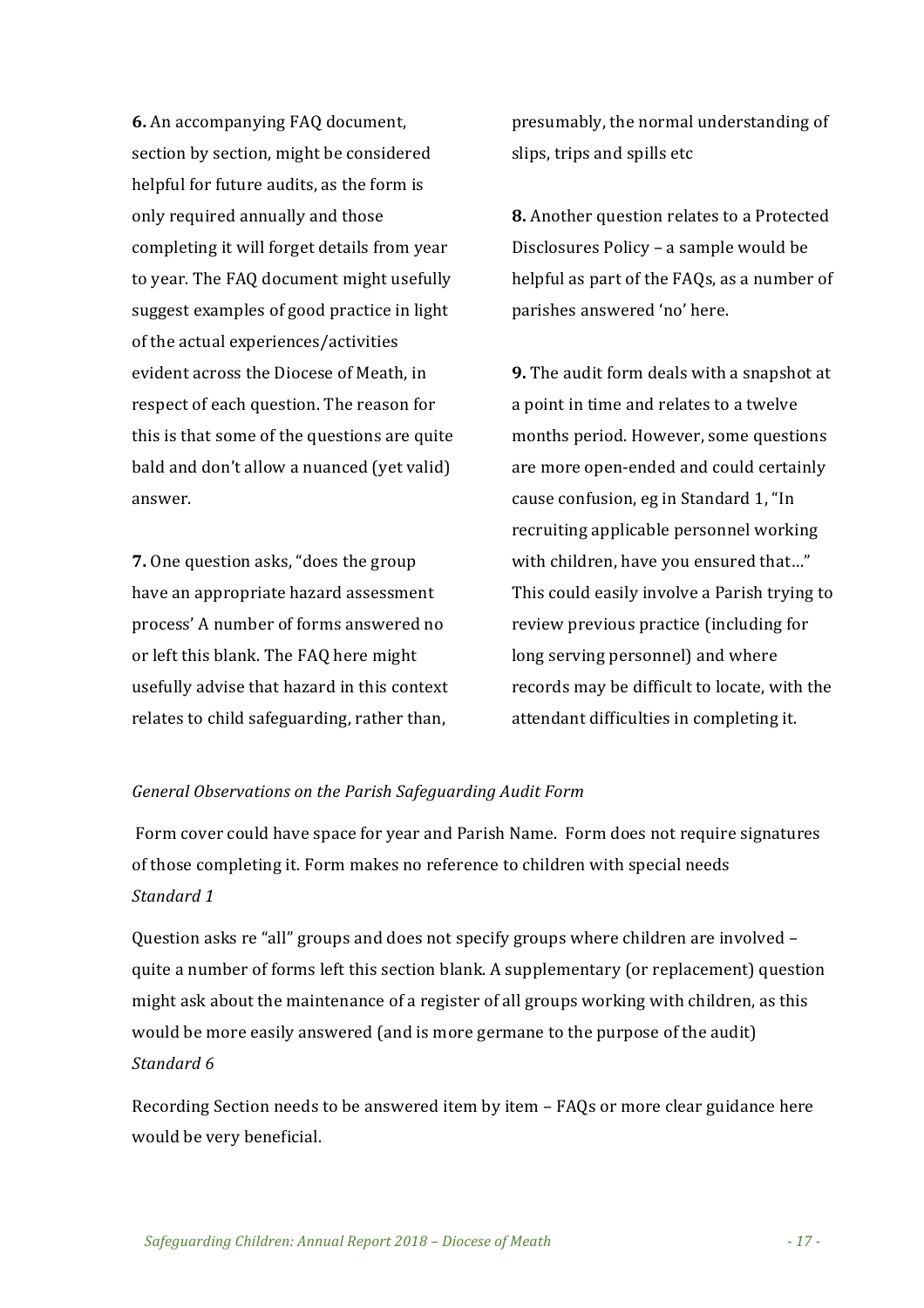#### *Final Page*

Following completion of audit is there any follow up action to be taken? And immediately underneath, the form asks "If you require assistance from the Resource Team..." There should be space between these, and form (or  $FAQs$ ) should specify that a list of actions where "no" answers given earlier should be addressed here by means of an action list at parish level- this would bring completeness to the process and allow for a significantly greater level of assurance that issues identified will be addressed (if necessary). Equally, if the "No" answers mean not applicable, this could be noted on the form and bring completeness and greater assurance to the outcome.

The observations made above have been raised in the context of seeking to enhance the assurance and confidence possible through an external review of a self-audit process, noting that, separately, the www.meathsafeguarding.ie website states that:

- Audit returns are scrutinised for compliance by the committee.
- An annual report is prepared for the Bishop, with a review of compliance and recommendations for further action and improvement.
- Recommendations for change are incorporated into to the three-year Child Safeguarding Plan.

What is quite apparent from my evaluation of the 2018 audit, as in 2017, is that consistent and focussed attention to child welfare and protection has been taken as a matter of policy by the Diocese and implemented as a matter of practice at parish level. This is evidenced in particular by the commitment to training over many years now which demonstrates that the Diocese of Meath, at individual parish level, has been embedding this key message in its work through all of its agents who work with children.

It is evident and appropriate that the Diocese continues to support parishes in their work in this important area of child safeguarding and that the self-audit process, along with followup by the Diocesan Committee through the Safeguarding Resource Team, assists parishes in maintaining a focus, and enhancing, where necessary, their individual endeavours in this regard.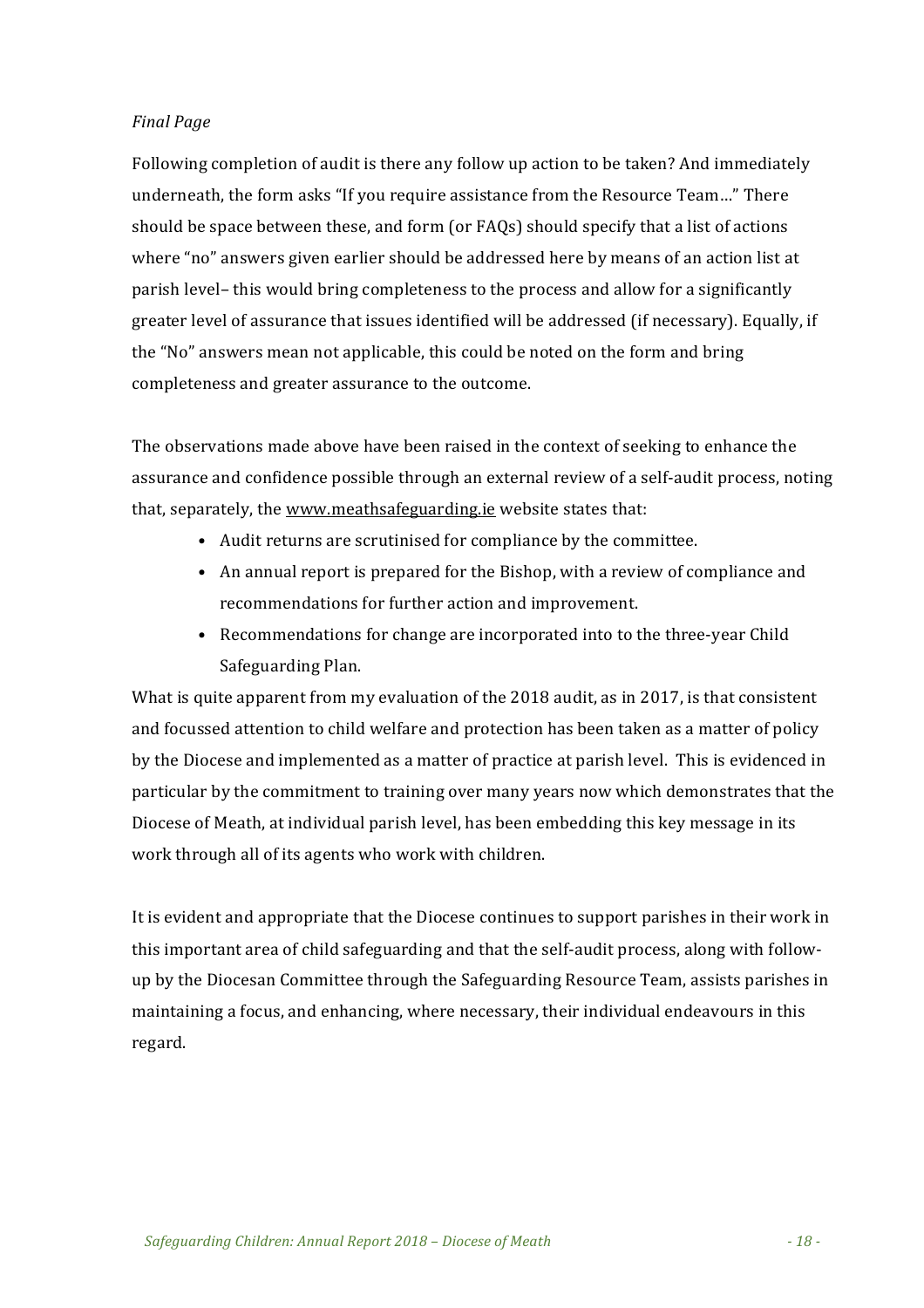#### **3. TRAINING REPORT**

#### *Standard 5.1*

The Diocese of Meath ensured that the induction of Church personnel included training in the Church's child safeguarding policy and procedures. All parish clergy and parish safeguarding representatives were invited to a series of Deanery information sessions:

| 07/03/2018 | Kingscourt  |
|------------|-------------|
| 17/04/2018 | Lobinstown  |
| 14/11/2018 | Killucan    |
| 21/11/2018 | Collinstown |
| 02/10/2018 | Mullingar   |

In addition, several information sessions were facilitated by the safeguarding trainers. Clergy, parish safeguarding representatives, sacristans, choir members and parish volunteers were invited to attend the information meetings. Among those meetings were the following:

| 08/10/2018 | Drogheda - Attendance 18.  |
|------------|----------------------------|
| 15/10/2018 | Navan - Attendance 40.     |
| 16/10/2018 | Ashbourne - Attendance 15. |
| 18/10/2018 | Tullamore - Attendance 24. |
| 22/10/2018 | Trim - Attendance 35.      |
| 23/10/2018 | Mullingar - Attendance 46. |

Over 200 clergy and volunteers attended these sessions which focused on the revised Standards. Copies of Safeguarding Children: Policy and Standards for the Catholic Church in Ireland, a summary leaflet and posters for display were distributed. Leaflets were also available in both Irish and Polish. Participants were encouraged to display these leaflets and to make them readily available in parish churches.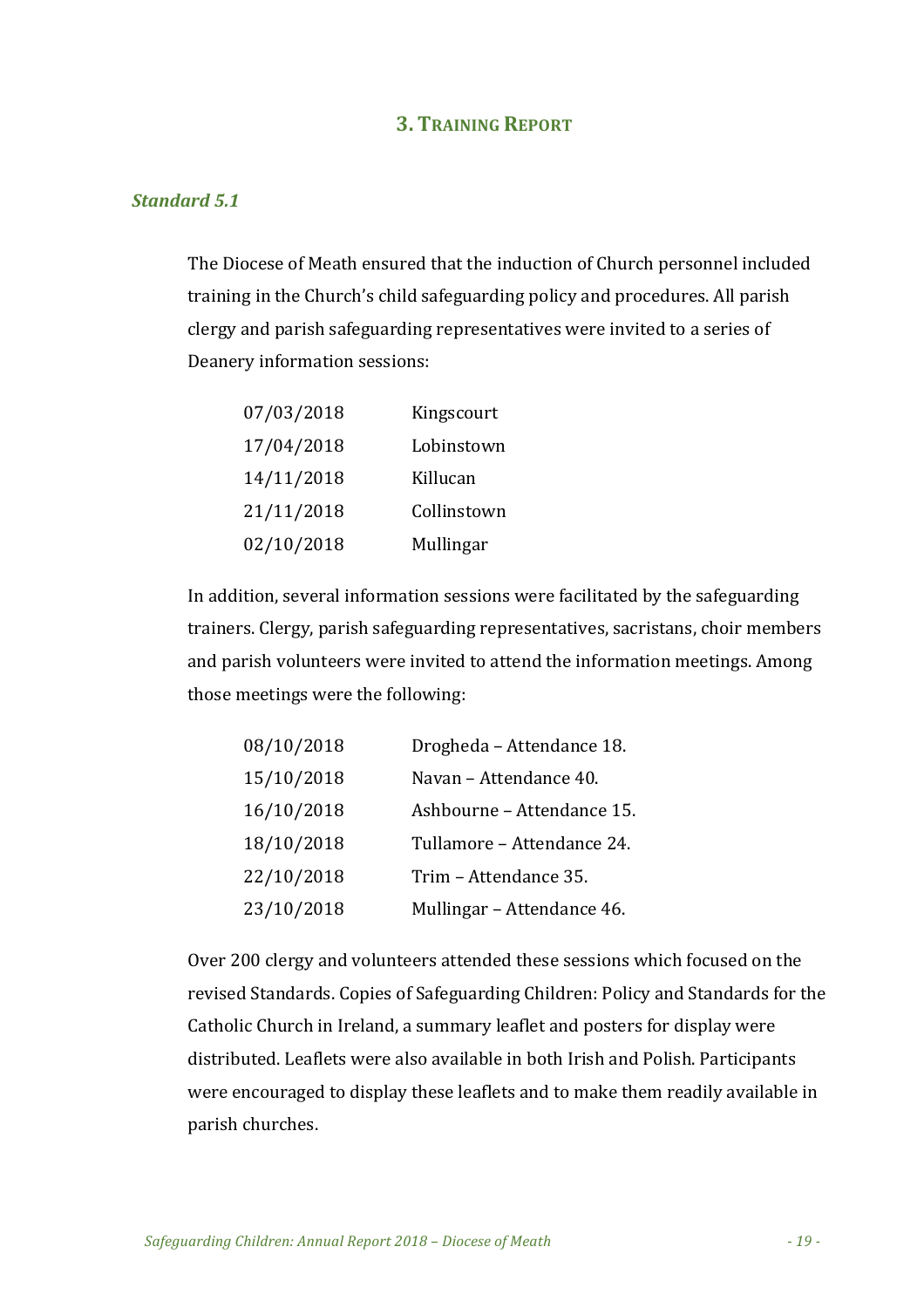The topics covered were:

- $\bullet$  Completing the parish audit form
- Mandatory reporting
- General Data Protection Regulation
- What to do if you receive an allegation or complaint
- Safeguarding Sunday: parishes were encouraged to mark Safeguarding Sunday, to make congregations aware of the dedication of volunteers and all the procedures which are in place to support and promote the safety of children. It also provided an opportunity to share the safeguarding message with parents and children.

Organisers of the Meath Diocesan Pilgrimage to Lourdes, as well as nurses and volunteers, were facilitated with three separate information sessions as follows:

| 15/08/2018 | Navan     |
|------------|-----------|
| 20/08/2018 | Mullingar |
| 07/09/2018 | Trim      |

#### *Standard 5.2*

The Diocese of Meath conducted an Annual Training Needs Analysis that identified all Church personnel who required training and developed a training plan based on this process. This will inform the development of an annual training plan for 2019.

#### *Standard 5.3*

The Diocese of Meath ensured delivery at local level of basic training programmes that are identified and approved by the NBSCCCI, as outlined in the NBSCCCI Training Strategy, where this has been identified as necessary through the annual training needs analysis.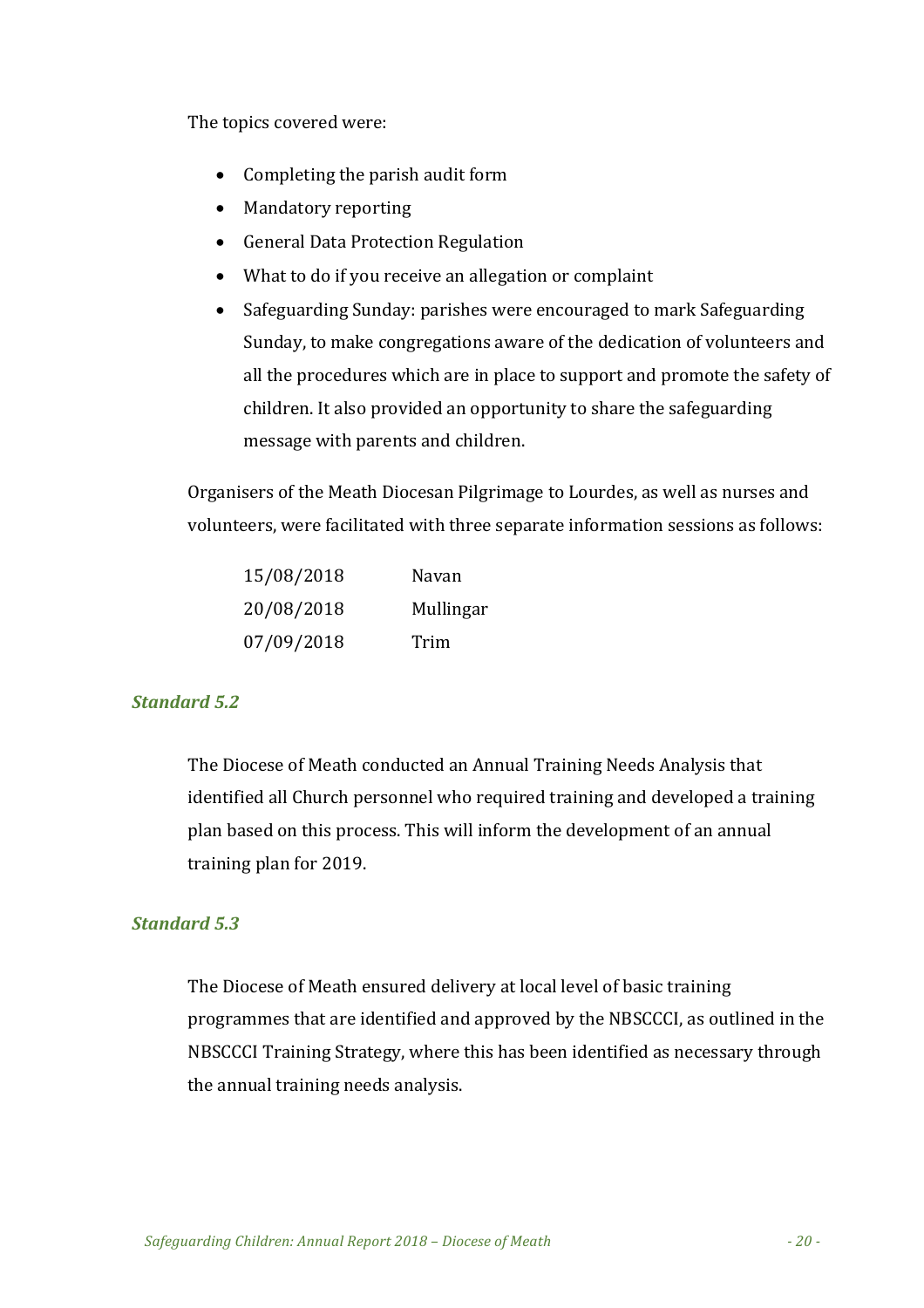In that regard, the safeguarding trainers delivered two full-day training sessions to clergy, new parish safeguarding representatives, foreign clergy, choir directors and members of Children of the Eucharist, as follows:

| 24/03/2018 | Trim |
|------------|------|
| 03/11/2018 | Trim |

These training days fulfilled the trainers' annual registration conditions.

#### *Standard 5.4*

The Diocese of Meath ensured that Church personnel who have specific child Safeguarding responsibilities had appropriate, role-specific, training that is identified and approved by the National Board, as outlined in the National Board's Training Strategy.

The trainers attended the following training hosted by NBSCCCI:

| 22/03/2018 | Pastoral Centre, Cavan     |
|------------|----------------------------|
| 26/05/2018 | Glenroyal Hotel, Maynooth. |

#### *Standard 5.5*

The Diocese of Meath provided children who access Church-related activities and their parents/guardians with information, advice and support on keeping children safe, and involved them in Church Child Safeguarding training initiatives wherever possible and appropriate.

The Safeguarding trainers have circulated thousands of Child Safeguarding newsletters, published in three separate editions in the past year, in order to raise awareness of Child Safeguarding with children and their parents/guardians in the Church. Information specifically designed for a child-friendly readership was produced, aimed at altar servers and members of youth choirs. The trainers avail of the newsletters to encourage parishes to share with each other examples of good practice in reaching out to children and their parents/guardians.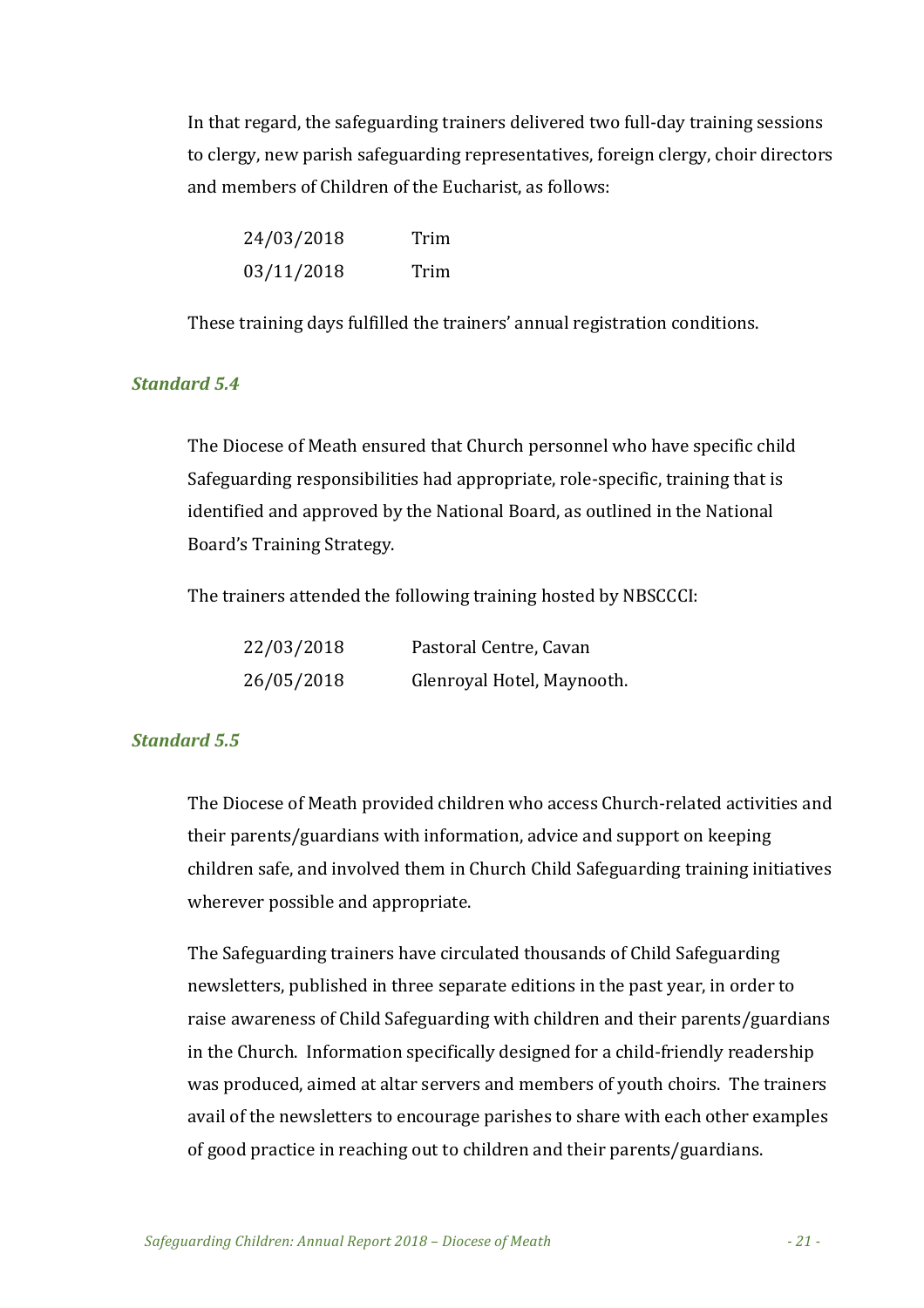#### *Standard 5.6*

The Diocese of Meath facilitated the provision of an appropriate level of support to all personnel in relation to their responsibilities to safeguard children.

In addition to specific training sessions, the Safeguarding trainers have readily and speedily responded to emails and phone calls. All clergy and parish Safeguarding representatives have access to their personal mobile numbers. The Safeguarding trainers received and logged all phone calls received during 2018 and promptly responded to queries and concerns. The Resource Team, comprised of the trainers and the Director of Child Safeguarding, met regularly during 2018. Minutes of each meeting were kept and stored in a safe environment in the Diocesan Office.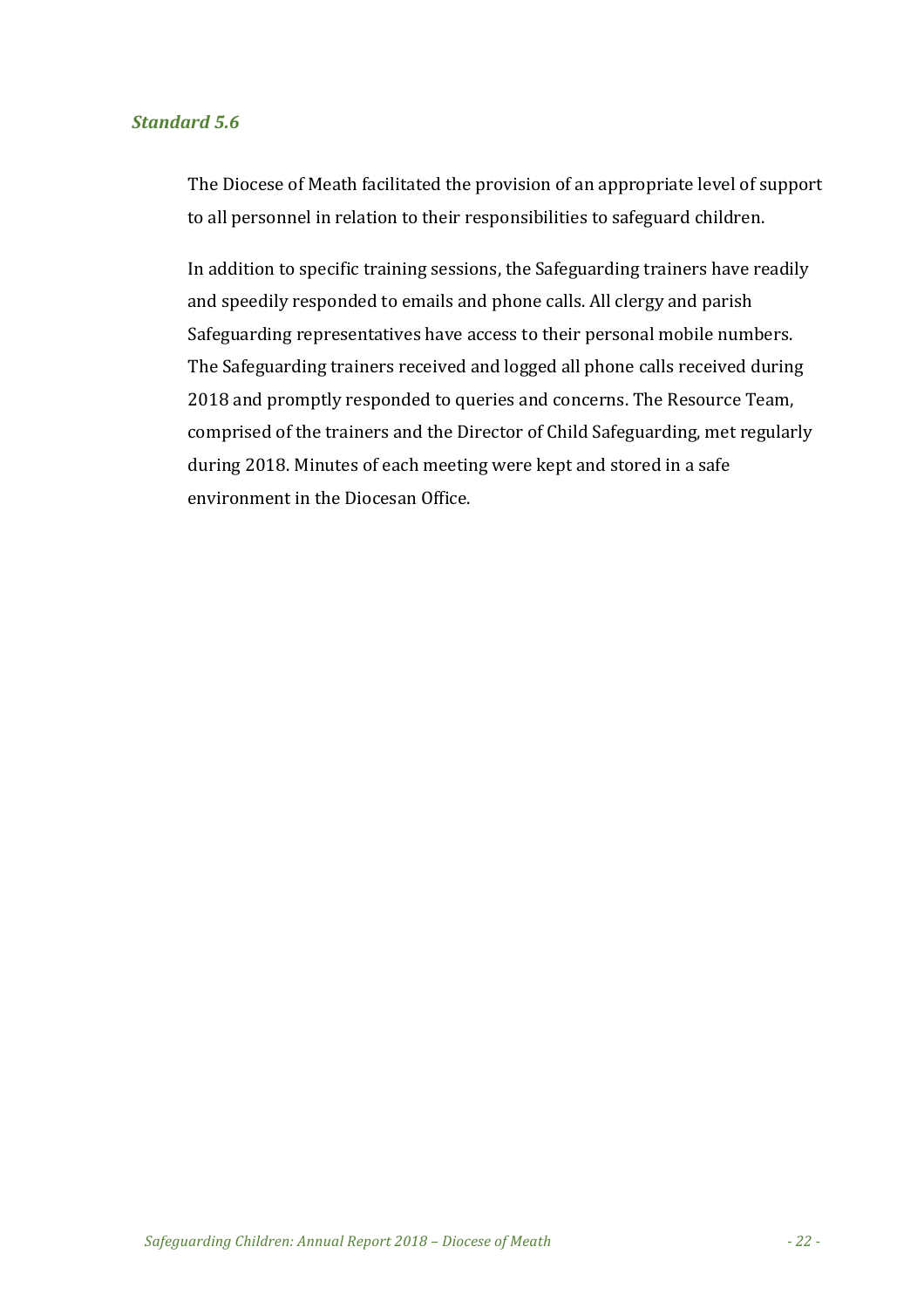#### **4. THREE-YEAR SAFEGUARDING ACTION PLAN**

*(Revised January 2019)*

This action plan has been developed in compliance with Standard 7 of Safeguarding Children: Policy and Standards for the Catholic Church in Ireland (2016). It follows from and builds on previous Action Plans.

All actions will be implemented in accordance with the provisions of the Safeguarding Children Policy and the procedures detailed in the Operational Guidelines, commencing January 2017, unless stated otherwise. The plan will be reviewed and updated annually, or as new regulatory or legislative provisions become available.

The Training Plan 2019 and Communications plan 2019 are attached as Appendices.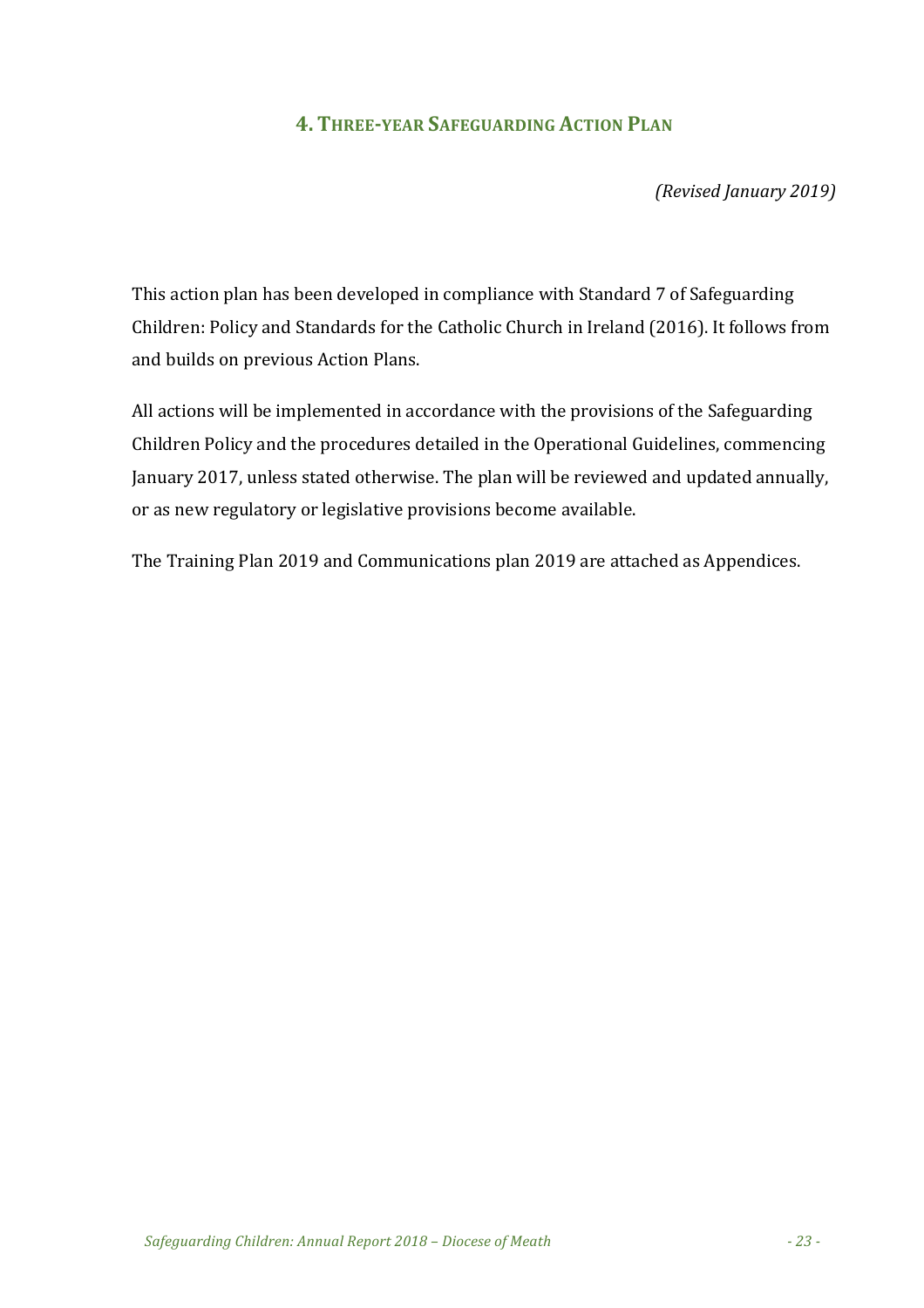| Creating a Culture of Safety                                                  |                                                                                                                |                                                                                                                                                                                           | Child Safeguarding Plan for the period 2018-2021 |                                                                                                                |                                             |                                                      |  |
|-------------------------------------------------------------------------------|----------------------------------------------------------------------------------------------------------------|-------------------------------------------------------------------------------------------------------------------------------------------------------------------------------------------|--------------------------------------------------|----------------------------------------------------------------------------------------------------------------|---------------------------------------------|------------------------------------------------------|--|
| Standard                                                                      | <i><b>Objectives</b></i>                                                                                       | Actions                                                                                                                                                                                   |                                                  | Responsibility                                                                                                 | & Review Dates                              | Implementation                                       |  |
| <b>Standard 1:</b><br><b>Creating and</b><br>maintaining safe<br>environments | Implement safe recruitment<br>procedures                                                                       | The following procedures, detailed in the<br>Operational Guidelines, will be used as<br>appropriate to the situation:<br>Application form<br>Declaration form<br>Interviews<br>References |                                                  | Overall responsibility<br>rests with the SCC.<br>Specific areas of<br>responsibility noted<br>below.<br>PSR/PP | With effect<br>from<br>01/01/2017           | Parish annual<br>audit in<br>Nov./Dec. each<br>year. |  |
|                                                                               |                                                                                                                | Vetting<br>(S1.1 and S1.2; S4.1 - 6 S4.11)                                                                                                                                                |                                                  | Liaison person<br>(L. Duncan)                                                                                  |                                             |                                                      |  |
|                                                                               | Ensure code of behaviour is<br>adopted by all adults and children<br>involved in Church related<br>activities. | Adults involved in Church related<br>activities agree to observe and sign the<br>COB at induction                                                                                         |                                                  | PSR                                                                                                            |                                             |                                                      |  |
|                                                                               |                                                                                                                | which includes code of behaviour.<br>Anti-bullying policy agreed between<br>leaders and children<br>$(S1.4 - 7; S4.7 - 10)$                                                               | Parents and children sign consent form           | <b>Activity leaders</b>                                                                                        | Start date of<br>activity and<br>each Sept. | Annual parish<br>audit.                              |  |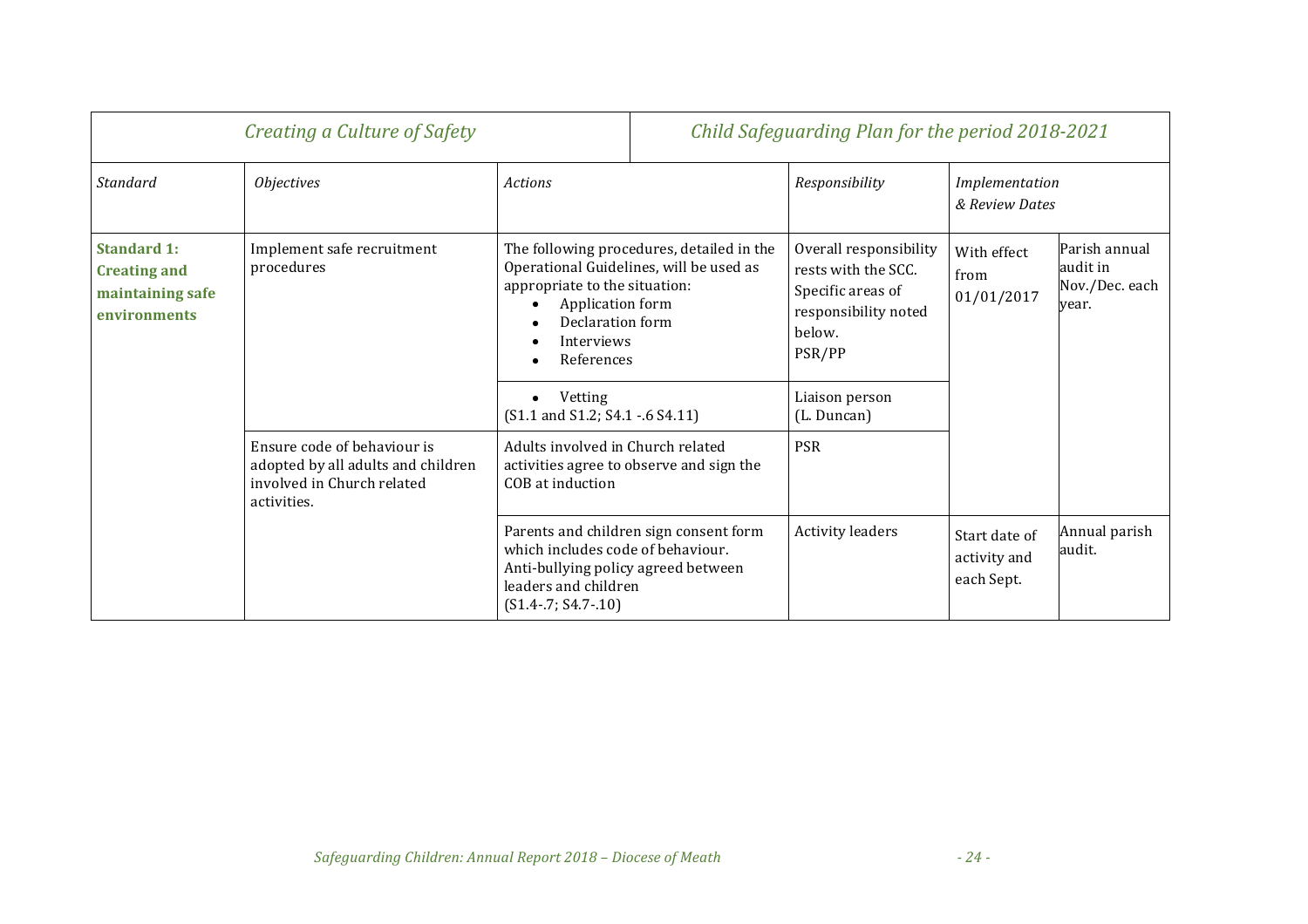| Creating a Culture of Safety                                                  |                                                                                                      |                                                                                                                                                                                                                                                                                                                                                                                               | Child Safeguarding Plan for the period 2018-2021                                  |                               |                                  |                        |
|-------------------------------------------------------------------------------|------------------------------------------------------------------------------------------------------|-----------------------------------------------------------------------------------------------------------------------------------------------------------------------------------------------------------------------------------------------------------------------------------------------------------------------------------------------------------------------------------------------|-----------------------------------------------------------------------------------|-------------------------------|----------------------------------|------------------------|
| Standard                                                                      | <b>Objectives</b>                                                                                    | <b>Actions</b>                                                                                                                                                                                                                                                                                                                                                                                |                                                                                   | Responsibility                | Implementation<br>& Review Dates |                        |
| <b>Standard 1:</b><br><b>Creating and</b><br>maintaining safe<br>environments | Implement effective practice in safe<br>care for all children, including those<br>with special needs | The following procedures,<br>will be used:<br>• Advised supervision ratios<br>• Dealing with accidents/incidents<br>• Risk assessment of activities<br>• One to one contact with children<br>• Participation of children with<br>specific needs.<br>• Procedures for visiting clergy<br>• Use of ICT<br>• Complaints procedures<br>• Protected disclosures<br>$(S1.8 - S1.22 & S4.2 - S4.23)$ | detailed in the Operational Guidelines<br>• External groups using Church property | PSRs and activity<br>leaders: | wef 01/01/17                     | Annual parish<br>audit |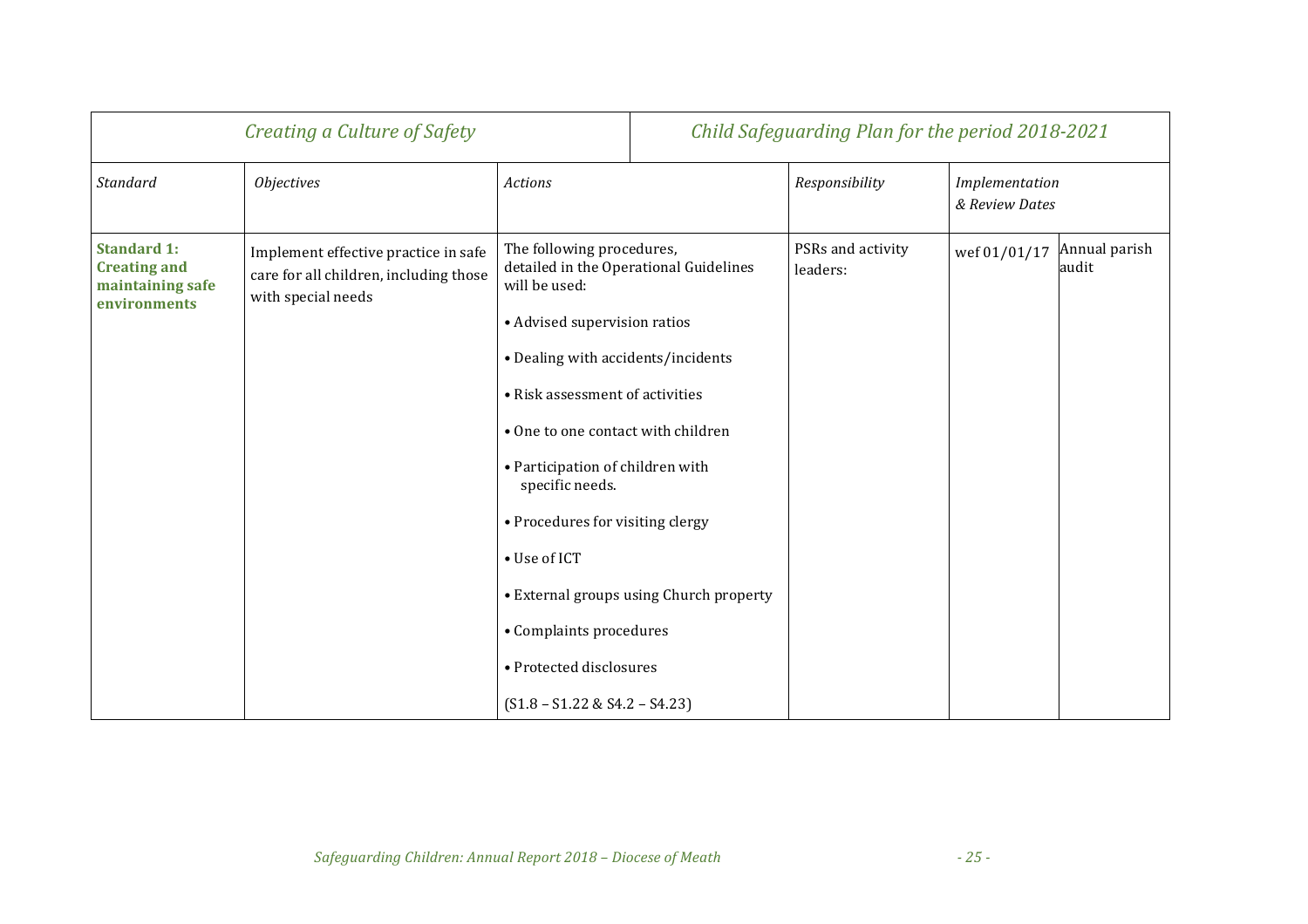| Creating a Culture of Safety                                                        |                                                                                                                                             |                                                                                                                                                                                                                                                                   | Child Safeguarding Plan for the period 2018-2021 |                               |                                                                     |                                                                                                          |
|-------------------------------------------------------------------------------------|---------------------------------------------------------------------------------------------------------------------------------------------|-------------------------------------------------------------------------------------------------------------------------------------------------------------------------------------------------------------------------------------------------------------------|--------------------------------------------------|-------------------------------|---------------------------------------------------------------------|----------------------------------------------------------------------------------------------------------|
| Standard                                                                            | <i><b>Objectives</b></i>                                                                                                                    | <b>Actions</b>                                                                                                                                                                                                                                                    |                                                  | Responsibility                | Implementation<br>& Review Dates                                    |                                                                                                          |
| <b>Standard 5:</b><br><b>Training &amp; Support</b><br>for keeping<br>children safe | Ensure that all Church personnel<br>receive appropriate training in<br>safeguarding in accordance with<br>National Board Training Strategy. | Develop annual training plan based on a<br>training needs analysis (TNA).<br>Incorporate specific training needs<br>identified by parishes, including<br>information on formal and informal<br>supports available to personnel.<br>Deliver and evaluate training. |                                                  | Trainers:<br>A Shaw & D Gavin | Implementedo TNA based on<br>n dates<br>specified in<br>annual plan | parish audit<br>Each training<br>event evaluated<br>as delivered and<br>reported on in<br>annual report. |
|                                                                                     |                                                                                                                                             | Ratify training plan<br>$(S1.23-S1.26+S4.24-4.27)$<br>2019 Training plan delivered                                                                                                                                                                                |                                                  | SCC<br>See Appendix 2         | Spring<br>meeting<br>annually.<br>On dates                          | Annual parish<br>audit<br>Report on<br>training as part                                                  |
|                                                                                     |                                                                                                                                             |                                                                                                                                                                                                                                                                   |                                                  |                               | specified in<br>plan.                                               | of annual report<br>Dec. each year                                                                       |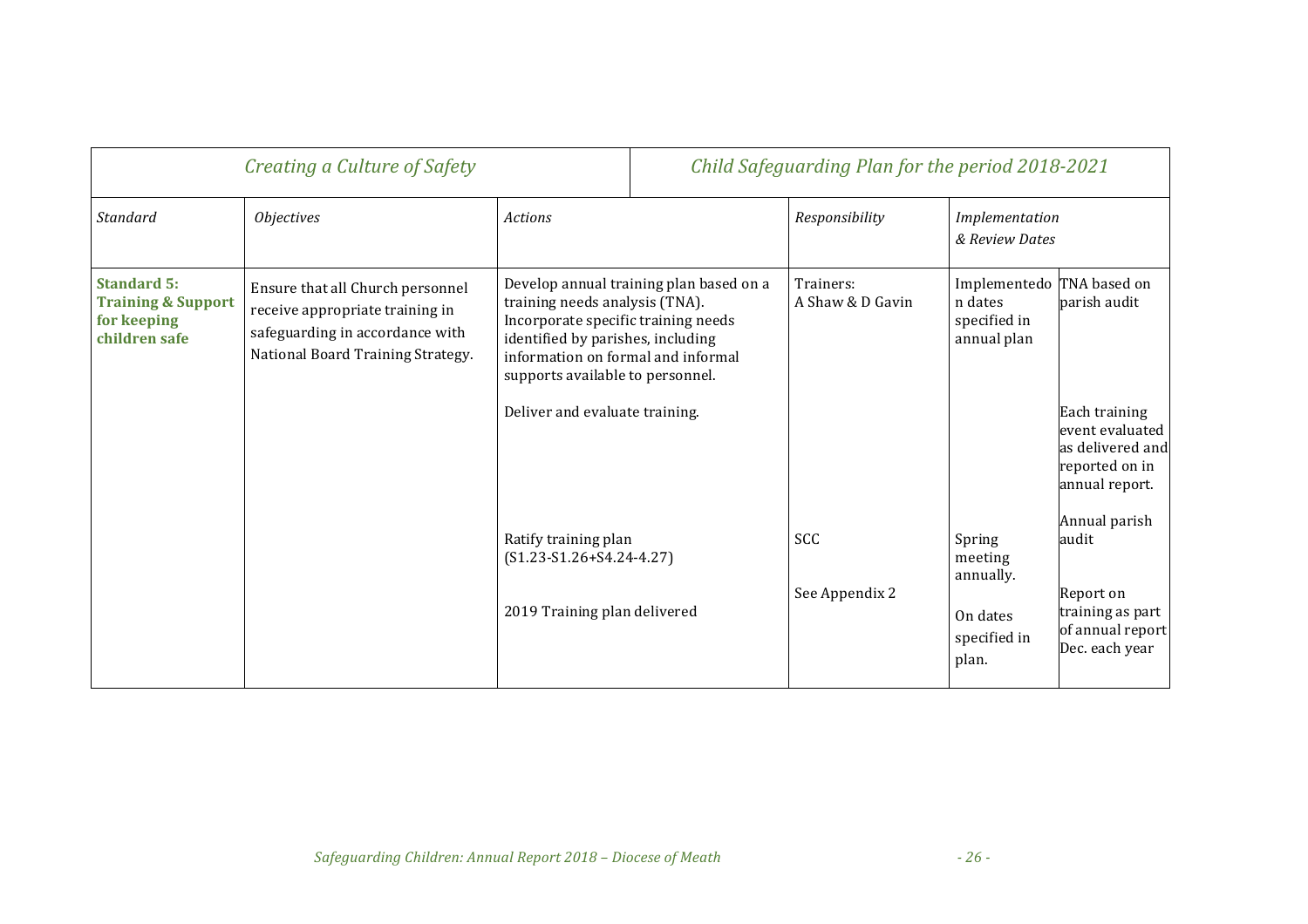| Creating a Culture of Safety                                                                                                                                                                                                                                                                        |                                                                                   |                                                                              |                                                               | Child Safeguarding Plan for the period 2018-2021 |                                            |                                                       |
|-----------------------------------------------------------------------------------------------------------------------------------------------------------------------------------------------------------------------------------------------------------------------------------------------------|-----------------------------------------------------------------------------------|------------------------------------------------------------------------------|---------------------------------------------------------------|--------------------------------------------------|--------------------------------------------|-------------------------------------------------------|
| Standard                                                                                                                                                                                                                                                                                            | <i><b>Objectives</b></i>                                                          | <b>Actions</b>                                                               |                                                               | Responsibility                                   | Implementation<br>& Review Dates           |                                                       |
| <b>Standard 6:</b><br><b>Communicating the</b><br>Church's                                                                                                                                                                                                                                          | Ensure that the Church's<br>Safeguarding message is<br>communicated to identified | annually                                                                     | Review the communications policy<br>Safeguarding<br>Committee |                                                  | Continuous                                 | Annual Summer<br>meeting                              |
| <b>Safeguarding</b><br><b>Message</b>                                                                                                                                                                                                                                                               | audiences                                                                         | Revised safeguarding website regularly<br>updated (www.meathsafeguarding.ie) |                                                               | Fr R McCabe<br>Resource Team                     | As required                                | Annual parish<br>audit                                |
|                                                                                                                                                                                                                                                                                                     |                                                                                   | Promote awareness of the website                                             |                                                               | Trainers +PSR                                    | Training<br>events/<br><b>Newsletters</b>  | As part of policy<br>review, SSC<br>summer<br>meeting |
| Produce and circulate printed<br>Copies of the Policy Statement and the<br>material for specified audiences<br>Child Safeguarding Statement will be<br>displayed in all buildings where Church<br>related activities take place<br>Produce and circulate three Safeguarding<br>Newsletters annually |                                                                                   |                                                                              |                                                               | PSR/PP                                           | $01/01/19$ fw                              | As part of<br>annual parish<br>audit.                 |
|                                                                                                                                                                                                                                                                                                     |                                                                                   |                                                                              | Resource Team                                                 | Spring/<br>Autumn/<br>Winter                     | As part of policy<br>review each<br>summer |                                                       |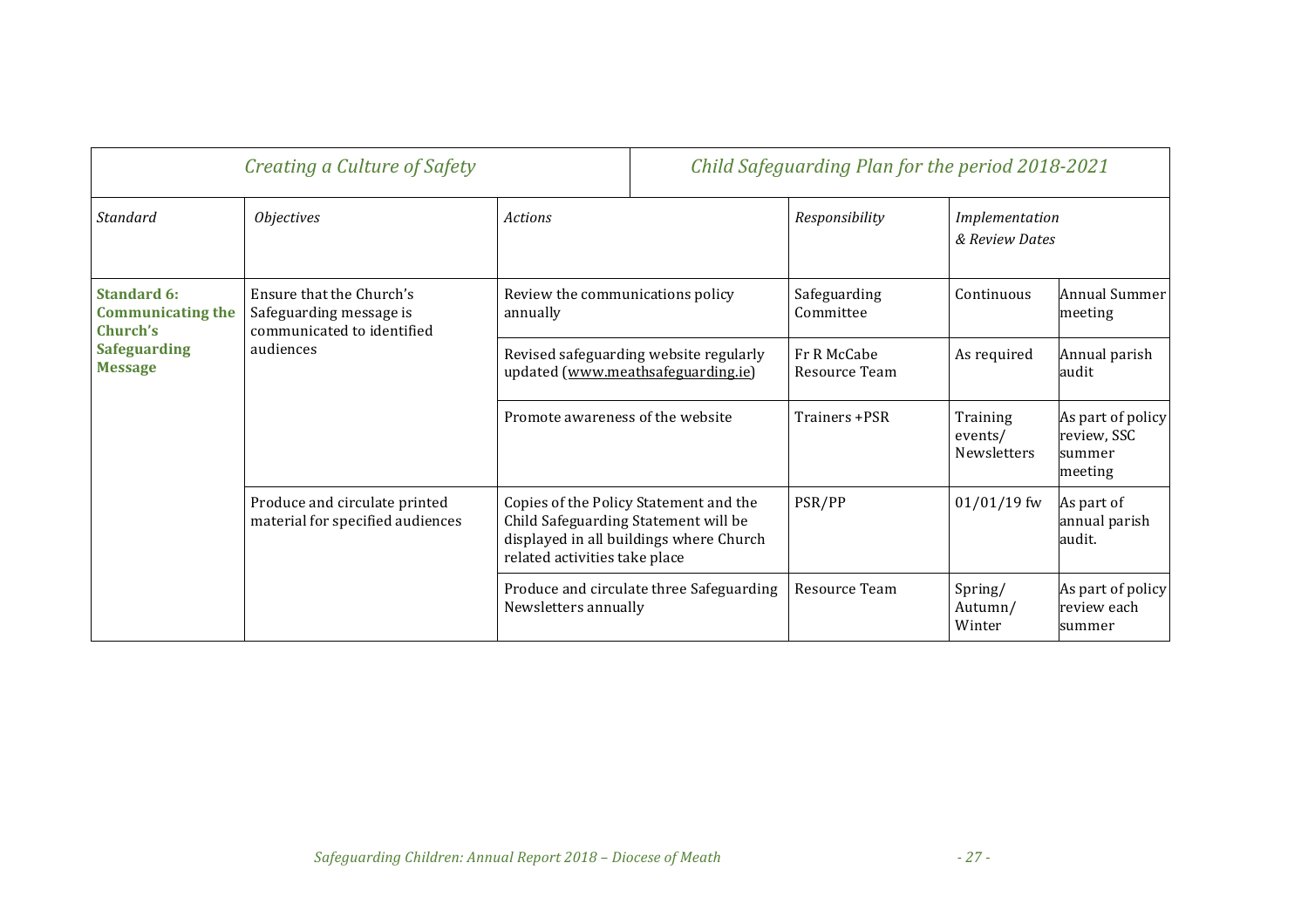| Creating a Culture of Safety                                                                        |                                                                                                           |                                                                                                                                                                                                                                                         | Child Safeguarding Plan for the period 2018-2021                                                                          |                                   |                                                                   |                                                                                         |  |
|-----------------------------------------------------------------------------------------------------|-----------------------------------------------------------------------------------------------------------|---------------------------------------------------------------------------------------------------------------------------------------------------------------------------------------------------------------------------------------------------------|---------------------------------------------------------------------------------------------------------------------------|-----------------------------------|-------------------------------------------------------------------|-----------------------------------------------------------------------------------------|--|
| Standard                                                                                            | <i><b>Objectives</b></i>                                                                                  | <b>Actions</b>                                                                                                                                                                                                                                          |                                                                                                                           | Responsibility                    | Implementation<br>& Review Dates                                  |                                                                                         |  |
| <b>Standard 6:</b><br><b>Communicating the</b><br>Church's<br><b>Safeguarding</b><br><b>Message</b> | Produce and circulate printed<br>material for specified audiences<br>(contd)                              |                                                                                                                                                                                                                                                         | Children who act as altar servers or are<br>involved in choirs will be provided with<br>safeguarding information leaflets |                                   | September<br>each year                                            | <b>Annual Report</b>                                                                    |  |
|                                                                                                     |                                                                                                           | Posters in Irish and in Polish have been<br>produced and will be made available on<br>request.                                                                                                                                                          |                                                                                                                           | Safeguarding<br>Comm/Trainers     | Spring 2017<br>fw, on request                                     | <b>Annual Report</b>                                                                    |  |
|                                                                                                     |                                                                                                           | Research will be carried out on whether<br>posters/information in other<br>languages/formats are needed                                                                                                                                                 |                                                                                                                           | Resource Team                     | Review 2019                                                       | <b>Winter Meeting</b><br><b>SCC</b>                                                     |  |
|                                                                                                     | Establish links with relevant<br>organisations to promote safe<br>environments and share best<br>practice | At diocesan level: annual meeting with<br><b>CF Information Persons.</b><br>At parish level: Contact established with<br>local Social Workers & Garda Síochána.                                                                                         |                                                                                                                           | Resource Team<br><b>PSR</b>       | Feb 2019,<br>2020 & 2021<br>TBD with CF<br>information<br>persons | Report to SCC &<br><b>Annual Report</b>                                                 |  |
|                                                                                                     | Consultation & Feedback meetings                                                                          | c. Six Parish meetings per year<br>2019: Collinstown, Coole, Delvin,<br>Drogheda (St Mary's), Duleek, Ballivor<br>2020: Bohermeen, Dunderry, Dysart,<br>Eglish, Enfield, Johnstown<br>2021: Kells, Kilbeg, Kilbeggan, Kilcormac,<br>Kildalkey, Killucan |                                                                                                                           | Safeguarding<br>Committee members | Arranged in<br>consulation<br>with parishes                       | Outcomes<br>reviewed at<br>each SCC<br>meeting &<br>reported in<br><b>Annual Report</b> |  |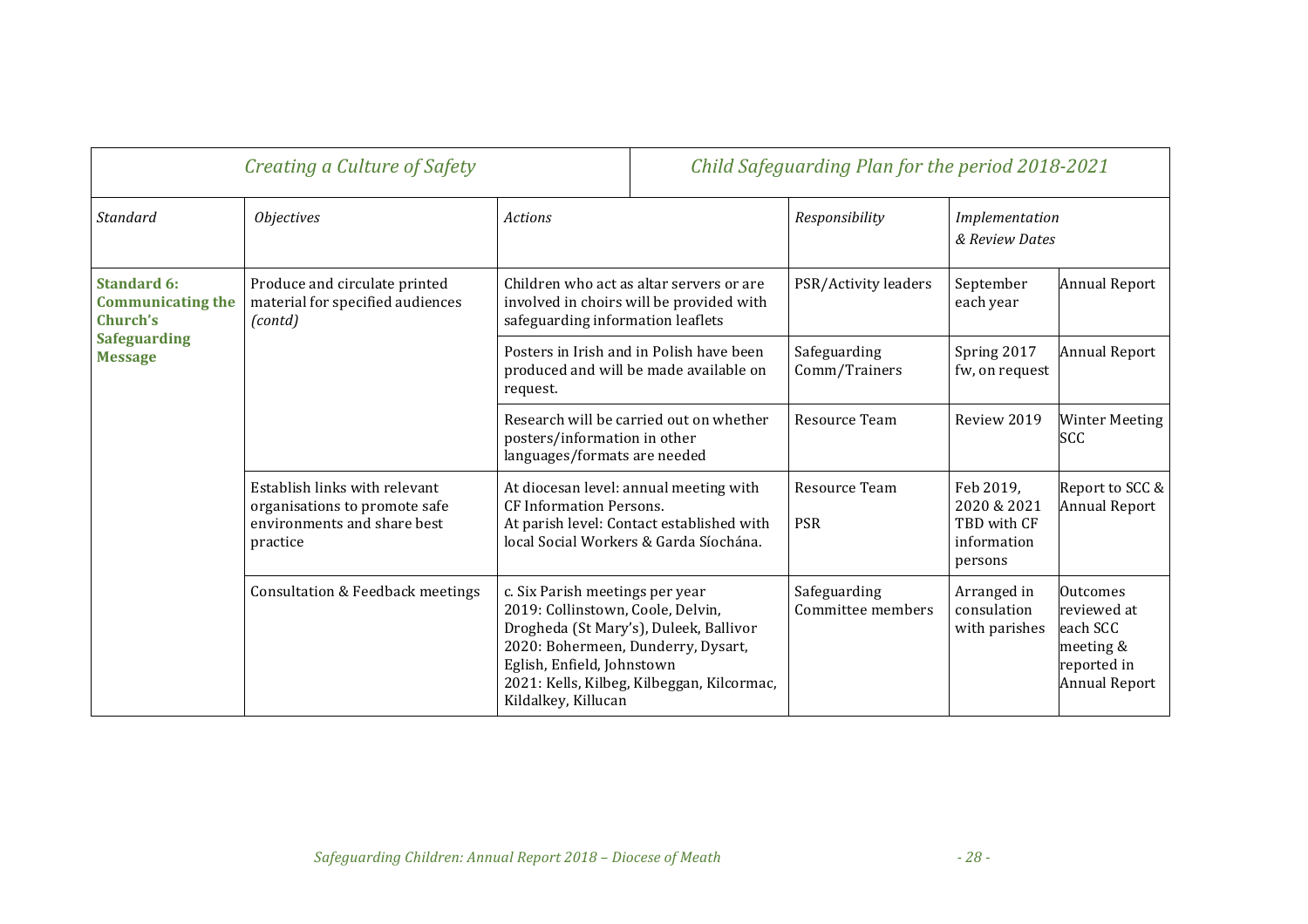| Recognising, Responding & Reporting                                                         |                                                                                |                                                                                           |  | Child Safeguarding Plan for the period 2018-2021           |                                                                         |                                        |
|---------------------------------------------------------------------------------------------|--------------------------------------------------------------------------------|-------------------------------------------------------------------------------------------|--|------------------------------------------------------------|-------------------------------------------------------------------------|----------------------------------------|
| Standard                                                                                    | <i><b>Objectives</b></i>                                                       | <b>Actions</b>                                                                            |  | Responsibility                                             | Implementation<br>& Review Dates                                        |                                        |
| <b>Standard 2:</b><br><b>Procedures for</b><br>responding to CP<br>suspicions,<br>concerns, | Personnel are made aware of how<br>to recognise and respond to child<br>abuse. | Training is provided and the Operational<br>Guidelines contain definitions. (S2.1)        |  | All personnel                                              | $01/01/17$ fw<br>(using new<br>guidelines)                              | Annual audit                           |
| knowledge or<br>allegations                                                                 | Reporting procedures are in place                                              | CP referral form (S2.2; S4.34)                                                            |  | <b>DLP</b>                                                 | $01/01/17$ fw                                                           | <b>DLP</b> Annual<br>Report            |
|                                                                                             | Case management procedures are<br>in place                                     | Use NBSCCCI forms and procedures as<br>required<br>$(S2.3-2.14: S2.25-2.34: S4.35-S4.43)$ |  | <b>DLP</b>                                                 | $01/01/17$ fw                                                           | <b>DLP</b> Annual<br>Report            |
|                                                                                             | A data protection policy is in place.                                          | New DP policy in preparation to comply<br>with GDPR                                       |  | All personnel                                              | TBD - training<br>may be needed                                         | TBD when<br>procedures<br>developed    |
|                                                                                             | There is regular liaison with<br>statutory authorities.                        | Annual meetings held<br>(S2.14)                                                           |  | Between<br>Statutory<br>authorities,<br>Bishop and DLP.    | In consultation<br>with statutory<br>agencies.                          | Report to SCC<br>following<br>meetings |
|                                                                                             |                                                                                |                                                                                           |  | Between CF<br>Information<br>Persons and<br>Resource Team. | Feb2019.2020&<br>2021 TBD in<br>consultation with<br>statutory agencies |                                        |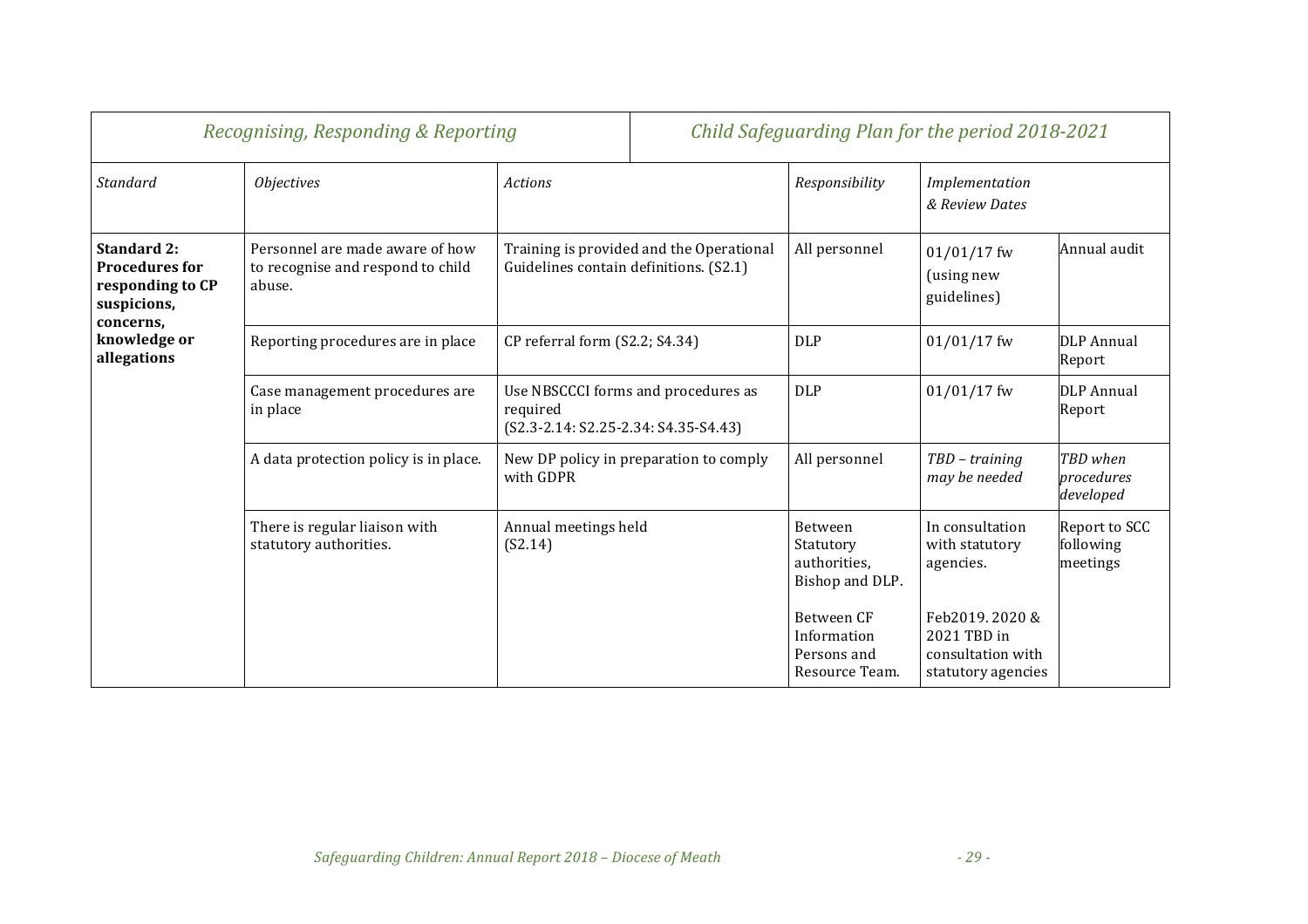| Recognising, Responding & Reporting                                                                                                   |                                                      | Child Safeguarding Plan for the period 2018-2021                                                                                                                        |  |                                                            |                                                        |                                    |
|---------------------------------------------------------------------------------------------------------------------------------------|------------------------------------------------------|-------------------------------------------------------------------------------------------------------------------------------------------------------------------------|--|------------------------------------------------------------|--------------------------------------------------------|------------------------------------|
| Standard                                                                                                                              | <b>Objectives</b>                                    | <b>Actions</b>                                                                                                                                                          |  | Responsibility                                             | Implementation<br>& Review Dates                       |                                    |
| <b>Standard 2:</b><br><b>Procedures for</b><br>responding to CP<br>suspicions,<br>concerns,<br>knowledge or<br>allegations<br>(contd) | A complaints procedure is in place                   | Responding to a dissatisfied complainant-<br>3 stage process.<br>(S2.15; S4.13)                                                                                         |  | DLP/Bishop/NBSC                                            | $01/01/17$ fw                                          | DLP Annual<br>Report               |
|                                                                                                                                       | Protected disclosure procedure in<br>place           | Personnel made aware of procedures.<br>(S2.16)                                                                                                                          |  | Information on<br>website and in<br>Newsletter.            | In place since<br>2014 - NBSC<br>version since<br>2017 | <b>Annual Report</b>               |
|                                                                                                                                       | A disciplinary procedure is in place.                | Panel established from which a<br>disciplinary committee may be formed.<br>(S2.17)<br>Supporting procedures and<br>documentation available from the<br>Diocesan Office. |  | Resource Team/<br>Disciplinary panel                       | Convened as<br>necessary                               | <b>Annual Report</b>               |
|                                                                                                                                       | A pastoral response is available to<br>complainants. | Procedures in place to ensure a pastoral<br>response is provided. (S2.19)                                                                                               |  | The Bishop, DLP &<br><b>Support Person</b><br>(Mr R Lowry) | As necessary                                           | As part of<br>annual DLP<br>report |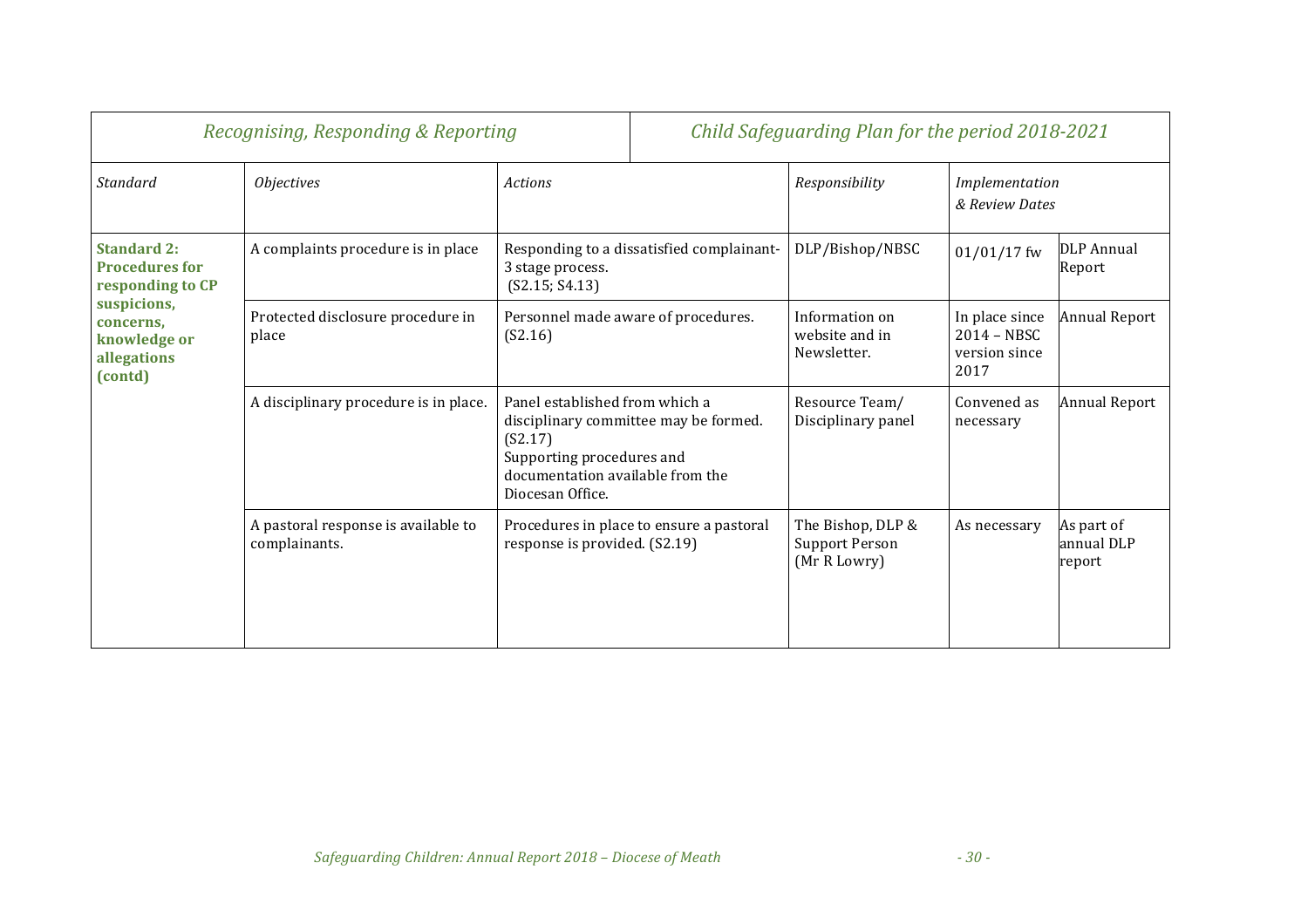|                                                                          | Recognising, Responding & Reporting                                                     |                                                                                                                                                             |                                                                                                                            | Child Safeguarding Plan for the period 2018-2021 |                                  |                                                            |
|--------------------------------------------------------------------------|-----------------------------------------------------------------------------------------|-------------------------------------------------------------------------------------------------------------------------------------------------------------|----------------------------------------------------------------------------------------------------------------------------|--------------------------------------------------|----------------------------------|------------------------------------------------------------|
| Standard                                                                 | <i><b>Objectives</b></i>                                                                | <b>Actions</b>                                                                                                                                              |                                                                                                                            | Responsibility                                   | Implementation<br>& Review Dates |                                                            |
| <b>Standard 3:</b><br><b>Care and</b><br>support for the<br>complainant. | A Support Person is appointed.                                                          | Procedures and training are provided<br>$(S2.20+21)$                                                                                                        |                                                                                                                            | DLP/NBSCCCI<br>& Support Person<br>(Mr R Lowry)  | Feb 2017 fw<br>as needed         | <b>SCC Summer</b><br>meeting                               |
|                                                                          | Cooperation is sought with relevant<br>agencies when needed.                            | When necessary, specialist advice is<br>sought from NBSCCCI and statutory<br>agencies. (S2,22)                                                              |                                                                                                                            | DLP/NBSCCCI                                      | $01/01/17 + fw$                  | DLP Annual<br>Report                                       |
| <b>Standard 4:</b><br><b>Care and</b><br>management<br>of the respondent | A system for supporting<br>respondents is provided.                                     | An Advisor is appointed to represent<br>the pastoral needs of a respondent.<br>(S2.23; 2.24)                                                                |                                                                                                                            | Advisor appointed by<br>Bishop as needed         | Appointed as<br>necessary        | <b>DLP</b> Annual<br>Report                                |
|                                                                          | A process is in place for<br>investigating and managing child<br>safeguarding concerns. | 26; S4.39;40;)<br>following conclusion of any statutory<br>investigation. (S2.29)<br>when it is found that there is a case to<br>answer. (S28-34; S4.41-43) | Undertaking risk assessment. (S4.24; 25;<br>Conducting a preliminary investigation<br>Supporting and managing a respondent | Bishop/DLP<br>Bishop/DLP/CDF                     | $01/01/17$ fw<br>01/01/17        | <b>DLP</b> Annual<br>Report<br><b>DLP</b> Annual<br>Report |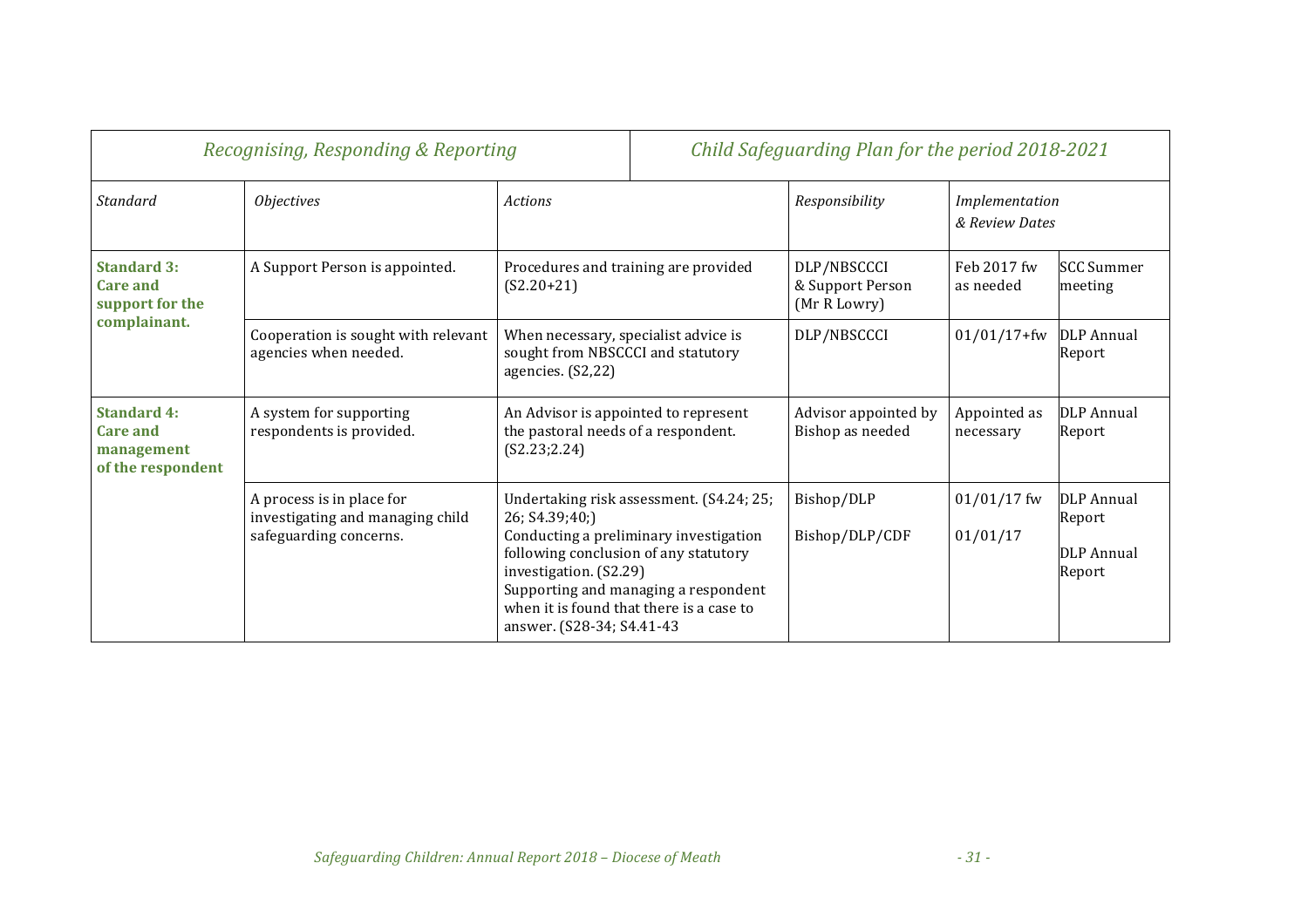|                                                                  | <b>Quality Assurance</b>            |                                           |                                                                 | Child Safeguarding Plan for the period 2018-2021                      |                                                                                                                                                                                                                                                                  |                             |
|------------------------------------------------------------------|-------------------------------------|-------------------------------------------|-----------------------------------------------------------------|-----------------------------------------------------------------------|------------------------------------------------------------------------------------------------------------------------------------------------------------------------------------------------------------------------------------------------------------------|-----------------------------|
| Standard                                                         | <i><b>Objectives</b></i>            | Actions                                   |                                                                 | Responsibility                                                        | Implementation<br>& Review Dates                                                                                                                                                                                                                                 |                             |
| <b>Standard 7:</b><br><b>Quality assuring</b><br>compliance with | Appropriate structures are in place | Operational Guidelines - Appendix 1       | Roles of committees and individual personnel are as outlined in |                                                                       |                                                                                                                                                                                                                                                                  |                             |
| the Standards                                                    |                                     | Safeguarding Children Committee<br>(SCC). |                                                                 | Members appointed<br>by Bishop.<br>Four meeting are held<br>annually. | A nine person SCC is in place<br>including Bishop Deenihan and<br>two trainers.<br>Review occurs at the<br>Winter meeting each year.<br>(Members serve a four-year<br>term - 2 began a new term in<br>2017. One in 2016. All others<br>are in place since 2015). |                             |
|                                                                  |                                     | Resource Team/Trainers                    |                                                                 | Director of<br>Safeguarding and two<br>Trainers (AS and DG)           | In place since<br>2010 (varying<br>members).<br>Meetings held<br>monthly.                                                                                                                                                                                        | Annual report               |
|                                                                  |                                     | <b>DLP</b>                                |                                                                 | Ms Marie O'Sullivan                                                   | Appointed in<br>2018                                                                                                                                                                                                                                             | <b>DLP</b> Annual<br>Report |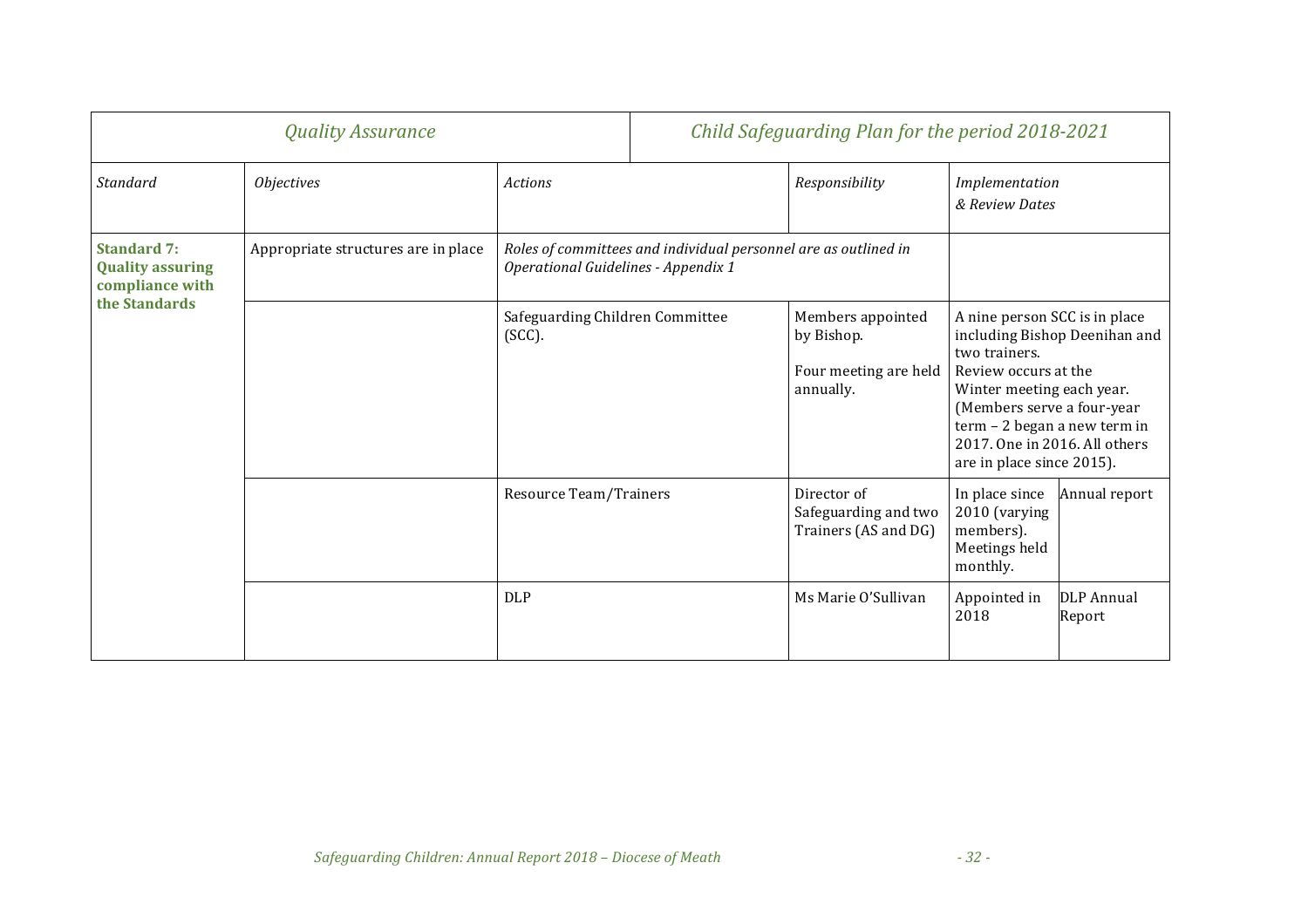|                                                                                                  | <b>Quality Assurance</b>                           |                                                                |  | Child Safeguarding Plan for the period 2018-2021 |                                                 |                                                           |
|--------------------------------------------------------------------------------------------------|----------------------------------------------------|----------------------------------------------------------------|--|--------------------------------------------------|-------------------------------------------------|-----------------------------------------------------------|
| Standard                                                                                         | <i><b>Objectives</b></i>                           | Actions                                                        |  | Responsibility                                   | Implementation<br>& Review Dates                |                                                           |
| <b>Standard 7:</b><br><b>Quality assuring</b><br>compliance with<br>the Standards<br>(continued) | Appropriate structures are in place<br>(continued) | Advisor                                                        |  | Appointed by Bishop as   As needed<br>needed     |                                                 | DLP Annual<br>Report                                      |
|                                                                                                  |                                                    | Disciplinary Panel                                             |  | An eight-person panel<br>is in place             | Apointed<br>2013                                | As part of Annual<br>Parish Audit<br><b>Annual Report</b> |
|                                                                                                  |                                                    | Parish Safeguarding Representatives<br>(PSRs)                  |  | Each parish has at<br>least two PSRs in post     | Current and<br>Continuing                       | <b>Annual Report</b>                                      |
|                                                                                                  |                                                    | <b>Vetting Liaison Person</b>                                  |  | Ms Linda Duncan                                  | Appointed<br>2016                               | <b>Annual Report</b>                                      |
|                                                                                                  |                                                    | <b>Mandated Persons</b><br>All Clergy; DLP; Safeguarding Staff |  | Director of<br>Safeguarding                      | In<br>accordance<br>with<br>legislation<br>2018 | Winter meeting<br>annually.                               |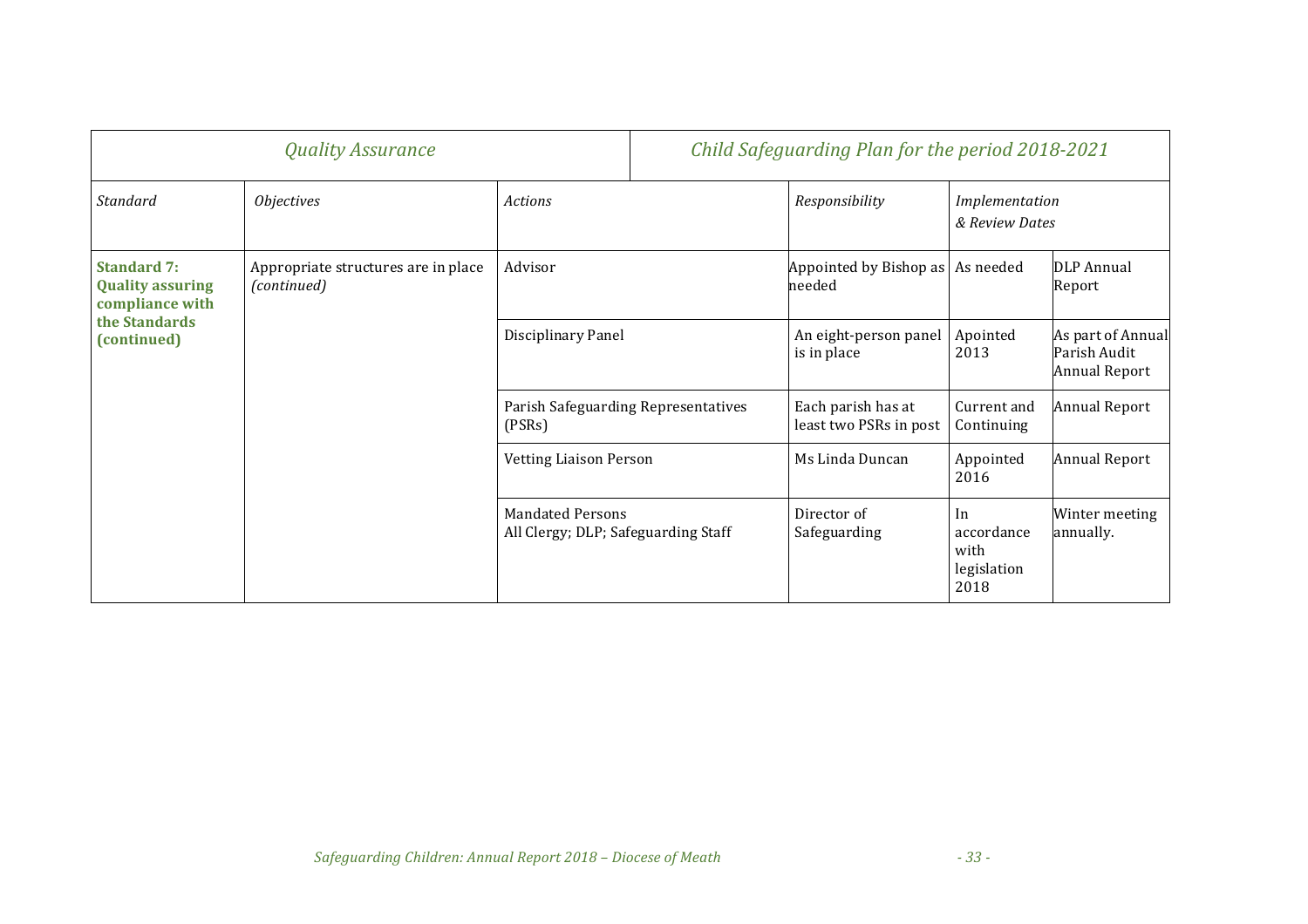| <b>Quality Assurance</b>                                         |                                                                                 | Child Safeguarding Plan for the period 2018-2021                                                                                                                                                                                                                                                                                                                                                                                                                                                                                                                                                                                                                                            |                                                                                                                     |                                                                             |                                  |                                      |  |
|------------------------------------------------------------------|---------------------------------------------------------------------------------|---------------------------------------------------------------------------------------------------------------------------------------------------------------------------------------------------------------------------------------------------------------------------------------------------------------------------------------------------------------------------------------------------------------------------------------------------------------------------------------------------------------------------------------------------------------------------------------------------------------------------------------------------------------------------------------------|---------------------------------------------------------------------------------------------------------------------|-----------------------------------------------------------------------------|----------------------------------|--------------------------------------|--|
| Standard                                                         | <i><b>Objectives</b></i>                                                        | <b>Actions</b>                                                                                                                                                                                                                                                                                                                                                                                                                                                                                                                                                                                                                                                                              |                                                                                                                     | Responsibility                                                              | Implementation<br>& Review Dates |                                      |  |
| <b>Standard 7:</b><br><b>Quality assuring</b><br>compliance with | Ensure arrangement are in place to<br>evaluate compliance with the<br>Standards | <b>SCC / PSRs</b><br>Annual Parish audit; SCC report; DLP<br>report (S3.3 +4; S4.44; 4.45; 4.46)<br>PPs / DLPs<br>Follow up with parishes which do not<br><b>Trainers</b><br>respond.<br>NBSCCCI notified<br><b>Bishop</b><br>Jan<br>SCC / Resource Team<br>Consultation with relevant stakeholders;<br>informed by legislative and regulatory<br>changes<br>Parish Safeguarding Representatives<br>Each parish has at<br>least two PSRs in post<br>(PSRs)<br>SCC<br>Reviewed and Updated annually<br>following scrutiny of the parish audit<br>returns<br>2019<br>NBSCCCI invited to conduct a review of<br>Bishop<br>Safeguarding practice at a frequency<br>TBD<br>agreed with the Board | Nov / Dec<br>each year                                                                                              | <b>SCC Winter</b><br>meeting each<br>vear and<br><b>NBSCCCI</b><br>notified |                                  |                                      |  |
| the Standards<br>(continued)                                     |                                                                                 |                                                                                                                                                                                                                                                                                                                                                                                                                                                                                                                                                                                                                                                                                             | Dec / Jan<br>Nov / Dec<br>annually and<br>Deanery<br>meetings<br>Current and<br>Continuing<br>Jan / Feb<br>annually |                                                                             |                                  |                                      |  |
|                                                                  |                                                                                 |                                                                                                                                                                                                                                                                                                                                                                                                                                                                                                                                                                                                                                                                                             |                                                                                                                     |                                                                             |                                  |                                      |  |
|                                                                  |                                                                                 |                                                                                                                                                                                                                                                                                                                                                                                                                                                                                                                                                                                                                                                                                             |                                                                                                                     |                                                                             |                                  | <b>SCC Spring</b><br>meeting         |  |
|                                                                  |                                                                                 |                                                                                                                                                                                                                                                                                                                                                                                                                                                                                                                                                                                                                                                                                             |                                                                                                                     |                                                                             |                                  | <b>Annual Report</b>                 |  |
|                                                                  | Three year Safeguarding Plan<br>produced                                        |                                                                                                                                                                                                                                                                                                                                                                                                                                                                                                                                                                                                                                                                                             |                                                                                                                     |                                                                             |                                  | Reviewed at<br>Autumn SCC<br>meeting |  |
|                                                                  | <b>Independent Review</b><br>by the NBSCCCI                                     |                                                                                                                                                                                                                                                                                                                                                                                                                                                                                                                                                                                                                                                                                             |                                                                                                                     |                                                                             |                                  | Following<br>review process          |  |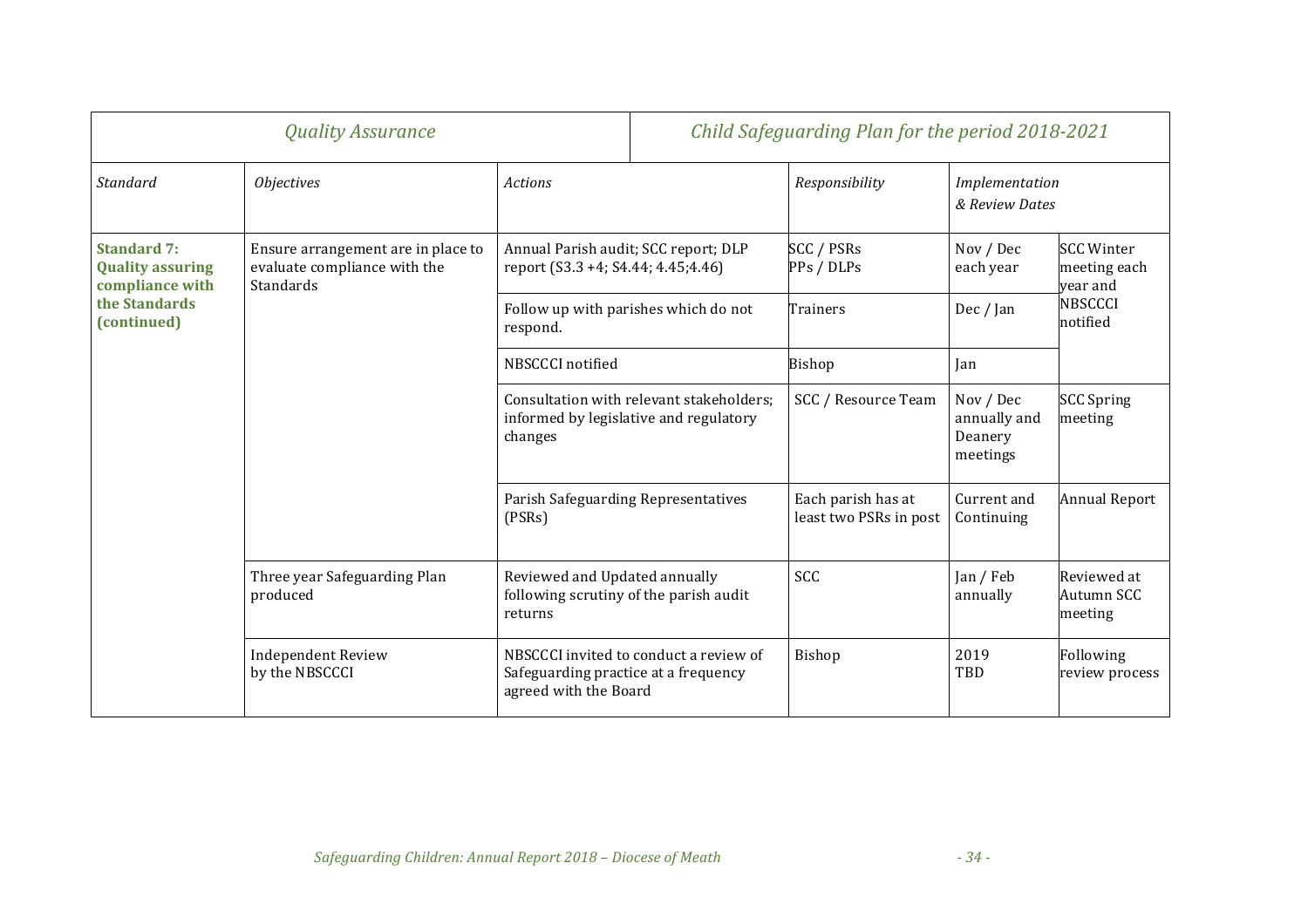#### **RESOURCES FOR IMPLEMENTING THE CHILD SAFEGUARDING PLAN**

The resources required are primarily the personnel involved in creating a culture of safety at all levels and in all Church activities involving children; and, should it prove necessary, in responding to allegations or suspicions of abuse; reporting these to the relevant statutory agencies; and providing support to complainants and respondents.

Providing the infrastructural supports to ensure that these processes are undertaken appropriately includes providing the training, information, communication strategies and ensuring quality assurance of all procedures and processes.

The Diocese of Meath strives to accomplish this through:

- Having appropriate structures in place (as detailed above).
- Contracting two trainers to provide necessary training and supports.
- Developing and maintaining communication systems, specifically:
	- (i) the safeguarding website;
	- (ii) publishing regular newsletters;
	- (iii)developing and disseminating information leaflets and posters.
- Establishing and maintaining contacts with relevant statutory agency personnel.

Most of those involved operate in a voluntary capacity, while the trainers, support person, and liaison person are funded by the Diocese on a contractual basis. Funding is also made available for the production of print and web-based materials and for training provided by external agents, generally the NBSCCCI.

 (Original) Signed 

Nom Decribe

**Bishop of Meath**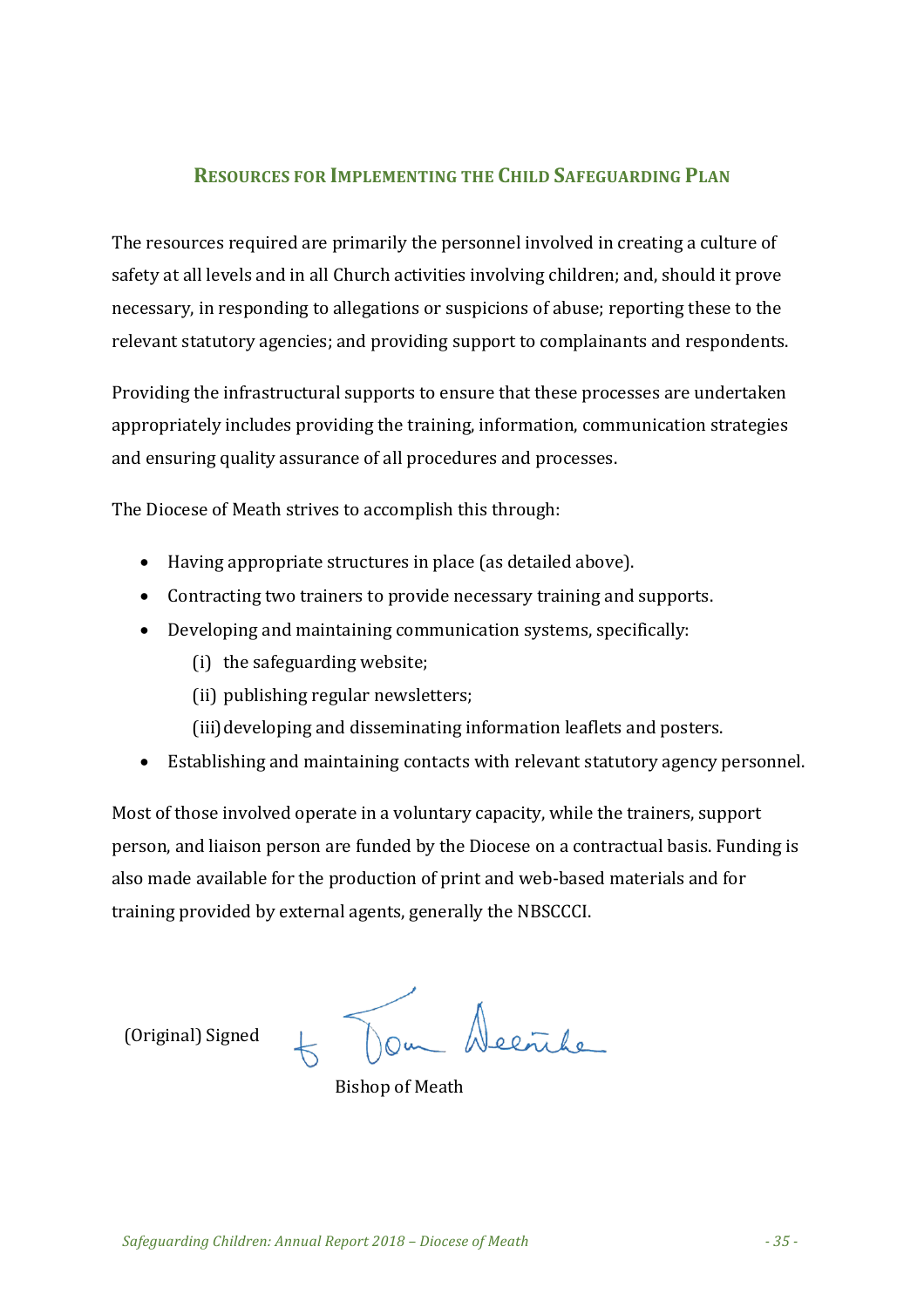## **APPENDIX 1: COMMUNICATIONS PLAN 2019**

|                                                                                     | <b>Communications Plan 2019</b>                                |                                                                                                                                                                                                                                       | Child Safeguarding Plan for the period 2018-2021                                                                                 |                                                                    |                              |
|-------------------------------------------------------------------------------------|----------------------------------------------------------------|---------------------------------------------------------------------------------------------------------------------------------------------------------------------------------------------------------------------------------------|----------------------------------------------------------------------------------------------------------------------------------|--------------------------------------------------------------------|------------------------------|
| Target audience                                                                     | Safeguarding<br>messages                                       | Method                                                                                                                                                                                                                                | Responsibility                                                                                                                   | When                                                               | Review                       |
| Children and their<br>parents and carers<br>involved in Church<br>based activities. | How to keep safe                                               | Information leaflets for children<br>Information leaflet for parents (summary<br>of Policy and Standards)<br>Policy and Operational Guidelines available<br>on safeguarding website.                                                  | Leaflets are distributed and<br>discussed with children by<br>activity leader.<br>Trainers/PSR ensures<br>supplies are available | Annually in Sept.<br>On request;<br>at information<br>and sessions | Annual parish<br>audit       |
|                                                                                     |                                                                | Implement project based on Kidscape qs                                                                                                                                                                                                | Resource Team/Group<br>leaders                                                                                                   | TBD                                                                | <b>SCC Winter</b><br>meeting |
|                                                                                     | What to do if you, or<br>someone you know,<br>is being harmed. | Poster with policy statement and contact<br>details for DLP and statutory agencies<br>displayed in churches and buildings where<br>Church related activities take place.<br>Safeguarding Statement displayed<br>and copies available. | <b>PSR</b>                                                                                                                       | Continuing                                                         | <b>SCC Autumn</b><br>meeting |
| Church personnel<br>(volunteers, staff &<br>clergy)                                 | Sources of advice and<br>support.                              | Safeguarding website<br>www.meathsafeguarding.ie                                                                                                                                                                                      | Maintained & Updated by<br>Fr Robert McCabe.<br>SCC responsible for policy                                                       | As required<br>according to<br>information flow                    | At SCC<br>Summer<br>meeting  |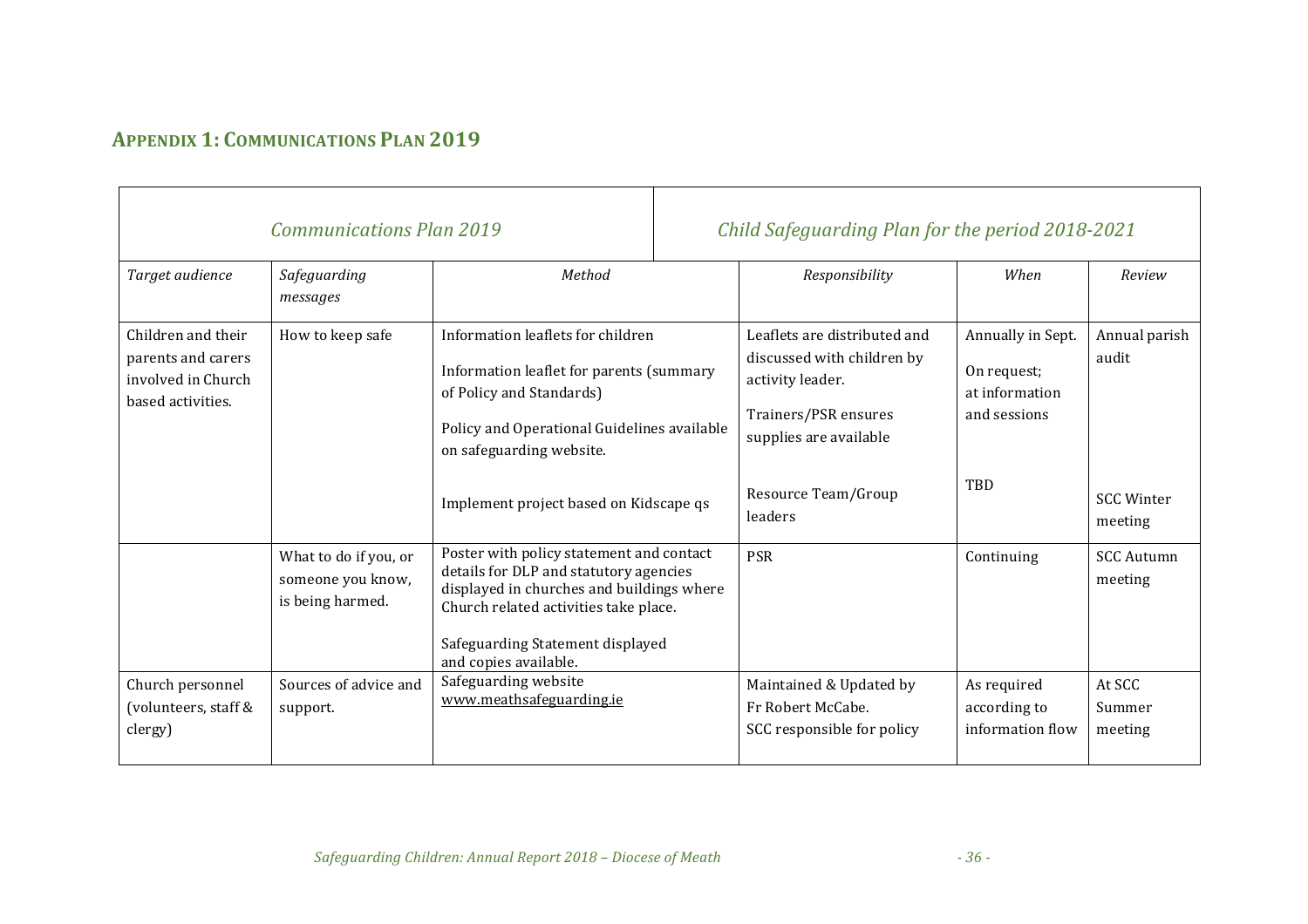## **APPENDIX 1: COMMUNICATIONS PLAN 2019**

## *(contd)*

|                                                                |                                                                                                                           | <b>Communications Plan 2019</b>                                                                                                                                                                                                                                                              | Child Safeguarding Plan for the period 2018-2021                                                     |                             |                                      |
|----------------------------------------------------------------|---------------------------------------------------------------------------------------------------------------------------|----------------------------------------------------------------------------------------------------------------------------------------------------------------------------------------------------------------------------------------------------------------------------------------------|------------------------------------------------------------------------------------------------------|-----------------------------|--------------------------------------|
| Target audience                                                | Safeguarding<br>messages                                                                                                  | Method                                                                                                                                                                                                                                                                                       | Responsibility                                                                                       | When                        | Review                               |
| Church personnel<br>(volunteers, staff &<br>clergy)<br>(contd) | Good practice and<br>how to deliver it<br>Safe recruitment<br>Dealing with<br>allegations<br>Accessing help<br>and advice | <b>Safeguarding Newsletter</b><br>Information on safeguarding policy and<br>procedures provided via online<br>(www.meathsafeguarding.ie) edition of the<br>Policy & Operational Guidelines.                                                                                                  | Resource Team<br>Newsletters circulated<br>electronically and in hard<br>copy.                       | Spring / Autumn<br>/ Winter | At SCC<br>Summer<br>meeting          |
|                                                                | Contact details for<br>relevant persons /<br>agencies                                                                     | Posters with Policy Statement and contact<br>details for DLP and statutory agencies<br>displayed in churches and buildings where<br>Church related activities take place.<br>Safeguarding Statement displayed<br>and copies available.<br>Posters available in Irish, Polish and<br>English. | Resource Team responsible<br>for providing supplies of<br>printed material and website<br><b>PSR</b> | Continuing                  | As part of<br>annual parish<br>audit |
|                                                                | Accessing training                                                                                                        | Support and training sessions.                                                                                                                                                                                                                                                               | SCC responsible for policy<br>Trainers responsible for<br>planning and delivery.                     | Spring &<br>Autumn          | As part of<br>annual parish<br>audit |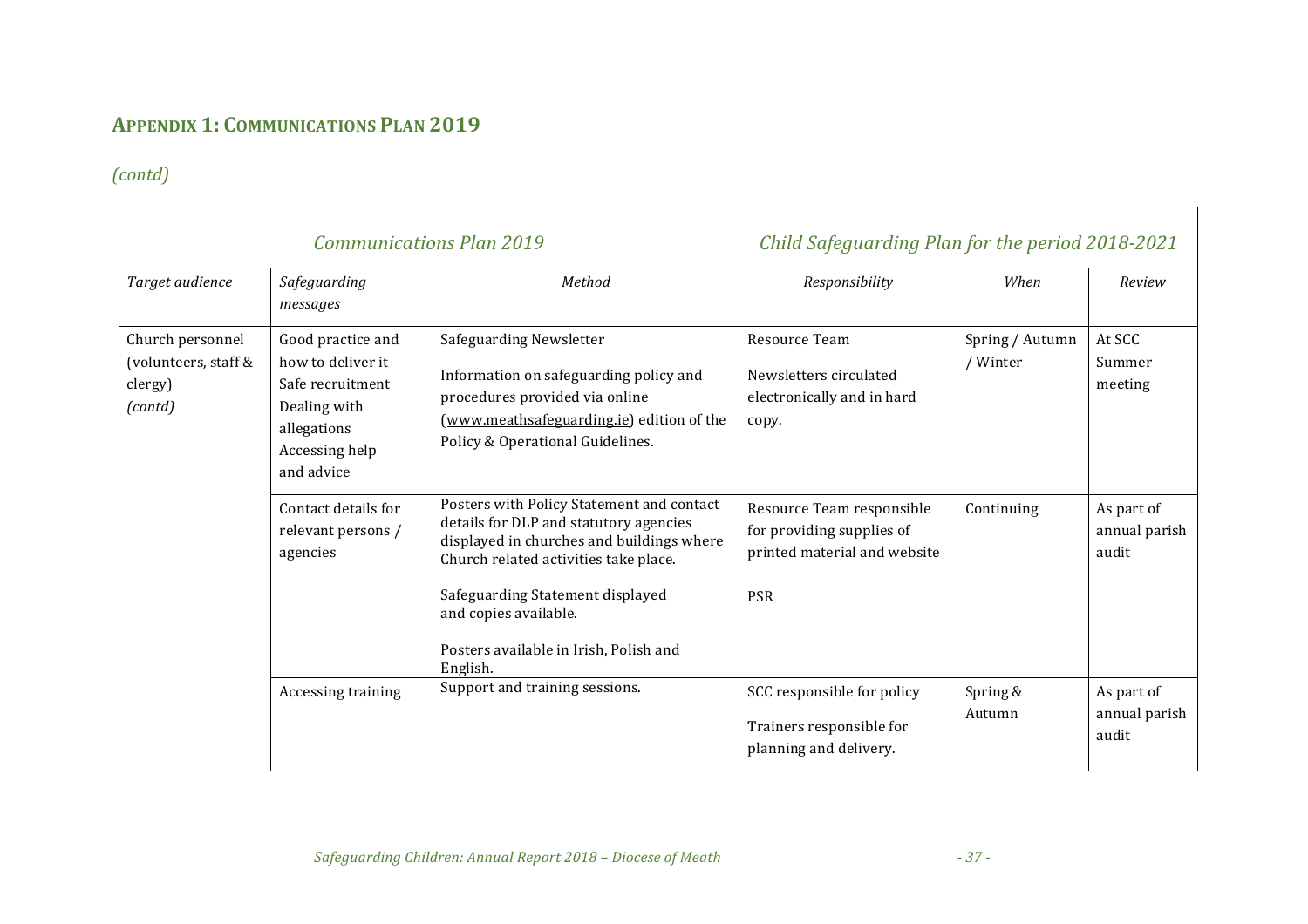## **APPENDIX 1: COMMUNICATIONS PLAN 2019**

## *(contd)*

|                                          |                                                                       | <b>Communications Plan 2019</b>                                                                                              | Child Safeguarding Plan for the period 2018-2021 |                                               |                                                |
|------------------------------------------|-----------------------------------------------------------------------|------------------------------------------------------------------------------------------------------------------------------|--------------------------------------------------|-----------------------------------------------|------------------------------------------------|
| Target audience                          | Safeguarding<br>messages                                              | Method                                                                                                                       | Responsibility                                   | When                                          | Review                                         |
| Parishioners                             | What we mean by<br>Safeguarding.                                      | Safeguarding website<br>www.meathsafeguarding.ie                                                                             | PP / PSR                                         | Continuous                                    | Consultation<br>& Feedback<br>meetings         |
|                                          | Contact details of<br>those with<br>Safeguarding<br>responsibilities. | Posters in Church buildings<br>Occasional items on Safeguarding included<br>in parish bulletin<br>Annual Safeguarding Sunday | SCC / PP / PSR                                   | Continuous<br>Mid-October                     | SSC                                            |
|                                          | Information on<br>Safeguarding policy<br>and procedures               | Consulation and feedback meetings                                                                                            | Members of SCC                                   | c. Six meeting<br>scheduled each<br>year      | Outcomes<br>reviewed at<br>each SCC<br>meeting |
| NBSCCCI / Tusla /<br>An Garda Síochána / |                                                                       | Policy and Operational Guidelines on<br>safeguarding website.                                                                |                                                  | Continuous                                    | <b>SCC Winter</b><br>meeting                   |
| other relevant<br>agencies               |                                                                       | <b>Annual Reports;</b><br>Safeguarding Plan on website                                                                       |                                                  | Dec. each year                                |                                                |
|                                          |                                                                       | Newsletters                                                                                                                  |                                                  | Spring/Autumn/<br>Winter                      |                                                |
|                                          |                                                                       | Annual meetings with statutory agencies                                                                                      | SCC/Resource Team                                | Feb 2019& by<br>arrangement<br>with agencies. |                                                |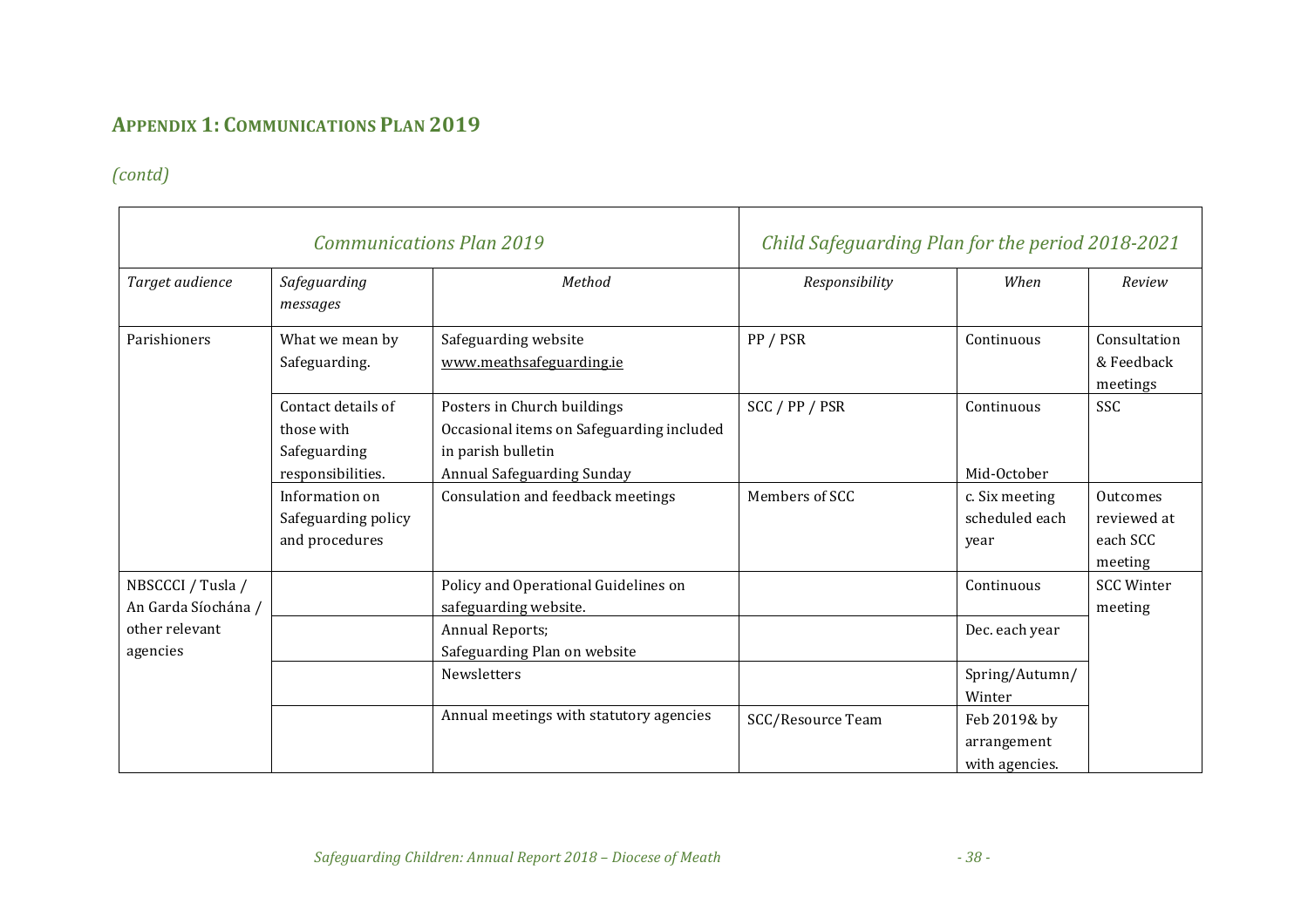## **APPENDIX 2: TRAINING PLAN 2019**

| <b>Training Plan 2019</b>                                                                                                   | Child Safeguarding Plan for the period 2018-2021 |                                         |                                              |                         |                                                                  |      |
|-----------------------------------------------------------------------------------------------------------------------------|--------------------------------------------------|-----------------------------------------|----------------------------------------------|-------------------------|------------------------------------------------------------------|------|
| Target group                                                                                                                | Training required                                | Delivery by local<br>personnel (yes/no) | Delivery<br>by<br><b>NBSCCCI</b><br>(yes/no) | When                    | Location                                                         | Cost |
| Trainers<br>$(AS + DG)$                                                                                                     | N/A                                              | N/A                                     | N/A                                          | N/A                     | N/A                                                              | N/A  |
| Clusters of Church personnel<br>(Parish clergy,<br>Parish Safeguarding Representatives,<br>Sacristans, choir directors etc) | Five Deanery based<br>information sessions       | Yes                                     | N <sub>o</sub>                               | March-<br>December      | Kingscourt<br>Lobinstown<br>Killucan<br>Collinstown<br>Mullingar |      |
| Clusters of volunteers (Parish clergy, parish<br>safeguarding representatives, choir directors etc)                         | Six information sessions                         | Yes                                     | N <sub>o</sub>                               | October                 | Drogheda<br>Navan<br>Ashbourne<br>Tullamore<br>Trim<br>Mullingar |      |
| Parish clergy, parish safeguarding representatives                                                                          | Two full days training                           | Yes                                     | N <sub>0</sub>                               | March<br>November       | Trim<br>Trim                                                     |      |
| Lourdes volunteers                                                                                                          | Three information<br>sessions                    | Yes                                     | N <sub>0</sub>                               | August $-$<br>September | Navan<br>Mullingar<br>Trim                                       |      |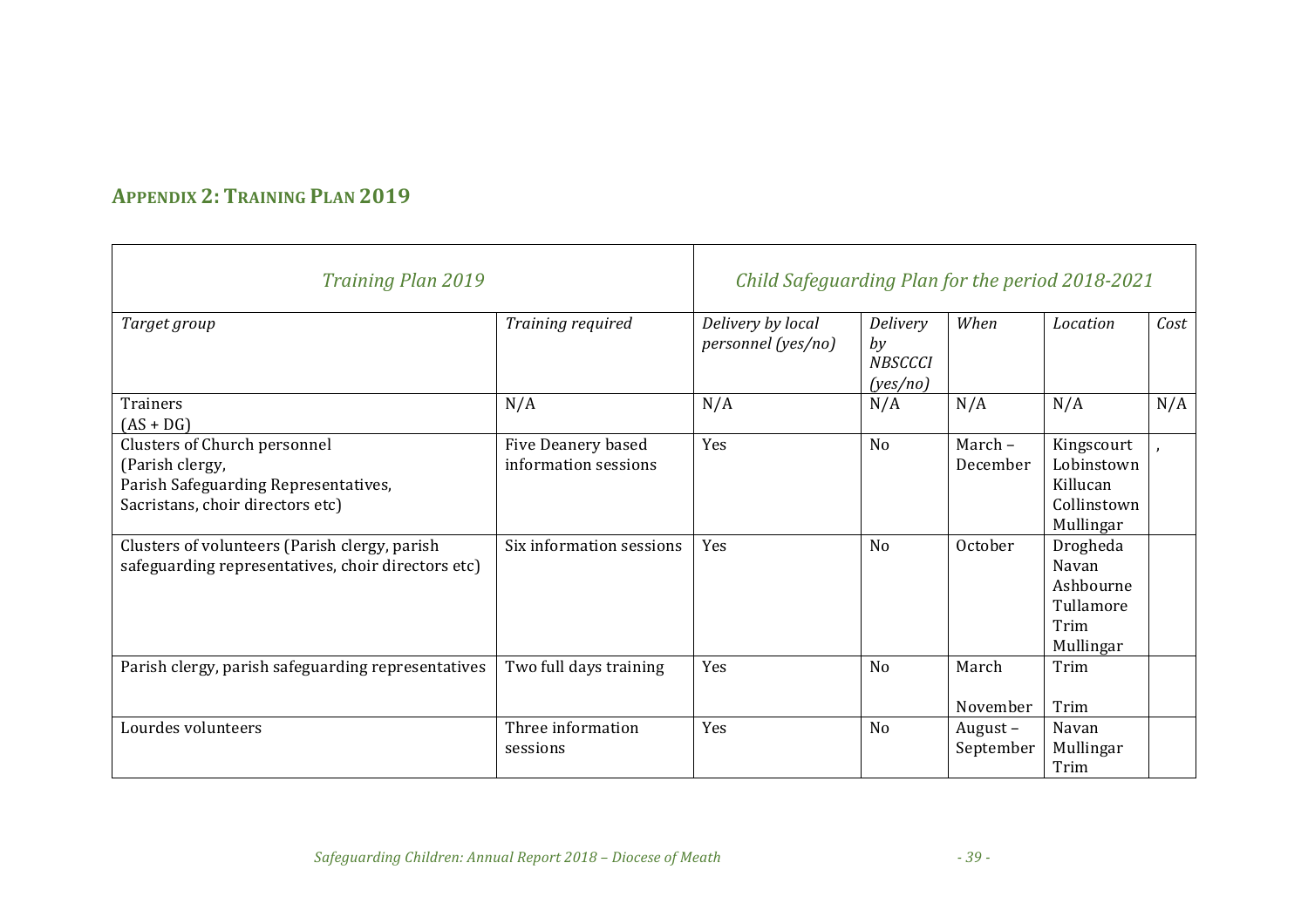## **TRAINING PLAN 2019**

#### **Standard 1 Creating and Maintaining Safe Environments**

- 1. Guidance will be provided by the Safeguarding Trainers at the annual deanery-level training sessions to clergy and parish safeguarding representatives on the following procedures, detailed in the Operational Guidelines:
	- Application form
	- Declaration form
	- Interviews and References
	- Adults involved in Church related activities agree to observe and to sign the COB at induction
	- Parents and children sign consent form which includes code of behaviour.
	- Anti-bullying policy agreed between leaders and children
	- Advised supervision ratios
	- Dealing with accidents/incidents
	- $\bullet$  Risk assessment of activities
	- One to one contact with children
	- Participation of children with specific needs
	- Procedures for visiting clergy
	- Use of ICT
	- External groups using Church property
	- Complaints procedures
	- Protected disclosures
- 2. Training will be provided to Lay Apostolate groups who have contact with children in our Diocese.
- 3. Guidance will also be made available in advance of the annual Safeguarding Awareness Day.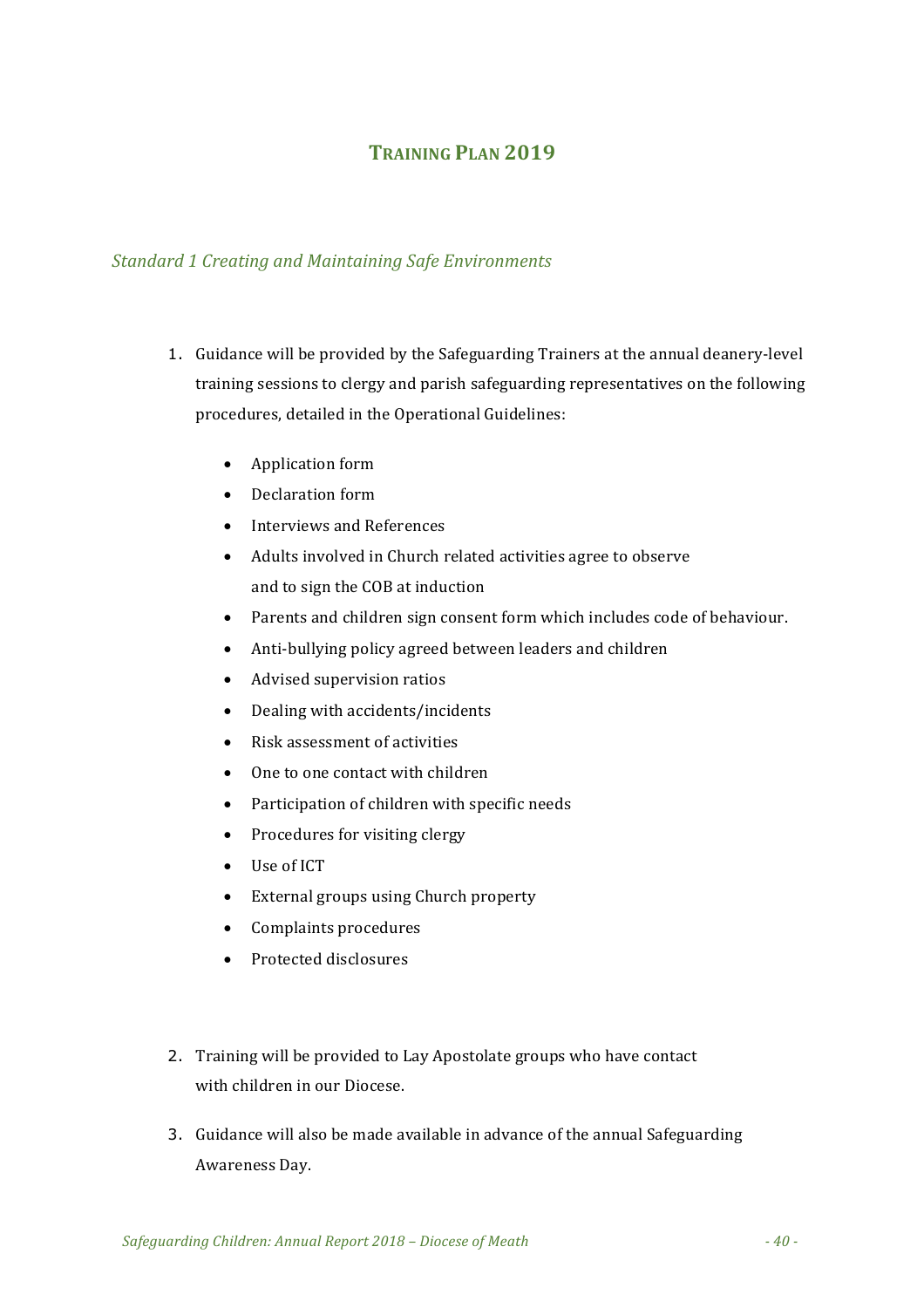#### *Standard 2: Procedures for Responding to Child Protection Suspicions,*

#### *Concerns, Knowledge or Allegations*

- 1. Training will be provided at the annual deanery-level meetings on all matters pertaining to this Standard, including the following:
	- definitions of abuse
	- referral procedures operating in the Diocese of Meath
	- requirements of the new General Data Protection Regulation
	- complaints procedure
	- disciplinary process
	- protected disclosure procedure.
- 2. NBSCCCI training for the *Safeguarding Children Committee*, Designated Liaison Persons, and Support Person will be made available. Training needs will be assessed as required arising from the Designated Liaison Persons' regular meetings with the statutory authorities.
- 3. Training specific to all Mandated Persons, will continue in 2019. The law on mandatory reporting will be clearly outlined.

#### **Standard 3 Care and Support for the Complainant**

New guidance from the NBSCCCI added to the Operational Guidelines and is brought to the attention of all relevant personnel.

Training needs analysis will be carried out on the basis of regular contact with the Support Person.

When necessary, specialist advice is sought from NBSCCCI and statutory agencies.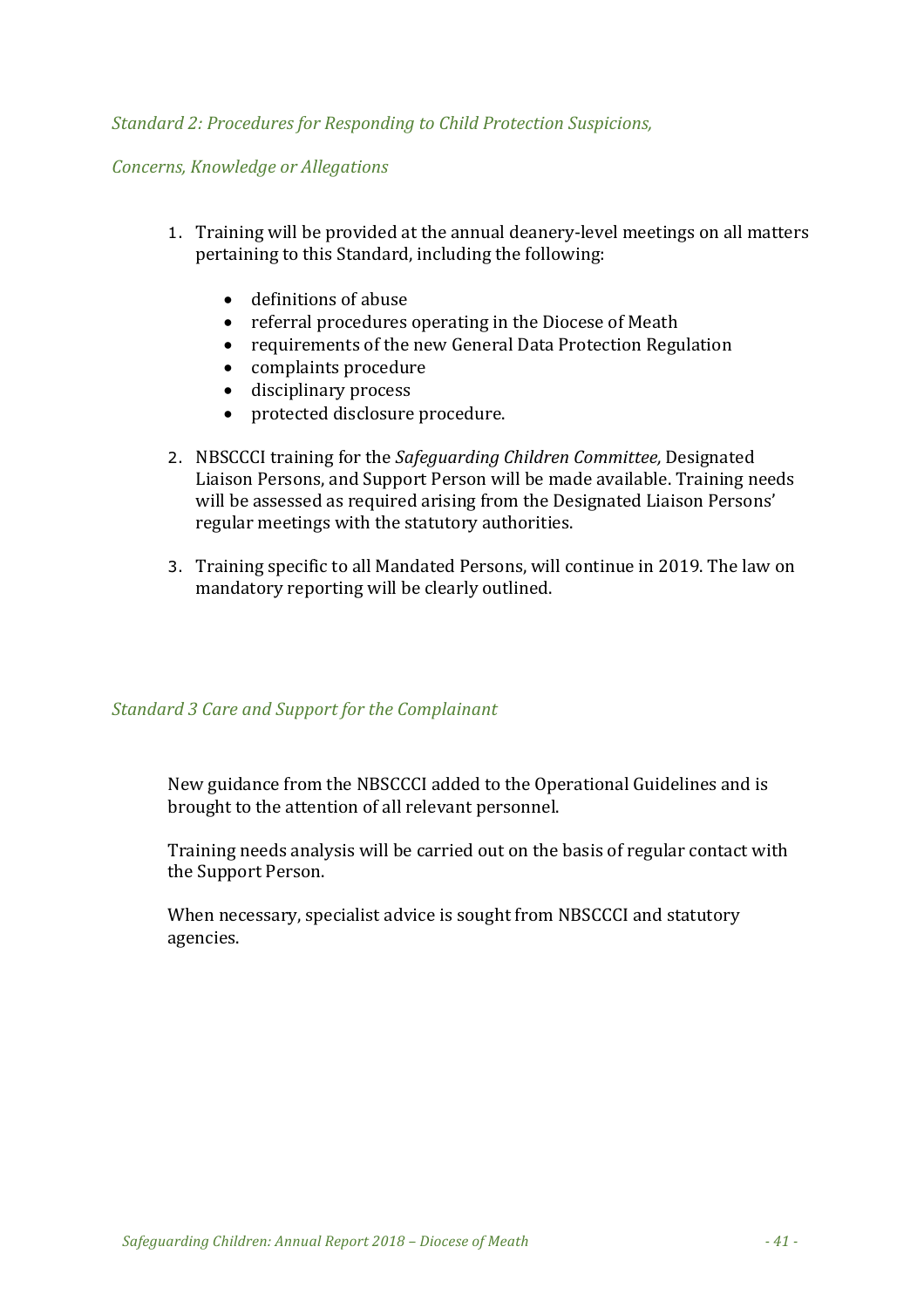#### *Standard 4: Care and Management of the Respondent*

Training will be provided as required by the Advisor.

The guidance from the canonical expert on conducting a preliminary investigation following conclusion of any statutory investigation will be reviewed. 

Training needs identified by the Designated Liaison Persons will be provided.

Specialist advice will also be sought from NBSCCCI and statutory agencies.

#### *Standard 5: Training and Support for Keeping Children Safe*

This training plan will be reviewed by the Safeguarding Children Committee on the basis of ongoing training needs analysis.

Training sessions will be evaluated by the Resource Team.

Professional supervision will be made available to diocesan safeguarding personnel, on request.

#### *Standard 6: Communicating the Church's Safeguarding Message*

The communications policy will be reviewed annually.

The revised safeguarding website will regularly updated (www.meathsafeguarding.ie) and new information communicated directly to all clergy and parish safeguarding representatives by email.

Copies of the Policy Statement will be displayed in all buildings where childrelated activities take place

Three Safeguarding Newsletters will be produced and circulated widely.

Children who act as altar servers or are involved in choirs will be provided with the information leaflets.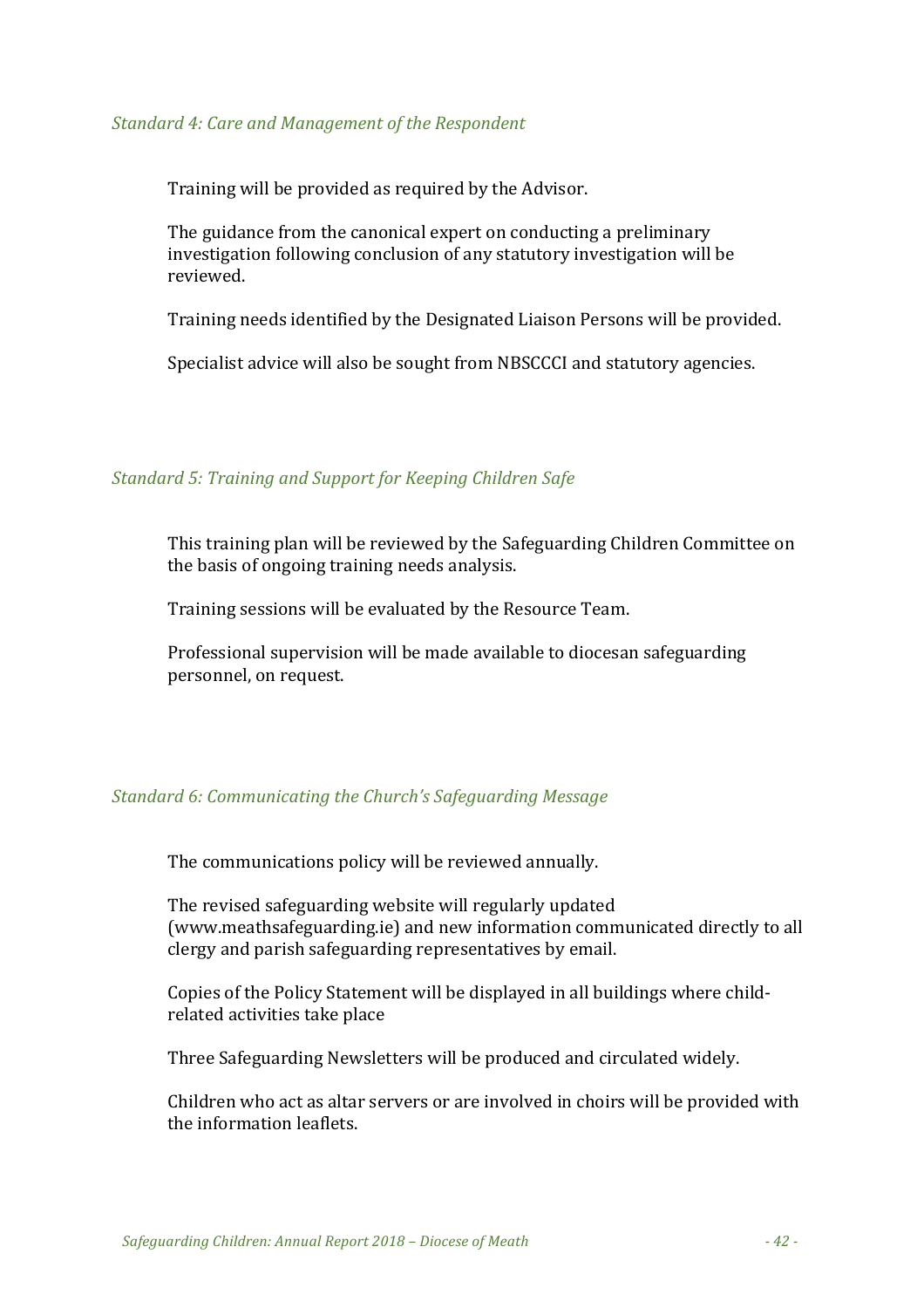Posters in Irish and in Polish have been produced; research will be carried out on whether we need posters/information in other languages.

An annual meeting will be arranged between Tusla - Children First Information & Advice Persons.

Contact will be established with local Social Workers and Garda Síochána.

Consultation and Feedback Sessions will take place in accordance with the Training Plan 2018-2021.

#### *Standard 7: Quality Assuring Compliance with the Standards*

The annual parish safeguarding audit returns will be examined and collated by the trainers. An outside auditor will be engaged to look at parish audits and report back to Safeguarding committee.

Clergy and parish safeguarding representatives will be assisted in completing the safeguarding audit at the end of the year, particularly with new questions on the form this year.

As indicated above, training provided by the NBSCCCI will be made available to the following:

- Safeguarding Children Committee,
- Designated Liaison Persons,
- Safeguarding Trainers,
- Support Person,
- Advisor,
- Disciplinary Panel,
- Garda Vetting Persons,
- Mandated Persons
- and all relevant personnel.